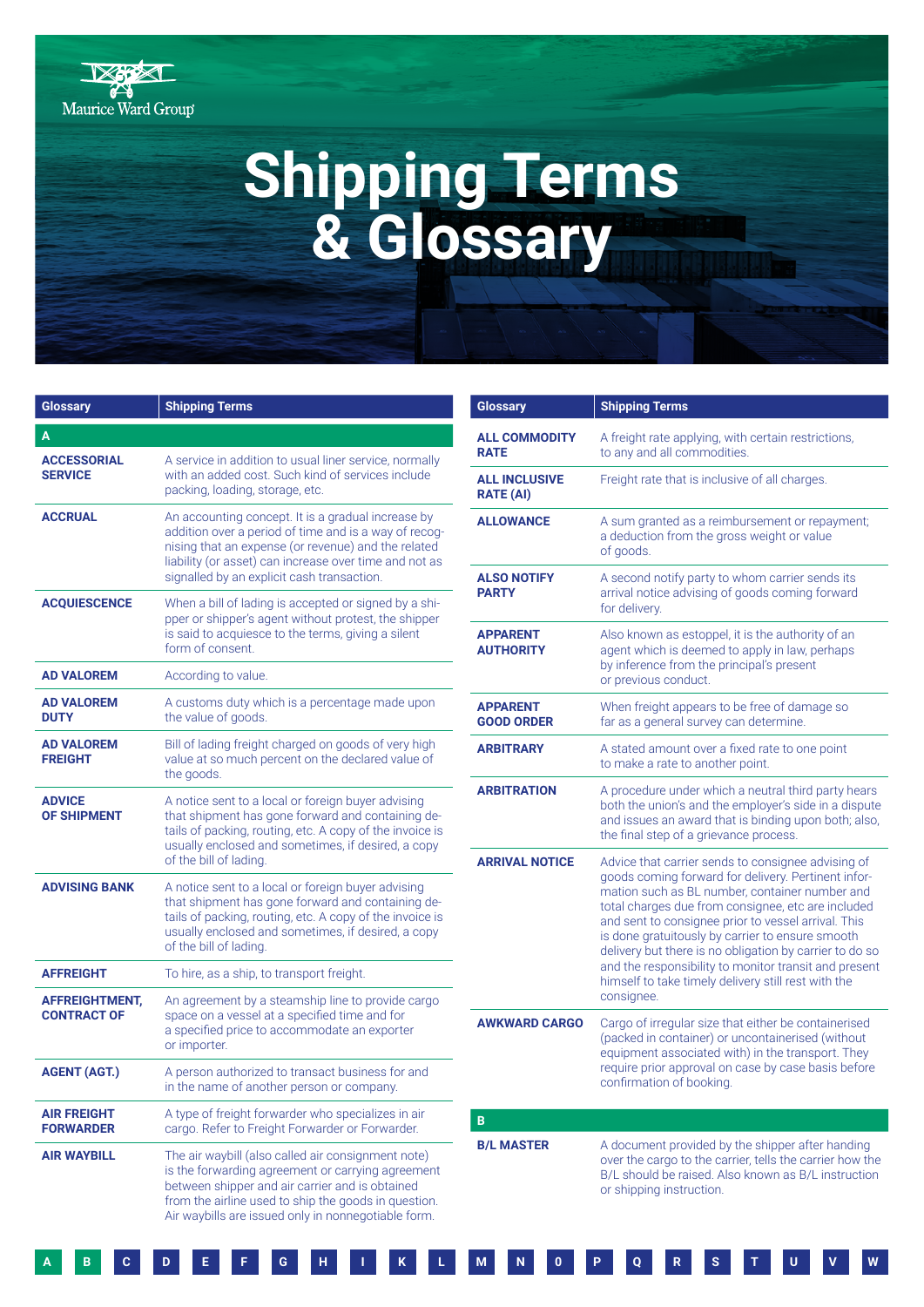

| <b>Glossary</b>                                    | <b>Shipping Terms</b>                                                                                                                                                                                                                                | <b>Glossary</b>                                | <b>Shipping Terms</b>                                                                                               |
|----------------------------------------------------|------------------------------------------------------------------------------------------------------------------------------------------------------------------------------------------------------------------------------------------------------|------------------------------------------------|---------------------------------------------------------------------------------------------------------------------|
| <b>BANK</b><br><b>GUARANTEE</b>                    | Guarantee issued by a bank to a carrier to release<br>cargo in lieu of original bill of lading.                                                                                                                                                      | <b>BONDED</b><br><b>INDEMNITY</b>              | A certificate filed<br>liability to which                                                                           |
| <b>BAREBOAT</b><br><b>CHARTER PARTY</b>            | A charter party under which the shipowner provides<br>vessel only and the charterer provides crew and<br>cargo, normally for a period of years. Also known<br>as demise charter.                                                                     | <b>BONDED</b><br><b>WAREHOUSE</b>              | A warehouse bo<br>for storage of bo<br>being cleared.                                                               |
| <b>BASIC FREIGHT</b>                               | Ocean freight excludes all charges.                                                                                                                                                                                                                  |                                                | A facility or cons<br>by customs to s<br>dutiable & non-d<br>spection and cle<br>under customs<br>taxes are only pa |
| BDL.                                               | Bundle. A kind of customary packaging unit.                                                                                                                                                                                                          |                                                |                                                                                                                     |
| <b>BERTH TERM</b>                                  | Shipped under rate that does not include cost<br>of loading or unloading carrier.                                                                                                                                                                    |                                                |                                                                                                                     |
| <b>BILL OF LADING</b>                              | Official legal document representing ownership                                                                                                                                                                                                       |                                                | Authorized oper<br>often required to                                                                                |
| (B/L)                                              | of cargo; negotiable document to receive cargo;<br>contract for cargo between shipper and carrier.                                                                                                                                                   | <b>BOOKING</b>                                 | Arrangements w<br>or airline, for the                                                                               |
| <b>BILL OF LADING</b><br><b>TON</b>                | See check "Revenue Ton".                                                                                                                                                                                                                             | <b>BOOKING NUMBER</b>                          | of passengers o<br>A reference num                                                                                  |
| <b>BLACK POWDER</b><br><b>CONTENT</b>              | An IMCO standard information requirement<br>for explosive dangerous goods.                                                                                                                                                                           | <b>BOOKING STATUS</b>                          | be unique witho<br>The status of bo                                                                                 |
| <b>BLANKET WAYBILL</b>                             | A waybill covering two or more consignments<br>of freight.                                                                                                                                                                                           |                                                | of registration to<br>or rejection. It is                                                                           |
| <b>BLOCKED TRAIN</b>                               | Railcars grouped in a train by destination so that                                                                                                                                                                                                   |                                                | (a) Cancelled: re                                                                                                   |
|                                                    | segments (blocks) can be uncoupled and routed<br>to different destinations as the train moves through                                                                                                                                                |                                                | (b) Confirmed: a                                                                                                    |
|                                                    | various junctions. Eliminates the need to break up<br>a train and sort individual railcars at each junction.                                                                                                                                         |                                                | (c) Confirmed su<br>acknowledged a<br>confirmation in a                                                             |
| <b>BLOCKING</b><br><b>OR BRACING</b>               | Wood or metal supports to keep shipments<br>in place in or on railcars.                                                                                                                                                                              |                                                | (d) Pending: ack<br>subject to appro                                                                                |
| BLS.                                               | Bales. A kind of customary packing unit.                                                                                                                                                                                                             | <b>BOTTOM AIR</b>                              | A condition whe                                                                                                     |
| <b>BOBTAIL</b>                                     | Movement of a tractor, without trailer, over<br>the highway.                                                                                                                                                                                         | <b>DELIVERY</b><br><b>BOX</b>                  | is introduced int<br>Common term f                                                                                  |
| <b>BONA FIDE</b>                                   | In good faith.                                                                                                                                                                                                                                       |                                                |                                                                                                                     |
| <b>BOND</b>                                        | Shipments moving under a country Customs bonds.                                                                                                                                                                                                      | <b>BOXCAR</b><br><b>BREAK-BULK</b>             | A closed freight                                                                                                    |
| <b>BOND PORT</b>                                   | Port of initial entry of a vessel to any country per<br>custom's regulations. Also known as First Port                                                                                                                                               | <b>CARGO</b>                                   | Goods shipped I<br>in a container.                                                                                  |
|                                                    | of Call.<br>It Improves logistics between free trade zones and                                                                                                                                                                                       | <b>BREAKBULK (BB)</b>                          | A term used to o<br>be containerised                                                                                |
| <b>BONDED</b><br><b>LOGISTICS PARK</b><br>(CENTER) | ports when free trade zones are isolated from the<br>ports.                                                                                                                                                                                          | <b>BRITISH</b><br><b>THERMAL UNIT</b><br>(BTU) | The amount of h<br>ture change of c<br>of water.                                                                    |
|                                                    | Within a bonded logistics park, there are bonded<br>warehousing, allotment and distribution, informa-<br>tion processing, import and export trade, customs<br>check and maintenance, commodities exhibition,<br>and centralized Customs declaration. | <b>BROKEN</b><br><b>STOWAGE</b>                | The loss of spac<br>shape of packao<br>a container not                                                              |
|                                                    | Import, export and distribution of the cargo do not<br>undergo Customs check procedures of both the<br>ports and the free trade zones. The customs pro-<br>cess in bonded logistics parks significantly achieves                                     | <b>BROKER</b>                                  | (a) A person who<br>of loads, usually<br>of the revenue fr<br>(b) In Canada, ar                                     |
|                                                    | the advantages of the country's preferential policies<br>for both the FTZ and ports.                                                                                                                                                                 | <b>BROKERAGE</b>                               | Fee paid to freig<br>for services perf                                                                              |
| <b>BONDED FREIGHT</b>                              | Freight moving under a bond to U.S. Customs or to<br>the Internal Revenue Service, and to be delivered<br>only under stated conditions.                                                                                                              | <b>BROKERAGE</b><br><b>LICENSE</b>             | Authority grante<br>ssion to engage<br>transportation o<br>commerce.                                                |

| Glossary                                | <b>Shipping Terms</b>                                                                                                                                                                                                                                                                                                            |
|-----------------------------------------|----------------------------------------------------------------------------------------------------------------------------------------------------------------------------------------------------------------------------------------------------------------------------------------------------------------------------------|
| <b>BONDED</b>                           | A certificate filed with a carrier, relieving it from                                                                                                                                                                                                                                                                            |
| <b>INDEMNITY</b>                        | liability to which it would otherwise be subject.                                                                                                                                                                                                                                                                                |
| <b>BONDED</b><br><b>WAREHOUSE</b>       | A warehouse bonded by customs authorities<br>for storage of bonded goods prior to cargo<br>being cleared.                                                                                                                                                                                                                        |
|                                         | A facility or consolidation centre that is authorized<br>by customs to store goods, usually separately on<br>dutiable & non-dutiable goods, pending customs in-<br>spection and clearance. The goods in it are secured<br>under customs custody. The payment of duties and<br>taxes are only payable once the goods are removed. |
|                                         | Authorized operators of bonded warehouse are<br>often required to provide custom bond.                                                                                                                                                                                                                                           |
| <b>BOOKING</b>                          | Arrangements with a carrier, often a steamship<br>or airline, for the acceptance and carriage<br>of passengers or freight.                                                                                                                                                                                                       |
| <b>BOOKING NUMBER</b>                   | A reference number for booking registered. It should<br>be unique without duplication in three years period.                                                                                                                                                                                                                     |
| <b>BOOKING STATUS</b>                   | The status of booking in process from time<br>of registration to the final stage of firm acceptance<br>or rejection. It is composed of following status:                                                                                                                                                                         |
|                                         | (a) Cancelled: rejected or voided due to no show;                                                                                                                                                                                                                                                                                |
|                                         | (b) Confirmed: acknowledged with firm acceptance;                                                                                                                                                                                                                                                                                |
|                                         | (c) Confirmed subject to space availability:<br>acknowledged acceptance of booking subject to<br>confirmation in agreed time frame;                                                                                                                                                                                              |
|                                         | (d) Pending: acknowledged receipt of booking yet<br>subject to approval for acceptance.                                                                                                                                                                                                                                          |
| <b>BOTTOM AIR</b><br><b>DELIVERY</b>    | A condition whereby temperature controlled air<br>is introduced into the container at floor level.                                                                                                                                                                                                                               |
| <b>BOX</b>                              | Common term for an ocean going freight container.                                                                                                                                                                                                                                                                                |
| <b>BOXCAR</b>                           | A closed freight car.                                                                                                                                                                                                                                                                                                            |
| <b>BREAK-BULK</b><br><b>CARGO</b>       | Goods shipped loose in the vessel's hold and not<br>in a container l                                                                                                                                                                                                                                                             |
| <b>BREAKBULK (BB)</b>                   | A term used to describe cargo which cannot<br>be containerised due to its size and/or nature.                                                                                                                                                                                                                                    |
| BRITISH<br><b>THERMAL UNIT</b><br>(BTU) | The amount of heat required to produce a tempera-<br>ture change of one degree Fahrenheit in one pound<br>of water.                                                                                                                                                                                                              |
| <b>BROKEN</b><br><b>STOWAGE</b>         | The loss of space caused by irregularity in the<br>shape of packages; any void or empty space in<br>a container not occupied by cargo.                                                                                                                                                                                           |
| <b>BROKER</b>                           | (a) A person who arranges for transportation<br>of loads, usually large operations, for a percentage<br>of the revenue from the load;<br>(b) In Canada, an owner-operator.                                                                                                                                                       |
| <b>BROKERAGE</b>                        | Fee paid to freight forwarder by the carrier<br>for services performed.                                                                                                                                                                                                                                                          |
| <b>BROKERAGE</b><br><b>LICENSE</b>      | Authority granted by the Federal Maritime Commi-<br>ssion to engage in the business of arranging for<br>transportation of persons or property in interstate<br>commerce.                                                                                                                                                         |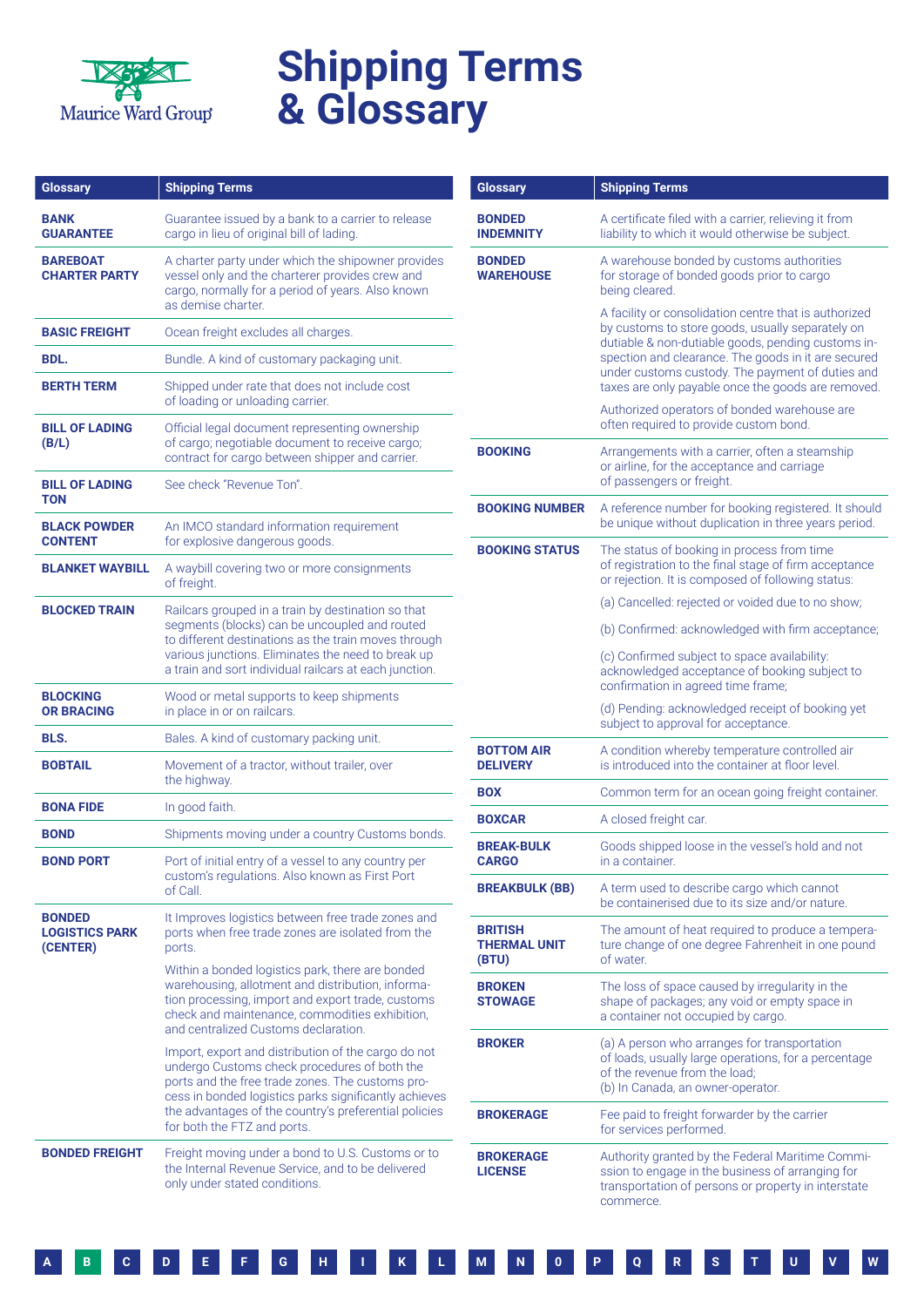<span id="page-2-0"></span>

| <b>Glossary</b>                                         | <b>Shipping Terms</b>                                                                                                                                                                                                                                                       | Glossary                              | <b>Shipping Terms</b>                                                                                                                                                                   |
|---------------------------------------------------------|-----------------------------------------------------------------------------------------------------------------------------------------------------------------------------------------------------------------------------------------------------------------------------|---------------------------------------|-----------------------------------------------------------------------------------------------------------------------------------------------------------------------------------------|
| <b>BULK CARRIERS</b>                                    | A vessel carrying dry, liquid, grain, not packaged,<br>bundled or bottled cargo, and is loaded without<br>marks & number or count.                                                                                                                                          | <b>CFS/CFS</b>                        | A kind of cargo r<br>loose at origin p<br>nned by carrier a<br>at destination.                                                                                                          |
| <b>BULK FREIGHT</b>                                     | Not in packages or containers; shipped loose in the<br>hold of a ship. Grain, coal and sulfur are usually<br>bulk freight.                                                                                                                                                  | <b>CFS/CY</b>                         | A kind of cargo r<br>cargo received a<br>by carrier, then o                                                                                                                             |
| <b>BULK-FREIGHT</b><br><b>CONTAINER</b>                 | Refers to a container with a discharge batch in the<br>front wall; allows bulk commodities to be grasped<br>by loading hatches.                                                                                                                                             | <b>CIF</b>                            | One of 13 INCO<br>"Cost and Freigh                                                                                                                                                      |
| <b>BULL RINGS</b>                                       | Cargo-securing devices mounted in the floor of<br>containers; allow lashing and securing of cargo.                                                                                                                                                                          |                                       | when the goods<br>shipment.                                                                                                                                                             |
| <b>BUNKER</b><br><b>SURCHARGE</b><br>(BAF, BSC)         | Bunker Adjustment factor (BAF), or Bunker<br>Surcharge (BSC) are surcharges assessed by carrier<br>to freight rates to reflect current cost of bunker.                                                                                                                      | <b>CIP</b>                            | One of 13 INCO<br>"Carriage and In<br>seller delivers th<br>by him, but the s                                                                                                           |
| <b>BUNKERS</b>                                          | Heavy oil used as fuel for ocean vessel.                                                                                                                                                                                                                                    |                                       | cost of carriage                                                                                                                                                                        |
| BX.                                                     | Please see Box.                                                                                                                                                                                                                                                             |                                       | the named desti<br>bears all risks ar                                                                                                                                                   |
| c                                                       |                                                                                                                                                                                                                                                                             |                                       | after the goods<br>CIP the seller als                                                                                                                                                   |
| <b>C-TPAT/CTPAT</b>                                     | Customs Trade Partnership Against Terrorism.                                                                                                                                                                                                                                |                                       | the buyer's risk o<br>during the carria                                                                                                                                                 |
|                                                         | US legislative body enforcing internal physical<br>security conciousness& awareness within carriers.                                                                                                                                                                        | <b>CPT</b>                            | One of 13 INCO<br>"Carriage paid to<br>the goods to the<br>the seller must i<br>necessary to bri<br>destination. This<br>risks and any co<br>have been so de<br><b>Container Servic</b> |
| <b>C.A.F.</b>                                           | Currency Adjustment Factor. Percentage by which<br>the rate is either increased or decreased in respon-<br>se to fluctating exchange rates.                                                                                                                                 |                                       |                                                                                                                                                                                         |
| C.B.M. (C.M.)                                           | Cubic meter. A measure of cargo volume.                                                                                                                                                                                                                                     |                                       |                                                                                                                                                                                         |
| <b>C.F. (CU. FT.)</b>                                   | Cubic feet.                                                                                                                                                                                                                                                                 |                                       |                                                                                                                                                                                         |
| C.F.S.                                                  | See Container Freight Station.                                                                                                                                                                                                                                              | <b>CSC</b>                            | <b>Transatlantic Tra</b>                                                                                                                                                                |
| C.I.                                                    | Cost and insurance. A price that includes the cost of<br>the goods, the marine insurance and all transporta-<br>tion charges except the ocean freight to the named                                                                                                          | <b>CSI</b>                            | <b>Container Secur</b><br>tion designed to                                                                                                                                              |
| <b>C.K.D.</b>                                           | point of destination.<br>Abbreviation for Cars Knocked Down, Automobile<br>parts and subassemblies manufactured abroad<br>and transported to destinated assembly plant. A                                                                                                   | <b>CY</b>                             | Container Yard.<br>or receive laden<br>Commonly wher<br>a sea port, feede<br>rail ramp.                                                                                                 |
|                                                         | classification of Third party International shippers.<br>See Knocked Down.                                                                                                                                                                                                  | <b>CY/CFS</b>                         | Cargo loaded in                                                                                                                                                                         |
| C.M.                                                    | (a) Cubic Meter (capital letters).                                                                                                                                                                                                                                          |                                       | gin, delivered to<br>devanned by car                                                                                                                                                    |
|                                                         | (b) Correction Memo.                                                                                                                                                                                                                                                        | CY/CY                                 | Cargo loaded by                                                                                                                                                                         |
| C.0.0.                                                  | Collect (cash) on Delivery; Carried on Docket (pri-<br>cing); Change of Destination.                                                                                                                                                                                        |                                       | and delivered to<br>pick up intact by                                                                                                                                                   |
| <b>C.O.F.C.</b>                                         | Container on a railway flatcar.                                                                                                                                                                                                                                             | <b>CAPACITY/WEIGHT</b><br>(CONTAINER) | Total internal co<br>limitation.                                                                                                                                                        |
| C.0.G.S.A.                                              | Carriage of Goods by Sea Act.                                                                                                                                                                                                                                               | <b>CAPTAIN'S</b>                      | A document pre                                                                                                                                                                          |
| <b>CFC'S</b><br><b>(CHLORO-</b><br><b>FLUROCARBONS)</b> | Chemical compounds containing mixtures of carbon,<br>chlorine and fluorine molecules. Because of their<br>stability, lack of flammability and ability to absorb<br>and give up heat readily, CFC's have in the past been<br>popular refrigerants. However, CFC's have been. | <b>PROTEST</b>                        | on arriving at po<br>during voyage, g<br>ving ship owner<br>responsibility fo<br>company.                                                                                               |
| <b>CFR</b>                                              | One of 13 INCOTERMS.<br>"Cost and Freight" means that the seller delivers                                                                                                                                                                                                   | <b>CAR POOLING</b>                    | Use of individua<br>ral agency for th                                                                                                                                                   |
|                                                         | when the goods pass the ship's rail in the port of<br>shipment.                                                                                                                                                                                                             | <b>CARGO MANIFEST</b>                 | A manifest that<br>and charges.                                                                                                                                                         |

| <b>Glossary</b>                       | <b>Shipping Terms</b>                                                                                                                                                                                                                                                                                                                                                                                                                                                                                                                      |
|---------------------------------------|--------------------------------------------------------------------------------------------------------------------------------------------------------------------------------------------------------------------------------------------------------------------------------------------------------------------------------------------------------------------------------------------------------------------------------------------------------------------------------------------------------------------------------------------|
| <b>CFS/CFS</b>                        | A kind of cargo movement by container. Delivered<br>loose at origin point with vanning by carrier, deva-<br>nned by carrier at destination, and picked up loose<br>at destination.                                                                                                                                                                                                                                                                                                                                                         |
| <b>CFS/CY</b>                         | A kind of cargo movement by container. Loose<br>cargo received at origin point, loaded in a container<br>by carrier, then delivered intact at destination.                                                                                                                                                                                                                                                                                                                                                                                 |
| <b>CIF</b>                            | One of 13 INCOTERMS.<br>"Cost and Freight" means that the seller delivers<br>when the goods pass the ships's rail in the port of<br>shipment.                                                                                                                                                                                                                                                                                                                                                                                              |
| <b>CIP</b>                            | One of 13 INCOTERMS.<br>"Carriage and Insurance paid to"means that the<br>seller delivers the goods to the carrier nominated<br>by him, but the seller must in addition pay the<br>cost of carriage necessary to bring the goods to<br>the named destination. This means that the buyer<br>bears all risks and any additional costs occurring<br>after the goods have been so delivered. However, in<br>CIP the seller also has to procure insurance against<br>the buyer's risk of loss of or damage to the goods<br>during the carriage. |
| <b>CPT</b>                            | One of 13 INCOTERMS<br>"Carriage paid to " means that the seller delivers<br>the goods to the carrier nominated by him bsut<br>the seller must in addition pay the cost of carriage<br>necessary to bring the goods to the named<br>destination. This means that the buyer bears<br>risks and any costs occurring after the goods<br>have been so delivered.                                                                                                                                                                               |
| <b>CSC</b>                            | Container Service Charge. European THC on<br><b>Transatlantic Trade.</b>                                                                                                                                                                                                                                                                                                                                                                                                                                                                   |
| <b>CSI</b>                            | Container Security Initiative. US Government legisla-<br>tion designed to improve security against terrioists.                                                                                                                                                                                                                                                                                                                                                                                                                             |
| <b>CY</b>                             | Container Yard. Point at which carrier hands over to<br>or receive laden containers from merchant haulier.<br>Commonly where mode of transport changes e.g.<br>a sea port, feeder terminal, barge terminal or<br>rail ramp.                                                                                                                                                                                                                                                                                                                |
| <b>CY/CFS</b>                         | Cargo loaded in a full container by a shipper at ori-<br>gin, delivered to pier facility at destination, and then<br>devanned by carrier for loose pick up.                                                                                                                                                                                                                                                                                                                                                                                |
| CY/CY                                 | Cargo loaded by shipper in a full container at origin<br>and delivered to carrier's terminal at destination for<br>pick up intact by consignee.                                                                                                                                                                                                                                                                                                                                                                                            |
| <b>CAPACITY/WEIGHT</b><br>(CONTAINER) | Total internal container volume (LxWxD) or weight<br>limitation.                                                                                                                                                                                                                                                                                                                                                                                                                                                                           |
| <b>CAPTAIN'S</b><br><b>PROTEST</b>    | A document prepared by the captain of a vessel<br>on arriving at port; shows conditions en-countered<br>during voyage, generally for the purpose of relie-<br>ving ship owner of any loss to cargo and shifting<br>responsibility for reimbursement to the insurance<br>company.                                                                                                                                                                                                                                                           |
| <b>CAR POOLING</b>                    | Use of individual carrier equipment through a cent-<br>ral agency for the benefit of carriers and shippers.                                                                                                                                                                                                                                                                                                                                                                                                                                |
| <b>CARGO MANIFEST</b>                 | A manifest that lists only cargo, without freight<br>and charges.                                                                                                                                                                                                                                                                                                                                                                                                                                                                          |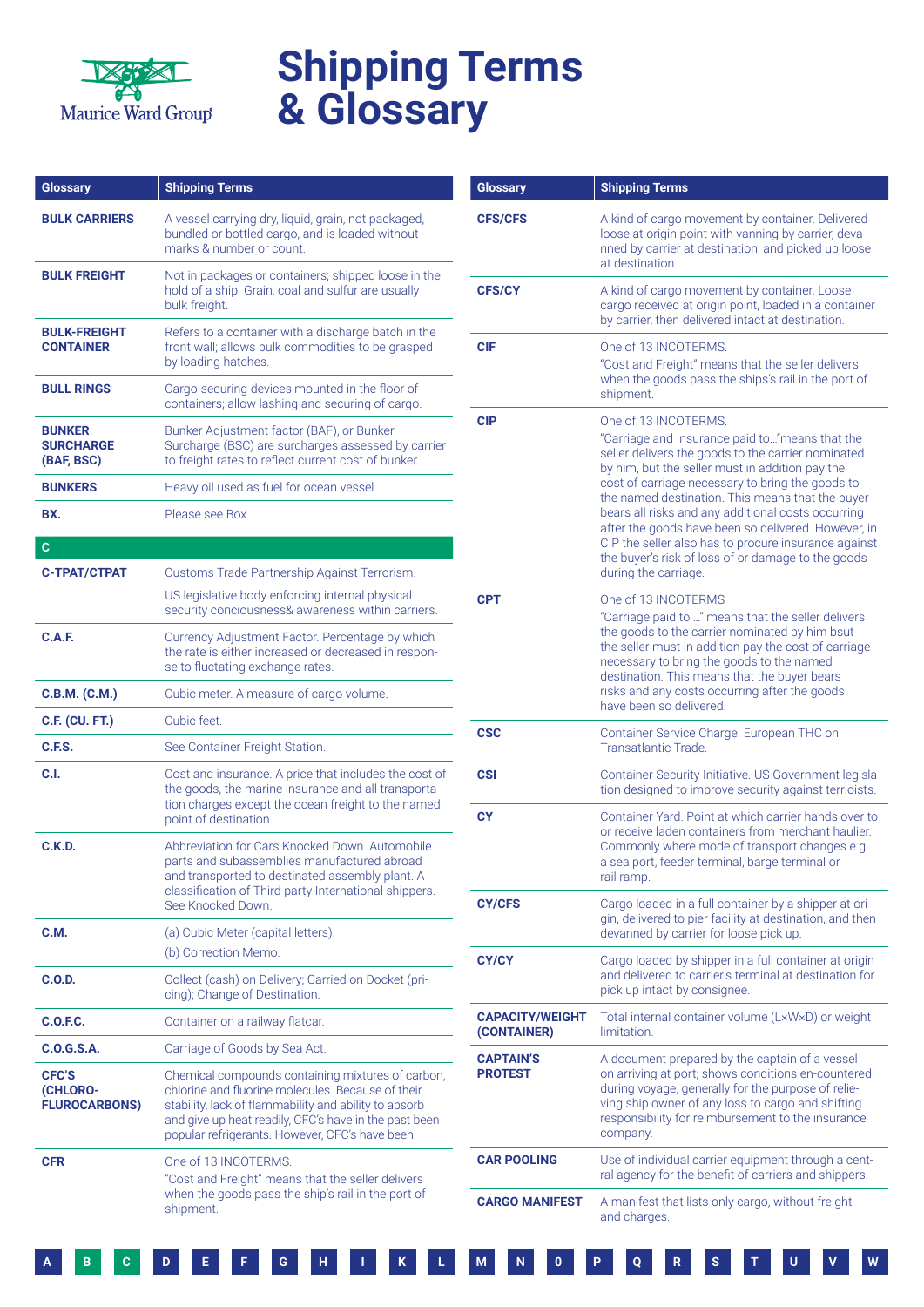

| <b>Glossary</b>                                 | <b>Shipping Terms</b>                                                                                                                                                            | <b>Glossary</b>                           | <b>Shipping Terms</b>                                                                                                                                                                                                               |
|-------------------------------------------------|----------------------------------------------------------------------------------------------------------------------------------------------------------------------------------|-------------------------------------------|-------------------------------------------------------------------------------------------------------------------------------------------------------------------------------------------------------------------------------------|
| <b>CARGO NATURE</b>                             | The classification of cargo for special stowage<br>arrangement.                                                                                                                  | <b>COLLAPSIBLE</b><br><b>CONTAINER</b>    | Container with h<br>its volume can b                                                                                                                                                                                                |
| <b>CARLOAD</b>                                  | The quantity of freight required for the application<br>of a carload rate.                                                                                                       | <b>COLLECTING</b><br><b>BANK</b>          | A bank that acts<br>(the presenting I<br>no responsibility<br>the merchandise                                                                                                                                                       |
| <b>CARLOAD RATE</b>                             | A rate applicable to a carload of goods.                                                                                                                                         |                                           |                                                                                                                                                                                                                                     |
| <b>CARNET</b>                                   | Any of various customs documents required for<br>crossing some international borders.                                                                                            | <b>COMBINED</b><br><b>TRANSPORT</b>       | Carriage by mor<br>against one con                                                                                                                                                                                                  |
| <b>CARRIER</b>                                  | Any individual, company or corporation engaged<br>in transporting goods.                                                                                                         | <b>COMBINED</b><br><b>TRANSPORT</b>       | The Combined T<br>bill of lading.                                                                                                                                                                                                   |
| <b>CARRIER'S LIEN</b>                           | Right of carrier to retain property as security<br>for charges.                                                                                                                  | <b>DOCUMENT (CTD)</b><br><b>COMBINED</b>  | A carrier who co                                                                                                                                                                                                                    |
| <b>CARTAGE</b>                                  | Usually refers to intracity hauling on drays or trucks.                                                                                                                          | <b>TRANSPORT</b><br><b>OPERATOR (CTO)</b> | perform a comb                                                                                                                                                                                                                      |
| <b>CELLULAR</b><br><b>VESSEL</b>                | A vessel designed with internal ribbing to permit<br>the support of stacked containers.                                                                                          | <b>COMMERCIAL</b><br><b>INVOICE</b>       | Represents a co<br>between exporte                                                                                                                                                                                                  |
| <b>CERTIFICATE</b><br><b>OF ORIGIN</b>          | Document certifying the country of origin of goods<br>which is normally issued or signed by a Chamber<br>of Commerce or Embassy.                                                 |                                           | the goods sold.<br>shipment and se<br>documents abor                                                                                                                                                                                |
| <b>CHARTER PARTY</b>                            | A written contract between the owner of a vessel                                                                                                                                 | <b>COMMODITY</b>                          | Article shipped.                                                                                                                                                                                                                    |
| (C/P)                                           | and the person desiring to employ the vessel<br>(charterer); sets forth the terms of the arrangement<br>such as freight rate and ports involved in the trip.                     | <b>COMMODITY RATE</b>                     | Rates of freight<br>move regularly a                                                                                                                                                                                                |
| <b>CHARTERED SHIP</b>                           | A ship under lease by its owners to others.                                                                                                                                      | <b>COMMON CARRIER</b>                     | A transportation<br>a Certificate of 0                                                                                                                                                                                              |
| <b>CHARTERER</b>                                | The person to whom is given the use of the whole<br>of the carrying capacity of a ship for the transporta-<br>tion of goods or passenger for a specified time.                   | <b>COMMON TARIFF</b>                      | des service to th<br>A tariff publisher<br>transportation li                                                                                                                                                                        |
| <b>CHASSIS</b>                                  | A wheeled flat bed or a trailer constructed to<br>accommodate containers moved over the road.                                                                                    | <b>COMPRESSOR</b>                         | Mechanical devi<br>rigerant within a<br>converts high-te<br>into high-temper<br>Damage that is a                                                                                                                                    |
| <b>CHILLING</b>                                 | In strawberries, exposure to temperatures low<br>enough to induce the production of food reserves<br>needed to support vigorous vegetative growth.                               |                                           |                                                                                                                                                                                                                                     |
| <b>CHILLING INJURY</b>                          | Injury caused by low but non-freezing temperatures.                                                                                                                              | <b>CONCEALED</b><br><b>DAMAGE</b>         | the unopened pa                                                                                                                                                                                                                     |
| <b>CHOCK</b>                                    | A piece of wood or other material placed at the<br>side of cargo to prevent it from rolling or moving                                                                            | <b>CONCEALED</b><br><b>LOSS</b>           | <b>Contents missin</b><br>looks unopened                                                                                                                                                                                            |
| <b>CLEAN BILL</b><br><b>OF LADING</b>           | sideways.<br>A bill of lading which states that the goods have<br>been shipped in apparent good order and condition<br>without any qualification or remarks.                     | <b>CONDENSER</b>                          | Heat exchanging<br>from the circulat<br>medium from w<br>Condensers con<br>sure refrigerant<br>refrigerant. Air-c<br>the atmosphere<br>led condensers<br>supplied from ar<br>Condenser fans<br>the heat transfer<br>condenser coils |
| <b>CLEARANCE</b><br><b>LIMITS</b>               | The size beyond which cars or loads cannot use<br>bridges, tunnels, etc.                                                                                                         |                                           |                                                                                                                                                                                                                                     |
| <b>CLEARED</b><br>WITHOUT<br><b>EXAMINATION</b> | Cleared by Customs without inspection.                                                                                                                                           |                                           |                                                                                                                                                                                                                                     |
| <b>CLIP-ON</b>                                  | Refrigeration equipment attachable to<br>an insulated container that does not have<br>its own refrigeration unit.                                                                | <b>CONFERENCE</b>                         | An association o<br>same trade rout<br>conditions and a                                                                                                                                                                             |
| <b>CLOSING DATE</b>                             | Last day on which export cargo can be accepted<br>for a nominated sailing.                                                                                                       | <b>CONFERENCE</b>                         | Freight rates arr                                                                                                                                                                                                                   |
| CМ                                              | (a) Centimeter.<br>(b) Correction Memo. A kind of internal document<br>which registers amendment to bill of lading and/or<br>manifest after bill of lading is issued to shipper. | <b>RATE</b>                               | generally water                                                                                                                                                                                                                     |

| <b>Glossary</b>                                              | <b>Shipping Terms</b>                                                                                                                                                                                                                                                                                                                                                                                                                                                                                                                                                                                                               |
|--------------------------------------------------------------|-------------------------------------------------------------------------------------------------------------------------------------------------------------------------------------------------------------------------------------------------------------------------------------------------------------------------------------------------------------------------------------------------------------------------------------------------------------------------------------------------------------------------------------------------------------------------------------------------------------------------------------|
|                                                              |                                                                                                                                                                                                                                                                                                                                                                                                                                                                                                                                                                                                                                     |
| <b>COLLAPSIBLE</b><br><b>CONTAINER</b>                       | Container with hinged or removable parts;<br>its volume can be reduced when transported empty.                                                                                                                                                                                                                                                                                                                                                                                                                                                                                                                                      |
| <b>COLLECTING</b><br><b>BANK</b>                             | A bank that acts as an agent to the seller's bank<br>(the presenting bank). The collecting bank assumes<br>no responsibility for either the documents or<br>the merchandise.                                                                                                                                                                                                                                                                                                                                                                                                                                                        |
| <b>COMBINED</b><br><b>TRANSPORT</b>                          | Carriage by more than one mode of transport<br>against one contract of carriage.                                                                                                                                                                                                                                                                                                                                                                                                                                                                                                                                                    |
| <b>COMBINED</b><br><b>TRANSPORT</b><br><b>DOCUMENT (CTD)</b> | The Combined Transport Operator's (CTO)<br>bill of lading.                                                                                                                                                                                                                                                                                                                                                                                                                                                                                                                                                                          |
| <b>COMBINED</b><br><b>TRANSPORT</b><br><b>OPERATOR (CTO)</b> | A carrier who contracts as a principal to<br>perform a combined transport operation.                                                                                                                                                                                                                                                                                                                                                                                                                                                                                                                                                |
| <b>COMMERCIAL</b><br><b>INVOICE</b>                          | Represents a complete record of the transaction<br>between exporter and importer with regard to<br>the goods sold. Also reports the content of the<br>shipment and serves as the basis for all other<br>documents about the shipment.                                                                                                                                                                                                                                                                                                                                                                                               |
| <b>COMMODITY</b>                                             | Article shipped.                                                                                                                                                                                                                                                                                                                                                                                                                                                                                                                                                                                                                    |
| <b>COMMODITY RATE</b>                                        | Rates of freight applied individually to articles which<br>move regularly and in large quantities.                                                                                                                                                                                                                                                                                                                                                                                                                                                                                                                                  |
| <b>COMMON CARRIER</b>                                        | A transportation company operating under<br>a Certificate of Convenience and Necessity; provi-<br>des service to the general public at published rates.                                                                                                                                                                                                                                                                                                                                                                                                                                                                             |
| <b>COMMON TARIFF</b>                                         | A tariff published by or for two or more<br>transportation lines.                                                                                                                                                                                                                                                                                                                                                                                                                                                                                                                                                                   |
| <b>COMPRESSOR</b>                                            | Mechanical device used to compress and pump ref-<br>rigerant within a refrigeration unit. The compressor<br>converts high-temperature, low pressure refrigerant<br>into high-temperature, high-pressure refrigerant.                                                                                                                                                                                                                                                                                                                                                                                                                |
| <b>CONCEALED</b><br><b>DAMAGE</b>                            | Damage that is not evident from viewing<br>the unopened package.                                                                                                                                                                                                                                                                                                                                                                                                                                                                                                                                                                    |
| <b>CONCEALED</b><br><b>LOSS</b>                              | Contents missing from a package that<br>looks unopened.                                                                                                                                                                                                                                                                                                                                                                                                                                                                                                                                                                             |
| <b>CONDENSER</b>                                             | Heat exchanging device which gives up waste heat<br>from the circulating refrigerant into an external<br>medium from which the heat can be dissipated.<br>Condensers convert high-temperature, high-pres-<br>sure refrigerant into low-temperature, high-pressure<br>refrigerant. Air-cooled condensers give up heat into<br>the atmosphere outside the container. Water-coo-<br>led condensers give up heat into circulating water<br>supplied from an d returned to external sources.<br>Condenser fans in an air-cooled condenser improve<br>the heat transfer by circulating external air over the<br>condenser coils and fins. |
| <b>CONFERENCE</b>                                            | An association of ship owners operating in the<br>same trade route who operate under collective<br>conditions and agree on tariff rates.                                                                                                                                                                                                                                                                                                                                                                                                                                                                                            |
| <b>CONFERENCE</b><br><b>RATE</b>                             | Freight rates arrived at by a conference of carriers,<br>generally water carriers.                                                                                                                                                                                                                                                                                                                                                                                                                                                                                                                                                  |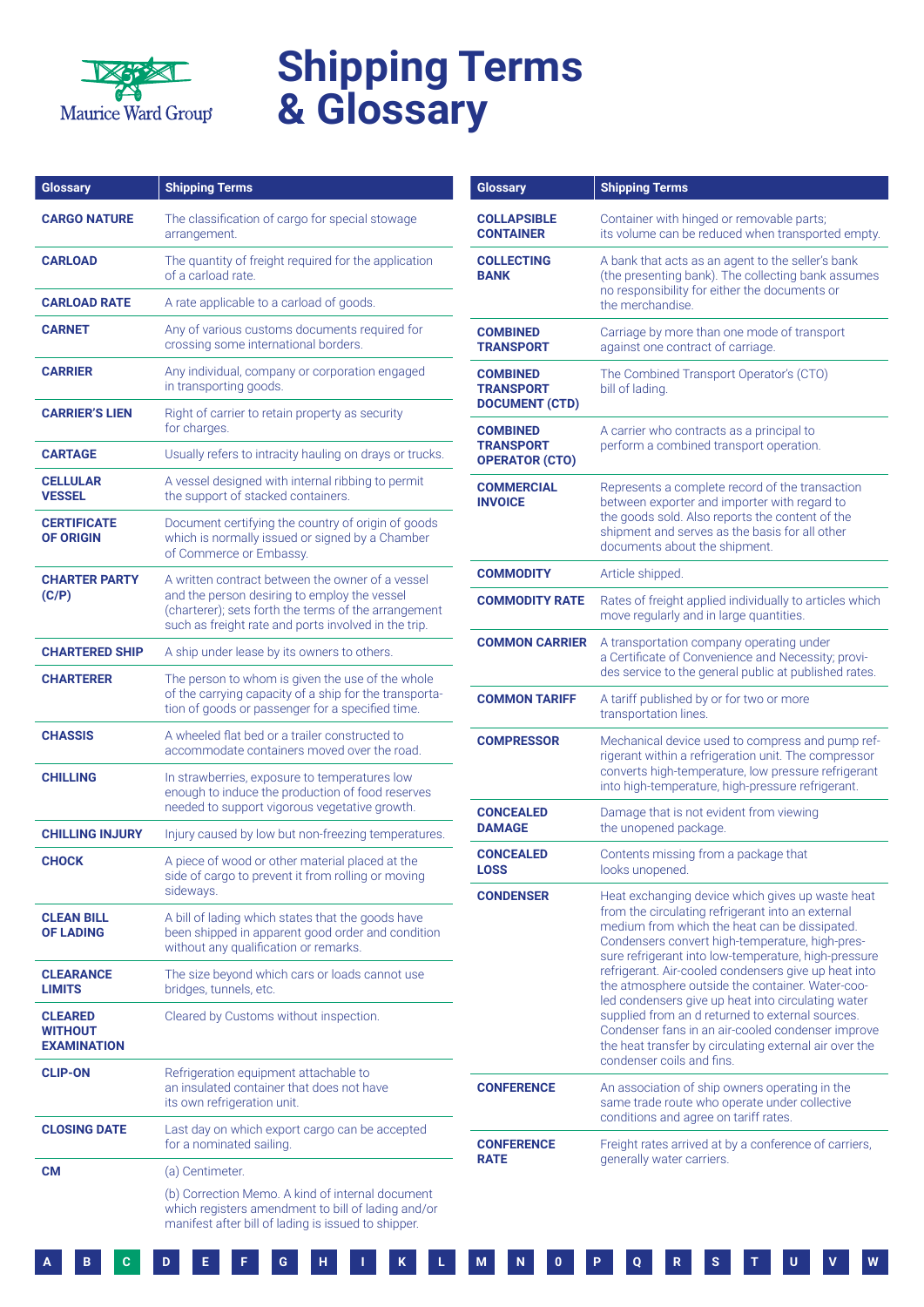

| <b>Glossary</b>                               | <b>Shipping Terms</b>                                                                                                                                                                                                         | <b>Glossary</b>                             | <b>Shipping Terms</b>                                                             |
|-----------------------------------------------|-------------------------------------------------------------------------------------------------------------------------------------------------------------------------------------------------------------------------------|---------------------------------------------|-----------------------------------------------------------------------------------|
| <b>CONFIRMED</b><br><b>LETTER OF CREDIT</b>   | A letter of credit, issued by a foreign bank, whose<br>validity has been confirmed by a domestic bank.<br>An exporter with a confirmed letter of credit is assu-                                                              | <b>CONTAINER</b><br><b>NUMBER</b>           | The unique ident                                                                  |
|                                               | red of payment even if the foreign buyer or<br>the foreign bank defaults.                                                                                                                                                     | <b>CONTAINER</b><br><b>PART LOAD</b>        | A shipment that<br>a container nor t<br>additional part k                         |
| <b>CONFIRMING</b><br><b>BANK</b>              | The bank that adds its confirmation to another<br>bank's (the issuing bank's) letter of credit and pro-<br>mises to pay the beneficiary upon presentation of                                                                  | <b>CONTAINER</b><br><b>SEAL NUMBER</b>      | The number of h                                                                   |
| <b>CONNECTING</b>                             | documents in compliance with the letter of credit.<br>A carrier that has a direct physical connection                                                                                                                         | <b>CONTAINER</b><br><b>SERVICE CHARGE</b>   | See THC.                                                                          |
| <b>CARRIER</b>                                | with another or that forms a link between two<br>or more carriers.                                                                                                                                                            | <b>CONTAINER SIZE</b>                       | The length of a                                                                   |
| <b>CONSIGNEE</b>                              | The merchant named by the consignor (usually<br>a seller) in the transportation documents (such as                                                                                                                            | <b>CONTAINER</b><br><b>STATUS</b>           | The status of a<br>dy and cargo sta                                               |
|                                               | bill of lading) as the party to whose order a con-<br>signment will be delivered at the port of destination.<br>The consignee is considered to be the owner of the                                                            | <b>CONTAINER</b><br><b>TYPE</b>             | The purpose of a<br>be adhered to IS                                              |
|                                               | consignment for the purpose of filing the customs<br>declaration, and for paying duties and taxes. Formal<br>ownership (title) of the consignment, however, can<br>be transferred from consignor through endorse-             | <b>CONTAINERIZABLE</b><br><b>CARGO</b>      | Cargo that will fi<br>an economical s<br>requirements.                            |
|                                               | ment, or until the consignee pays for them in full<br>under consignor's straight consignment to                                                                                                                               | <b>CONTAINERIZA-</b><br><b>TION</b>         | Stowage of gene<br>tainer for transp                                              |
| <b>CONSIGNOR</b>                              | the consignee.<br>Also spelled as consigner. The merchant who deli-                                                                                                                                                           | <b>CONTAINERLOAD</b>                        | A load sufficient<br>cubic measuren                                               |
|                                               | vers a consignment to a carrier for transporting it to<br>a consignee (usually the buyer) named in the trans-<br>portation documents. Consignor has the ownership<br>(title) of the goods unless title is transferred through | <b>CONTAINERSHIP</b>                        | An ocean vessel<br>ocean cargo cor<br>for maximum ca                              |
|                                               | endorsement, or until the consignee pays for them<br>in full under consignor's straight consignment to<br>the consignee.                                                                                                      | <b>CONTRACT</b><br><b>CARRIER</b>           | Any person not a<br>cial and individu<br>ports passenger                          |
| <b>CONSOLIDATED</b><br><b>CARGO</b>           | Cargo containing of shipments of two or more<br>shippers, usually shipped by a firm called a conso-<br>lidator. The consolidator takes advantage of lower<br>F.C.L. rates, and savings are passed on to shippers.             | <b>CONTROLLED</b><br><b>ATMOSPHERE (CA)</b> | An atmosphere<br>and nitrogen cor<br>as temperature                               |
| <b>CONSOLIDATION</b>                          | The combination of many small shipments into<br>one container.                                                                                                                                                                | <b>COPY B/L</b>                             | Duplicate of oric<br>is non-negotiabl                                             |
| <b>CONSOLIDATOR</b>                           | A person or firm performing a consolidation<br>service for others.                                                                                                                                                            | <b>CORNER</b><br><b>CASTINGS</b>            | Fittings on top a<br>posts; designed<br>a container.                              |
| <b>CONSORTIUM</b>                             | Group of carriers pooling resources in a trade<br>lane to maximize their resources efficiently.                                                                                                                               | <b>CORNER POSTS</b><br>(DOOR POSTS)         | Vertical frame c<br>of the container,                                             |
| <b>CONTAINER</b>                              | A vehicle designed to transport cargo of many types<br>in continuous transportation. It is also referred to an<br>unit of packaging which is smaller in sense in which<br>articles are packed.                                | <b>CORRECTION</b><br><b>MEMO</b>            | connecting the r<br>A kind of interna<br>dment to bill of I<br>of lading is issue |
| <b>CONTAINER</b><br><b>FREIGHT STATION</b>    | Consolidation depots where parcels of cargo are<br>grouped and loaded into containers.                                                                                                                                        | <b>CORRECTOR</b>                            | See Correction M                                                                  |
| (CFS, C.F.S.)                                 |                                                                                                                                                                                                                               | <b>COST MATRIX</b>                          | Cost matrix is sl                                                                 |
| <b>CONTAINER</b><br><b>GROSS WEIGHT</b>       | Please refer to Gross Weight.                                                                                                                                                                                                 | <b>COST, INSURANCE</b>                      | between two shi<br>One of 13 INCO                                                 |
| <b>CONTAINER</b><br><b>LOAD PLAN</b><br>(CLP) | A document prepared to show all details of cargo<br>loaded in a container, eg. weight (individual and to-<br>tal), measurement, markings, shippers, consignees,                                                               | <b>AND FREIGHT</b><br>(C.I.F.)              | "Cost, Insurance<br>delivers when th<br>the port of shipr                         |
|                                               | the origin & destination of goods, and location<br>of cargo within the container.                                                                                                                                             | <b>CREDIT</b><br><b>ACDEEMENT</b>           | Agreement betw<br>of cargo with pri                                               |

| <b>Glossary</b>                                          | <b>Shipping Terms</b>                                                                                                                                    |
|----------------------------------------------------------|----------------------------------------------------------------------------------------------------------------------------------------------------------|
| <b>CONTAINER</b><br><b>NUMBER</b>                        | The unique identification of a container.                                                                                                                |
| <b>CONTAINER</b><br><b>PART LOAD</b>                     | A shipment that does not utilize the full volume of<br>a container nor the maximum payload by weight;<br>additional part loads may be added.             |
| <b>CONTAINER</b><br><b>SEAL NUMBER</b>                   | The number of high security seal.                                                                                                                        |
| <b>CONTAINER</b><br><b>SERVICE CHARGE</b>                | See THC.                                                                                                                                                 |
| <b>CONTAINER SIZE</b>                                    | The length of a container i.e. 20", 40" and 45" (feet).                                                                                                  |
| <b>CONTAINER</b><br><b>STATUS</b>                        | The status of a container in term of location, custo-<br>dy and cargo status for cargo tracking use.                                                     |
| <b>CONTAINER</b><br><b>TYPE</b>                          | The purpose of a container of which the code is to<br>be adhered to ISO standard.                                                                        |
| <b>CONTAINERIZABLE</b><br><b>CARGO</b>                   | Cargo that will fit into a container and result in<br>an economical shipment consistent with delivery<br>requirements.                                   |
| <b>CONTAINERIZA-</b><br><b>TION</b>                      | Stowage of general or special cargoes in a con-<br>tainer for transport in the various modes.                                                            |
| <b>CONTAINERLOAD</b>                                     | A load sufficient in size to fill a container either by<br>cubic measurement or by weight.                                                               |
| <b>CONTAINERSHIP</b>                                     | An ocean vessel specifically designed to carry<br>ocean cargo containers. It is fitted with vertical cells<br>for maximum capacity.                      |
| <b>CONTRACT</b><br><b>CARRIER</b>                        | Any person not a common carrier who, under spe-<br>cial and individual contracts or agreements, trans-<br>ports passengers or property for compensation. |
| <b>CONTROLLED</b><br><b>ATMOSPHERE (CA)</b>              | An atmosphere in which oxygen, carbon dioxide<br>and nitrogen concentrations are regulated, as well<br>as temperature and humidity.                      |
| <b>COPY B/L</b>                                          | Duplicate of original bill of lading and<br>is non-negotiable.                                                                                           |
| <b>CORNER</b><br><b>CASTINGS</b>                         | Fittings on top and bottom of container corner<br>posts; designed for handling and securing<br>a container.                                              |
| <b>CORNER POSTS</b><br>(DOOR POSTS)                      | Vertical frame components fitted at the corners<br>of the container, integral to the corner fittings and<br>connecting the roof and floor structures.    |
| <b>CORRECTION</b><br><b>MEMO</b>                         | A kind of internal document which registers amen-<br>dment to bill of lading and/or manifest after bill<br>of lading is issued to shipper.               |
| <b>CORRECTOR</b>                                         | See Correction Memo.                                                                                                                                     |
| <b>COST MATRIX</b>                                       | Cost matrix is showing cost at a very basic level<br>between two shipment points.                                                                        |
| <b>COST, INSURANCE</b><br><b>AND FREIGHT</b><br>(C.I.F.) | One of 13 INCOTERMS.<br>"Cost, Insurance and Freight" means that the seller<br>delivers when the goods pass the ship's rail in<br>the port of shipment.  |
| <b>CREDIT</b><br><b>AGREEMENT</b>                        | Agreement between carrier and shipper for release<br>of cargo with promise to pay ocean freight within<br>specific time.                                 |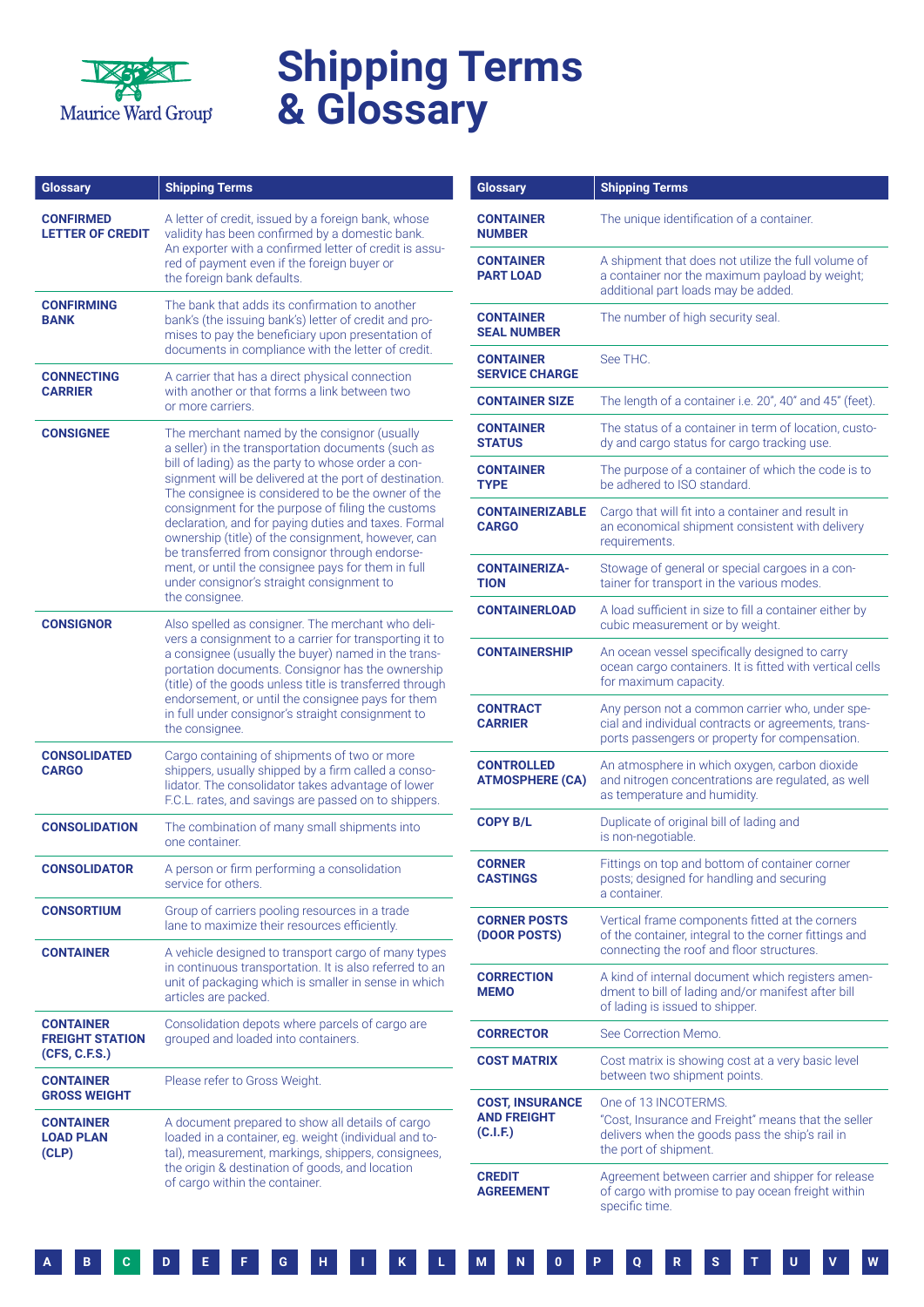<span id="page-5-0"></span>

| <b>Glossary</b>                                     | <b>Shipping Terms</b>                                                                                                                                                                                                                                                                                                              | Glossary                                     | <b>Shipping Terms</b>                                                                                                                                                                                                                                                                         |  |
|-----------------------------------------------------|------------------------------------------------------------------------------------------------------------------------------------------------------------------------------------------------------------------------------------------------------------------------------------------------------------------------------------|----------------------------------------------|-----------------------------------------------------------------------------------------------------------------------------------------------------------------------------------------------------------------------------------------------------------------------------------------------|--|
| CU.                                                 | Cubic. A unit of volume measurement.                                                                                                                                                                                                                                                                                               | <b>DDU</b>                                   | One of 13 INCOTERMS.                                                                                                                                                                                                                                                                          |  |
| <b>CUBIC FOOT</b>                                   | 1,728 cubic inches.                                                                                                                                                                                                                                                                                                                |                                              | "Delivery duty unpaid" means that the seller delivers<br>the goods to the buyer, not cleared for import, and                                                                                                                                                                                  |  |
| <b>CUSTOM HOUSE</b>                                 | A country Treasury Department office where duties,<br>etc., on foreign shipments are handled.                                                                                                                                                                                                                                      |                                              | not unloaded from any arriving means of transport<br>at the named place of destination. The seller has<br>to bear the costs and risks involved in bringing the                                                                                                                                |  |
| <b>CUSTOMER'S</b><br><b>OWN TRANSPORT</b>           | Customer collects from/deliver to CFS/CY.                                                                                                                                                                                                                                                                                          |                                              | goods thereto, other than, where applicable, any<br>"duty" (which term includes the responsibility for<br>and the risks of the carrying out of customs for-                                                                                                                                   |  |
| <b>CUSTOMHOUSE</b><br><b>BROKER</b>                 | Also known as Custom Broker. A person or firm,<br>licensed to engage in entering and clearing goods<br>through customs and/or the government office<br>(Custom house) where duties and/or tolls are pla-<br>ced on imports or exports. The duties of a broker in-<br>clude preparing the entry blank and filing it; advising       |                                              | malities, and the payment of formalities, customs<br>duties, taxes and other charges) for import in the<br>country of destination. Such "duty" has to be borne<br>by the buyer as well as any costs and risks caused<br>by his failure to clear the goods for import in time.                 |  |
|                                                     | the importer on duties to be paid; advancing duties<br>and other costs; and, arranging for delivery<br>to his client, his trucking firm, or other carrier.                                                                                                                                                                         | <b>DEQ</b>                                   | One of 13 INCOTERMS.<br>"Delivered Ex Quay" means that the seller delivers<br>when the goods are placed at the disposal of the                                                                                                                                                                |  |
| <b>CUSTOMS</b><br><b>BONDED</b><br><b>WAREHOUSE</b> | See bonded warehouse.                                                                                                                                                                                                                                                                                                              |                                              | buyer not cleared for import on the quay(wharf)<br>at the named port of destination. The seller has to<br>bear costs and risks involved in bringing the goods<br>to the named port of destination and discharging<br>the goods on the quay (wharf). The DEQ term                              |  |
| <b>CUSTOMS INVOICE</b>                              | A form requiring all data in a commercial invoice<br>along with a certificate of value and/or a certificate<br>of origin. Required in a few countries (usually for-<br>mer British territories) and usually serves as                                                                                                              |                                              | requires the buyer to clear the goods for import and<br>to pay for all formalities, duties, taxes and other<br>charges upon import.                                                                                                                                                           |  |
|                                                     | a seller's commercial invoice.                                                                                                                                                                                                                                                                                                     | <b>DES</b>                                   | One of 13 INCOTERMS.<br>"Delivered Ex Ship" means that the seller delivers                                                                                                                                                                                                                    |  |
| <b>CUT-OFF TIME</b>                                 | Lastest possible time cargo may be delivered<br>to vessel or designated point.                                                                                                                                                                                                                                                     |                                              | when the goods are placed at the disposal of the<br>buyer on board the ship not cleared for import at                                                                                                                                                                                         |  |
| CWT.                                                | Hundredweight (U.S.A., 100 pounds;<br>United Kingdom, 112 pounds).                                                                                                                                                                                                                                                                 |                                              | the named port of destination. The seller has to<br>bear all the costs and risks involved in bringing<br>the goods to the named port of dstination before                                                                                                                                     |  |
| $\mathbf D$                                         |                                                                                                                                                                                                                                                                                                                                    |                                              | discharging. If the parties wish the seller to bear the<br>costs and risks of discharging the goods, then the                                                                                                                                                                                 |  |
| <b>D&amp;H</b>                                      | Dangerous and Hazardous.<br>Also see Dangerous Goods.                                                                                                                                                                                                                                                                              |                                              | DEQ term should be used.<br>DFG refers to Dynamic Flow Guidelines, which<br>is used to control the onland stock level of each<br>region taking into account of the traffic pattern and<br>local vanning/devaniing dwell time. The shortest<br>the dwell time, the lowest the DFG and the more |  |
| D.W.                                                | Dead Weight. The number of tons a ship can<br>transport of cargo, stores and bunker fuel.<br>Also see Deadweight Tonnage.                                                                                                                                                                                                          | <b>DFG</b>                                   |                                                                                                                                                                                                                                                                                               |  |
| <b>DAF</b>                                          | One of 13 INCOTERMS.                                                                                                                                                                                                                                                                                                               |                                              | efficient the equipment utilization will be.                                                                                                                                                                                                                                                  |  |
|                                                     | "Delivered at Frontier" means that the seller delivers<br>when the goods are placed at the disposal of the<br>buyer on the arriving means of tranport not unloa-<br>ded, cleared for export but not cleared for import at<br>the named point and place at the frontier, but before<br>the customs border of the adjoining country. | <b>DOT</b>                                   | Department of Transport. Government Department<br>with responsibility for shipping and transport.                                                                                                                                                                                             |  |
|                                                     |                                                                                                                                                                                                                                                                                                                                    | <b>DST</b>                                   | Double Stack Train. Rail or train capable of carrying<br>two 40' containers, one on top of the other.                                                                                                                                                                                         |  |
| <b>DDC</b>                                          | Destination Delivery Charges. A charge assessed<br>by the carrier for handling positioning of a full                                                                                                                                                                                                                               | <b>DANGEROUS</b><br><b>CARGO</b>             | Please refer to Dangerous Goods.                                                                                                                                                                                                                                                              |  |
| <b>DDP</b>                                          | container.<br>One of 13 INCOTERMS.                                                                                                                                                                                                                                                                                                 | <b>DANGEROUS</b><br><b>GOODS</b>             | The term used by I.M.C.O. for hazardous materials<br>which are capable of posing a significant risk to<br>health, safety or property while being transported.                                                                                                                                 |  |
|                                                     | "Delivery duty paid" means that the seller delivers<br>the goods to the buyer, cleared for import, and not                                                                                                                                                                                                                         | <b>DEAD SPACE</b>                            | Space in a car, truck, vessel, etc., that is not utilized.                                                                                                                                                                                                                                    |  |
|                                                     | unloaded from any arriving means of tranport at<br>the named place of destination. The seller has to<br>bear all the costs and risks involved in bringing<br>the goods thereto including where applicable, any<br>"duty" (which term includes the responsibility for and<br>the risk of the carrying out of customs formalities    | <b>DEADWEIGHT</b><br><b>TONNAGE</b><br>(D/W) | The number of total weight tons that a vessel can<br>transport of cargo, stores and bunker fuel. It is the<br>difference between the number of tons of water<br>a vessel displaces "light" and the number of tons<br>it displaces when submerged to the "load line."                          |  |
|                                                     | and the payment of formalities, customs duties,<br>taxes and other charges) for import in the country<br>of destination.                                                                                                                                                                                                           | <b>DEDICATED</b><br><b>UNIT TRAIN</b>        | An unit train operated by various railroads for<br>exclusive usage.                                                                                                                                                                                                                           |  |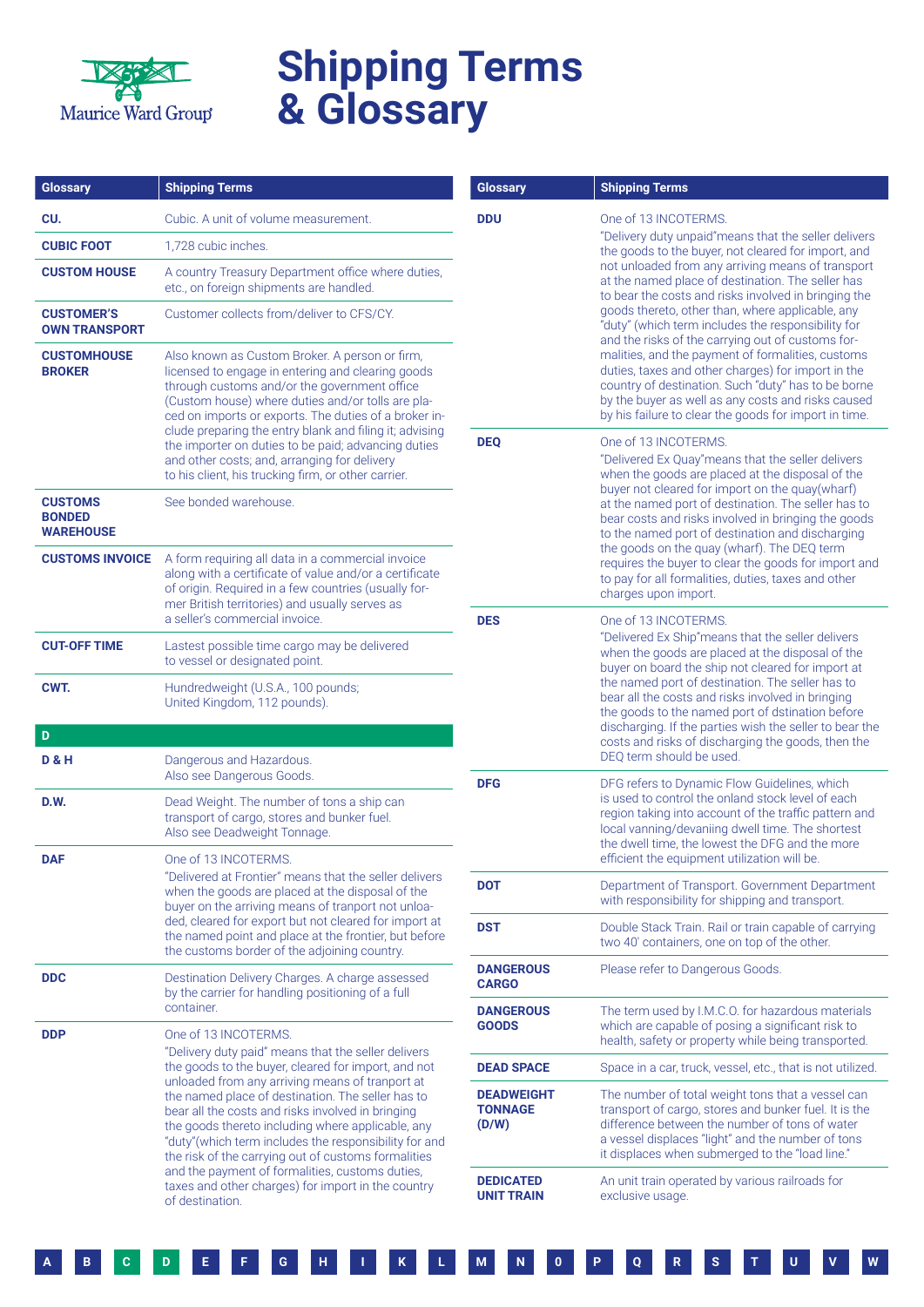<span id="page-6-0"></span>

| <b>Glossary</b>                     | <b>Shipping Terms</b>                                                                                                                                                                                                                                                          | <b>Glossary</b>                       | <b>Shipping Terms</b>                                                                              |
|-------------------------------------|--------------------------------------------------------------------------------------------------------------------------------------------------------------------------------------------------------------------------------------------------------------------------------|---------------------------------------|----------------------------------------------------------------------------------------------------|
| <b>DELIVERY</b><br><b>ORDER</b>     | A document authorizing delivery to a nominated<br>party of goods in the care of a third party. Can be<br>issued by a carrier on surrender of a bill of lading                                                                                                                  | <b>DRAY</b>                           | A truck or other<br>to haul heavy loa                                                              |
|                                     | and then used by merchant to transfer title by                                                                                                                                                                                                                                 | <b>DRAYAGE</b>                        | Charge made fo                                                                                     |
|                                     | endorsement.                                                                                                                                                                                                                                                                   | <b>DRY CARGO</b>                      | Cargo that does                                                                                    |
| <b>DEMURRAGE</b><br>(DEM.)          | Charge raised for detaining FCL container/trailer<br>at a terminal/CY for longer period than provided in<br>a tariff. Also known as Wharf Storage in Australia.                                                                                                                | <b>DRY DOCK</b>                       | An enclosed bas<br>underwater clea<br>watertight entra                                             |
| <b>DEPLOYMENT</b>                   | Disposing vessels to maximize customer satisfac-<br>tion, utilization, efficiency and revenue-generating<br>potential.                                                                                                                                                         | <b>DRY-BULK CON-</b><br><b>TAINER</b> | mit the dock to <b>b</b><br>A container cons<br>other free flowin                                  |
| DEPOT,<br><b>CONTAINER</b>          | Container freight station or a designated area where<br>empty containers can be picked up or dropped off.                                                                                                                                                                      | <b>DUNNAGE (DGE.)</b>                 | Lumber or other<br>in carrier's equip                                                              |
| <b>DESTINATION</b>                  | The place where carrier actually turns over cargo<br>to consignee or his agent.                                                                                                                                                                                                | <b>DUTY FREE ZONE</b>                 | See Free Trade 2                                                                                   |
| <b>DETENTION</b>                    | Charges raised for detaining container/trailer<br>at customer's premises for longer period than<br>provided in Tariff.                                                                                                                                                         | <b>DWELL TIME</b>                     | It is expressed in<br>changed from o<br>inbound load (U<br>under outbound                          |
| <b>DETENTION</b><br><b>CHARGE</b>   | See Detention.                                                                                                                                                                                                                                                                 |                                       | time, the more e<br>will be.                                                                       |
| <b>DEVANNING</b>                    | The removal of cargo from a container.<br>Also known as unstuffing, unloading or stripping.                                                                                                                                                                                    | E                                     |                                                                                                    |
| <b>DIFFERENTIAL</b><br><b>RATE</b>  | An amount added or deducted from base rate<br>to make a rate to or from some other point                                                                                                                                                                                       | <b>ECU</b>                            | European Currer<br>A financial unit u                                                              |
|                                     | or via another route.                                                                                                                                                                                                                                                          | <b>ETA</b>                            | <b>Estimated time</b>                                                                              |
| <b>DISTRIBUTION</b>                 | The process of storing, transporting goods between<br>the end of the production line and the final custo-                                                                                                                                                                      | <b>ETD</b>                            | <b>Estimated time</b>                                                                              |
|                                     | mer. It involves set of activities which demands<br>the goods are delivered in desired quality, quantity,<br>place & time.                                                                                                                                                     |                                       | One of 13 INCO<br>"Ex works"mean<br>he places the go<br>at the seller's pre                        |
| <b>DIVERSION</b>                    | A change made in the route of a shipment in transit.<br>Also see Reconsignment.                                                                                                                                                                                                |                                       | (i.e. works, facto<br>export and not lo                                                            |
| <b>DIVERT</b>                       | The route of a shipment changed in transit from                                                                                                                                                                                                                                | <b>EN ROUTE</b>                       | Along the route                                                                                    |
|                                     | that shown on the original billing. Used interchan-<br>geably with reconsign.                                                                                                                                                                                                  | <b>ENTRY</b><br><b>DECLARATION</b>    | See Quarantine                                                                                     |
| <b>DOCK</b>                         | (a) The water alongside a pier or wharf.<br>(b) Loading or unloading platform at an industrial<br>location or carrier terminal.                                                                                                                                                | <b>ETHYLENE</b>                       | A natural plant h<br>in small quantiti<br>harvested fruits                                         |
| <b>DOCK RECEIPT</b>                 | A form used to acknowledge receipt of cargo at a<br>steamship pier. When delivery of a foreign shipment<br>is completed, the dock receipt is surrendered to the<br>vessel operator or the operator's agent and serves<br>as basis for preparation of the ocean bill of lading. |                                       | ripening) or und<br>tening). Ethylene<br>the post harvest<br>ethylene effects<br>re time, and ethy |
| <b>DOCKAGE</b>                      | Charge for use of a dock.                                                                                                                                                                                                                                                      | <b>EVAPORATION</b>                    | A change of stat                                                                                   |
| <b>DOCUMENTARY</b><br><b>CREDIT</b> | The basis of international trade by means of which<br>payment is made against surrender of specified<br>documents.                                                                                                                                                             | <b>EVAPORATOR</b>                     | Heat-exchangin<br>from a cargo an<br>refrigerant. Evap<br>low-pressure ref                         |
| <b>DOOR-TO-DOOR</b>                 | Through transportation of a container and its<br>contents from consignor's premises to consignee's<br>premises.                                                                                                                                                                |                                       | low-pressure ref<br>heat transfer by<br>over the evapora                                           |
| <b>DOUBLE-DECK</b><br><b>LOAD</b>   | A second tier of cargo placed on top<br>of the first tier.                                                                                                                                                                                                                     | <b>EX WORK</b>                        | An INCOTERMS<br>modes of transp                                                                    |

| <b>Glossary</b>                       | <b>Shipping Terms</b>                                                                                                                                                                                                                                                                                                                                                                                                       |
|---------------------------------------|-----------------------------------------------------------------------------------------------------------------------------------------------------------------------------------------------------------------------------------------------------------------------------------------------------------------------------------------------------------------------------------------------------------------------------|
| <b>DRAY</b>                           |                                                                                                                                                                                                                                                                                                                                                                                                                             |
|                                       | A truck or other equipment designed<br>to haul heavy loads.                                                                                                                                                                                                                                                                                                                                                                 |
| <b>DRAYAGE</b>                        | Charge made for local hauling by dray or truck.                                                                                                                                                                                                                                                                                                                                                                             |
| <b>DRY CARGO</b>                      | Cargo that does not require temperature control.                                                                                                                                                                                                                                                                                                                                                                            |
| <b>DRY DOCK</b>                       | An enclosed basin into which a ship is taken for<br>underwater cleaning and repairing. It is fitted with<br>watertight entrance gates which when closed per-<br>mit the dock to be pumped dry.                                                                                                                                                                                                                              |
| <b>DRY-BULK CON-</b><br><b>TAINER</b> | A container constructed to carry grain, powder and<br>other free flowing solids in bulk.                                                                                                                                                                                                                                                                                                                                    |
| <b>DUNNAGE (DGE.)</b>                 | Lumber or other material used to brace material<br>in carrier's equipment.                                                                                                                                                                                                                                                                                                                                                  |
| <b>DUTY FREE ZONE</b>                 | See Free Trade Zone.                                                                                                                                                                                                                                                                                                                                                                                                        |
| <b>DWELL TIME</b>                     | It is expressed in term of no. of day that a container<br>changed from one status to another e.g. from under<br>inbound load (UIL) to empty available (MTA) to<br>under outbound load (UOL). The shortest the dwell<br>time, the more efficient of the container utilization<br>will he                                                                                                                                     |
| E                                     |                                                                                                                                                                                                                                                                                                                                                                                                                             |
| <b>ECU</b>                            | European Currency Units.<br>A financial unit used for EC accounting.                                                                                                                                                                                                                                                                                                                                                        |
| <b>ETA</b>                            | Estimated time of arrival.                                                                                                                                                                                                                                                                                                                                                                                                  |
| <b>ETD</b>                            | Estimated time of departure.                                                                                                                                                                                                                                                                                                                                                                                                |
| <b>EXW</b>                            | One of 13 INCOTERMS.<br>"Ex works" means that the seller delivers when<br>he places the goods at the disposal of the buyer<br>at the seller's premises or another named place<br>(i.e. works, factory, warehouse, etc) not cleared for<br>export and not loaded on any collecting vehicle.                                                                                                                                  |
| <b>EN ROUTE</b>                       | Along the route of movement.                                                                                                                                                                                                                                                                                                                                                                                                |
| <b>ENTRY</b><br><b>DECLARATION</b>    | See Quarantine Declaration.                                                                                                                                                                                                                                                                                                                                                                                                 |
| <b>ETHYLENE</b>                       | A natural plant hormone gas (C2H4) produced<br>in small quantities by plant tissue. Its effects on<br>harvested fruits can be desirable (de-greening and<br>ripening) or undesirable (abbreviated storage, sof-<br>tening). Ethylene effects are cumulative throughout<br>the post harvest life of fruit, and the magnitude of<br>ethylene effects depend upon temperature, exposu-<br>re time, and ethylene concentration. |
| <b>EVAPORATION</b>                    | A change of state from a liquid to a vapour.                                                                                                                                                                                                                                                                                                                                                                                |
| <b>EVAPORATOR</b>                     | Heat-exchanging device which absorbs waste heat<br>from a cargo and transfers the heat to a circulating<br>refrigerant. Evaporators convert low-temperature,<br>low-pressure refrigerant into high-temperature,<br>low-pressure refrigerant. Evaporator fans improve<br>heat transfer by circulating air within the container<br>over the evaporator coils and fins.                                                        |
| <b>EX WORK</b>                        | An INCOTERMS term of sale applicable to all<br>modes of transport.                                                                                                                                                                                                                                                                                                                                                          |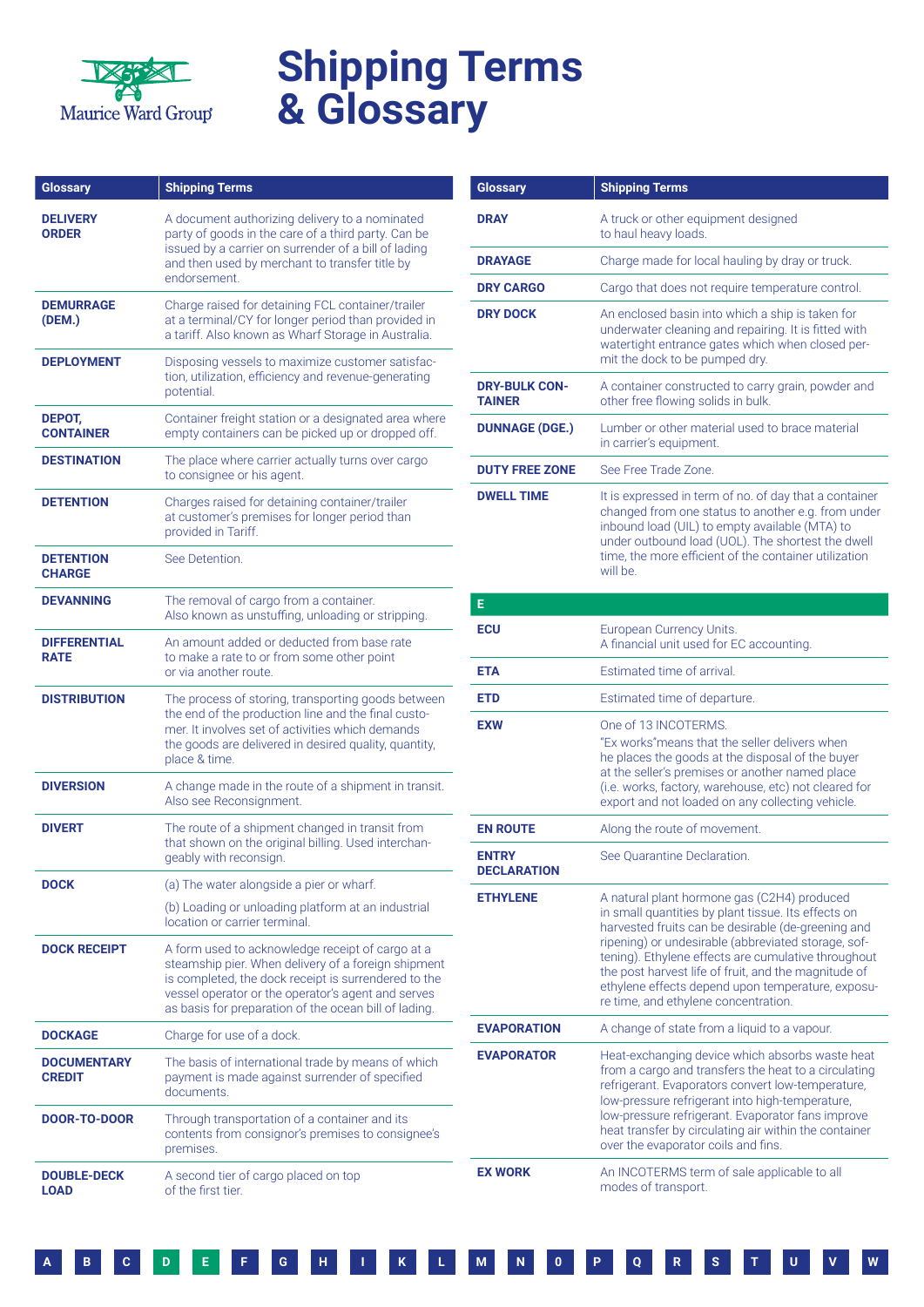<span id="page-7-0"></span>

| <b>Glossary</b>                     | <b>Shipping Terms</b>                                                                                                                                                                                                                                                                                                                                                                                                                                                                                      | <b>Glossary</b>                             | <b>Shipping Terms</b>                                                                                                                                                         |
|-------------------------------------|------------------------------------------------------------------------------------------------------------------------------------------------------------------------------------------------------------------------------------------------------------------------------------------------------------------------------------------------------------------------------------------------------------------------------------------------------------------------------------------------------------|---------------------------------------------|-------------------------------------------------------------------------------------------------------------------------------------------------------------------------------|
| <b>EXPIRY DATE</b>                  | The final date on which the draft and documents<br>must be presented to the negotiating, accepting,<br>paying or issuing bank to effect payment.                                                                                                                                                                                                                                                                                                                                                           | <b>FOB</b>                                  | One of 13 INCO<br>"Free on board"r<br>the goods pass                                                                                                                          |
| <b>EXPORT</b>                       | Shipment of goods to a foreign country.                                                                                                                                                                                                                                                                                                                                                                                                                                                                    |                                             | shipment. This r<br>costs and risks                                                                                                                                           |
| <b>EXPORT</b><br><b>DECLARATION</b> | A government document permitting designated<br>goods to be shipped out of the country.                                                                                                                                                                                                                                                                                                                                                                                                                     |                                             | from that point.<br>clear the goods<br>only for or inland                                                                                                                     |
| <b>EXPRESS B/L</b>                  | A special facility granted by carrier under guaran-<br>tees from shipper/consignee to release cargo to                                                                                                                                                                                                                                                                                                                                                                                                     |                                             | do not intend to<br>rail, the FCA terr                                                                                                                                        |
|                                     | named consignee without presenting original B/L.<br>Also called "Sea Waybill"                                                                                                                                                                                                                                                                                                                                                                                                                              | <b>FEEDER SERVICE</b>                       | Sea transportati                                                                                                                                                              |
| F                                   |                                                                                                                                                                                                                                                                                                                                                                                                                                                                                                            | <b>FEEDER VESSEL</b>                        | Vessel employer<br>fetch or carry go<br>ocean going ves                                                                                                                       |
| F.A.K.                              | Freight All Kind. System whereby freight is charged<br>per container, irrespective of nature of goods, and<br>not according to a Tariff. (Please also refer to<br>All Commodity Rate).                                                                                                                                                                                                                                                                                                                     | <b>FINAL</b><br><b>DESTINATION</b><br>(FND) | End of carrier's I<br>the cargo to con                                                                                                                                        |
| F.C.L.                              | Full Containerload. Arrangement whereby shipper<br>utilizes all the space in a container which he<br>packs himself.                                                                                                                                                                                                                                                                                                                                                                                        | <b>FLASH POINT</b>                          | The temperature<br>inflamable cargo<br>It is an IMCO sta                                                                                                                      |
| F.E.U.                              | Forty-foot Equivalent Unit. (40" or 2 Teus) FEU.                                                                                                                                                                                                                                                                                                                                                                                                                                                           |                                             | dangerous good                                                                                                                                                                |
| <b>F.I.O.</b>                       | Free In and Out.                                                                                                                                                                                                                                                                                                                                                                                                                                                                                           | <b>FORWARDER</b>                            | He is neither a c                                                                                                                                                             |
| <b>F.O.B.</b>                       | Stands for Free On Board which is a mercantile<br>expression used in sale contracts denoting that<br>goods have to be delivered by the shippers on board<br>the vessel at a particular place, free of charges.                                                                                                                                                                                                                                                                                             |                                             | Known also as F<br>ght Forwarder. It<br>dispatches ship<br>specialize for ex<br>handles all the s                                                                             |
| <b>FAS</b>                          | One of 13 INCOTERMS.<br>"Free Alongside Ship" means that the seller delivers<br>when the goods are placed alongside the vessel<br>at the named port of shipment. This means that                                                                                                                                                                                                                                                                                                                           |                                             | tion, shipping ar<br>with an export s<br>booking cargo s<br>export clearance<br>and insurance s                                                                               |
|                                     | the buyer has to bear all costs and risks of loss or<br>damage to the goods from that moment.                                                                                                                                                                                                                                                                                                                                                                                                              |                                             | The U.S. forward<br>me Commission                                                                                                                                             |
| <b>FCA</b>                          | One of 13 INCOTERMS.<br>"Free Carrier" means that the seller delivers the<br>goods, cleared for export, to the carrier nominated<br>by the buyer at the named place. It should be noted<br>that the chosen place of delivery has an impact on<br>the obligations of loading and unloading the goods<br>at that place. If delivery occurs at the seller's premi-<br>ses, the seller is responsible for loading. If delivery<br>occurs at any other place, the seller is not responsi-<br>ble for unloading. | <b>FREE TRADE ZONE</b>                      | Sometimes calle<br>free zones". It is<br>commercial and<br>al customs proc<br>non-prohibited f<br>rials, componen<br>requirement that<br>merchandise is<br>is given to re-exp |
| <b>FCL/FCL</b>                      | See CY/CY.                                                                                                                                                                                                                                                                                                                                                                                                                                                                                                 |                                             | The zones are u<br>entry. Merchand                                                                                                                                            |
| <b>FCL/LCL</b>                      | See CY/CFS.                                                                                                                                                                                                                                                                                                                                                                                                                                                                                                |                                             | be stored, asser<br>facture prior to r                                                                                                                                        |
| <b>FDA</b>                          | Food and Drug Administration.                                                                                                                                                                                                                                                                                                                                                                                                                                                                              |                                             | customs territor                                                                                                                                                              |
| <b>FEFC</b>                         | Far Eastern Freight Conference.                                                                                                                                                                                                                                                                                                                                                                                                                                                                            |                                             | When manufact<br>zones, it usually                                                                                                                                            |
| <b>FEU</b>                          | Forty-foot Equivalent Unit (40" or 2 Teus) F.E.U.                                                                                                                                                                                                                                                                                                                                                                                                                                                          |                                             | and domestic m<br>special governm                                                                                                                                             |
| FF                                  | Freight Forwarder.                                                                                                                                                                                                                                                                                                                                                                                                                                                                                         | <b>FREIGHT</b>                              | (a) The price pai                                                                                                                                                             |
| <b>FMC</b>                          | The Federal Maritime Commission (FMC) - US Go-<br>vernment independent regulatory agency responsi-<br>ble for the regulation of ocean borne transportation                                                                                                                                                                                                                                                                                                                                                 |                                             | on of goods or r<br>to another.<br>(b)Freight is also                                                                                                                         |
|                                     | in the foreign commerce of the U.S. For further<br>details please refer to the FMC web site<br>http://www.fmc.gov/.                                                                                                                                                                                                                                                                                                                                                                                        |                                             | in the process of<br>to another.                                                                                                                                              |

| <b>Glossary</b>                             | <b>Shipping Terms</b>                                                                                                                                                                                                                                                                                                                                                                                                                                                                                                                                                                                         |
|---------------------------------------------|---------------------------------------------------------------------------------------------------------------------------------------------------------------------------------------------------------------------------------------------------------------------------------------------------------------------------------------------------------------------------------------------------------------------------------------------------------------------------------------------------------------------------------------------------------------------------------------------------------------|
|                                             |                                                                                                                                                                                                                                                                                                                                                                                                                                                                                                                                                                                                               |
| <b>FOB</b>                                  | One of 13 INCOTERMS.<br>"Free on board"means that the seller delivers when<br>the goods pass the ship's rail at the named port of<br>shipment. This means that the buyer has to bear all<br>costs and risks of loss of or damange to the goods<br>from that point. The FOB term requires the seller to<br>clear the goods for export. This term can be used<br>only for or inland waterway transport. If the parties<br>do not intend to deliver the goods across the ships's<br>rail, the FCA terms should be used.                                                                                          |
| <b>FEEDER SERVICE</b>                       | Sea transportation as performed by feeder operator.                                                                                                                                                                                                                                                                                                                                                                                                                                                                                                                                                           |
| <b>FEEDER VESSEL</b>                        | Vessel employed in normally short sea routes to<br>fetch or carry goods and containers to and from<br>ocean going vessels.                                                                                                                                                                                                                                                                                                                                                                                                                                                                                    |
| <b>FINAL</b><br><b>DESTINATION</b><br>(FND) | End of carrier's liability where carrier delivers<br>the cargo to consignee.                                                                                                                                                                                                                                                                                                                                                                                                                                                                                                                                  |
| <b>FLASH POINT</b>                          | The temperature reaching which for certain<br>inflamable cargo will trigger spontaneous ignition.<br>It is an IMCO standard information requirement for<br>dangerous goods.                                                                                                                                                                                                                                                                                                                                                                                                                                   |
| <b>FORWARDER</b>                            | He is neither a consignor nor a carrier.                                                                                                                                                                                                                                                                                                                                                                                                                                                                                                                                                                      |
|                                             | Known also as Freight Forwarder, Foreign Frei-<br>ght Forwarder. It's an individual or business that<br>dispatches shipments by land, air, or sea, or it may<br>specialize for exporters and for a fee. Usually it<br>handles all the services in the collection, consolida-<br>tion, shipping and distribution of goods connected<br>with an export shipment; preparation of documents,<br>booking cargo space, warehouse, pier delivery and<br>export clearance. The firm may also handle banking<br>and insurance services on behalf of a client.<br>The U.S. forwarder is licensed by the Federal Mariti- |
|                                             | me Commission for ocean shipments.                                                                                                                                                                                                                                                                                                                                                                                                                                                                                                                                                                            |
| <b>FREE TRADE ZONE</b>                      | Sometimes called "customs free zones" or "duty<br>free zones". It is a generic term referring to special<br>commercial and industrial areas. At which by speci-<br>al customs procedures it allows the importation of<br>non-prohibited foreign goods (including raw mate-<br>rials, components, and finished goods) without the<br>requirement that duties be paid immediately. If the<br>merchandise is later exported, duty free treatment<br>is given to re-exports.                                                                                                                                      |
|                                             | The zones are usually located in or near ports of<br>entry. Merchandise brought into these zones may<br>be stored, assembled, processed or used in manu-<br>facture prior to re-export or entry into the national<br>customs territory.                                                                                                                                                                                                                                                                                                                                                                       |
|                                             | When manufacturing activity occurs in free trade<br>zones, it usually involves a combination of foreign<br>and domestic merchandise, and usually requires<br>special governmental authority.                                                                                                                                                                                                                                                                                                                                                                                                                  |
| <b>FREIGHT</b>                              | (a) The price paid to the carrier for the transportati-<br>on of goods or merchandise by sea from one place<br>to another.                                                                                                                                                                                                                                                                                                                                                                                                                                                                                    |
|                                             | (b)Freight is also used to denote goods which are<br>in the process of being transported from one place<br>to another.                                                                                                                                                                                                                                                                                                                                                                                                                                                                                        |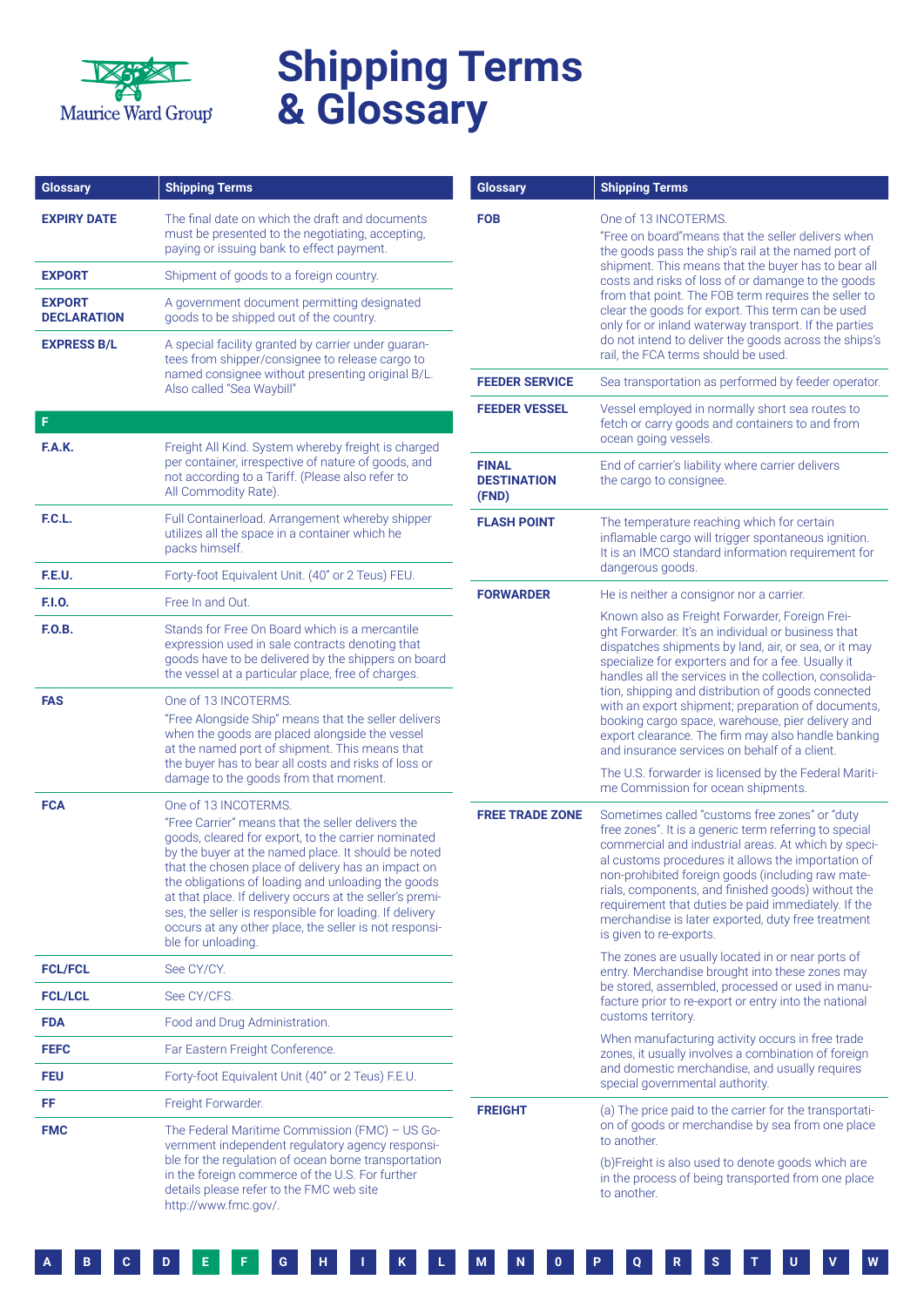<span id="page-8-0"></span>

| <b>Glossary</b>                              | <b>Shipping Terms</b>                                                                                                                                                                                                                                                                                                                                                                                       | <b>Glossary</b>                                                                                                                                                                                                                                                      | <b>Shipping Terms</b>                                                          |
|----------------------------------------------|-------------------------------------------------------------------------------------------------------------------------------------------------------------------------------------------------------------------------------------------------------------------------------------------------------------------------------------------------------------------------------------------------------------|----------------------------------------------------------------------------------------------------------------------------------------------------------------------------------------------------------------------------------------------------------------------|--------------------------------------------------------------------------------|
| <b>FREIGHT TON</b>                           | See Revenue Ton.                                                                                                                                                                                                                                                                                                                                                                                            | H                                                                                                                                                                                                                                                                    |                                                                                |
| <b>FRESH</b><br><b>AIR EXCHANGE</b><br>(FAE) | The fresh air exchange system on a reefer removes<br>harmful gases from reefers carrying sensitive peris-<br>hable commodities. The fresh air vent is located on                                                                                                                                                                                                                                            | <b>HAGUE RULES</b>                                                                                                                                                                                                                                                   | 1924 Internatior<br>by Sea. These ru<br>age to goods ca                        |
|                                              | the reefer machinery end of the container. The fresh<br>air vent is adjustable to accommodate a variety of<br>cargo and chilled load operating conditions.                                                                                                                                                                                                                                                  | <b>HAGUE-VISBY</b><br><b>RULES</b>                                                                                                                                                                                                                                   | 1968 Revision o                                                                |
|                                              | The fresh air vent should be tightly closed<br>when carrying frozen cargo.                                                                                                                                                                                                                                                                                                                                  | <b>HAMBURG RULES</b>                                                                                                                                                                                                                                                 | In March 1978 a<br>Hamburg adopt                                               |
| <b>FUMIGATION</b>                            | Treatment with a pesticide active ingredient that<br>is a gas under treatment conditions.                                                                                                                                                                                                                                                                                                                   |                                                                                                                                                                                                                                                                      | Rules), which rad<br>powners have to<br>in the courts of t                     |
| ${\mathsf G}$                                |                                                                                                                                                                                                                                                                                                                                                                                                             | <b>HARMONIZED</b>                                                                                                                                                                                                                                                    | A multi-purpose                                                                |
| <b>G.R.I.</b>                                | <b>COMMODITY</b><br>General Rate Increase.<br><b>DESCRIPTION AND</b>                                                                                                                                                                                                                                                                                                                                        |                                                                                                                                                                                                                                                                      | for manufacture<br>porters, custom                                             |
| <b>GATT</b>                                  | General Agreement on Tariff and Trade. An interna-<br>tional multilateral agreement embodying a code of<br>practice for fair trading in international commerce.                                                                                                                                                                                                                                             | <b>CODING SYSTEM</b>                                                                                                                                                                                                                                                 | in classifying go<br>under a single co<br>the auspices of<br>(CCC), an interna |
| <b>GATEWAY</b>                               | Port at which container is discharged from ocean<br>vessel to start the inland or intermodal part of its<br>journey. In TAT, it usually refers to Montreal<br>(for cargo going to the US Midwest).                                                                                                                                                                                                          | Brussels, this co<br>duct nomenclati<br>headings and su<br>moving in intern<br>99 chapters arra<br>compass an ind<br>Textile Articles);<br>materials and pr<br>50, Silk; Chapter<br>ter 57, Carpets).<br>headings and si:<br>add digits for tar<br>U.S. duty rates v |                                                                                |
| <b>GENERAL</b><br><b>AVERAGE</b>             | General average is an unwritten, non-statutory, inter-<br>national maritime law which is universally recogni-<br>zed and applied. It is founded on the principle that<br>vessel and goods are parties to the same venture<br>and share exposure to the same perils, which may<br>require sacrifice or the incurring of extraordinary<br>expense on the part of one for the benefit of the<br>whole venture. |                                                                                                                                                                                                                                                                      |                                                                                |
| <b>GENERAL ORDER</b>                         | Issued by U.S. Customs as notice of intention<br>to seize goods.                                                                                                                                                                                                                                                                                                                                            |                                                                                                                                                                                                                                                                      | suffixes will be a<br>System (HS) is s<br>U.S. tariff sched                    |
| <b>GENERATOR SET</b>                         | See Genset.                                                                                                                                                                                                                                                                                                                                                                                                 | <b>HATCH</b>                                                                                                                                                                                                                                                         | The opening in t<br>to the cargo hold                                          |
| <b>GENSET</b><br>(GENERATOR SET)             | A portable power generator, which converts fuel into<br>electrical power by mechanical means, and from                                                                                                                                                                                                                                                                                                      | <b>HAULAGE</b>                                                                                                                                                                                                                                                       | Please refer to d                                                              |
|                                              | which a reefer draws power. A clip-on generator set<br>is mounted to the front of the refrigeration unit.                                                                                                                                                                                                                                                                                                   | <b>HAULIER</b>                                                                                                                                                                                                                                                       | The participating                                                              |
|                                              | An underslung generator set is mounted to the<br>chassis upon which the reefer is mounted for hand-                                                                                                                                                                                                                                                                                                         | <b>HEAVY LIFT</b>                                                                                                                                                                                                                                                    | Articles too hea                                                               |
|                                              | ling and transport.<br>The underslung generator set can be either                                                                                                                                                                                                                                                                                                                                           | <b>HEAVY-LIFT</b><br><b>CHARGE</b>                                                                                                                                                                                                                                   | A charge made t<br>be lifted by a shi                                          |
|                                              | side-mounted or center-mounted on the chassis.                                                                                                                                                                                                                                                                                                                                                              | <b>HIGH CUBE</b>                                                                                                                                                                                                                                                     | Any container w                                                                |
| <b>GOOSENECK</b>                             | The front rails of the chassis that raise above the<br>plane of the chassis and engage in the tunnel of<br>a container.                                                                                                                                                                                                                                                                                     | <b>HOUSE B/L</b>                                                                                                                                                                                                                                                     | (102 inches) in h<br>Bill of lading issu<br>/ Operating Com                    |
| <b>GROSS TONNAGE</b>                         | Applies to vessels, not to cargo. Determined by divi-<br>ding by 100 the contents, in cubic feet, of the vessel's<br>closed-in spaces. A vessel ton is 100 cubic feet.                                                                                                                                                                                                                                      |                                                                                                                                                                                                                                                                      | or Consolidators<br>FCR (Freight Car<br>carriage of good<br>owns nor operat    |
| <b>GROSS WEIGHT</b>                          | Entire weight of goods, packaging and container,<br>ready for shipment.                                                                                                                                                                                                                                                                                                                                     |                                                                                                                                                                                                                                                                      | acceptable in th<br>authorized in the                                          |
| <b>GROUPAGE</b>                              | A consolidation service, putting small shipments<br>into containers for shipment.                                                                                                                                                                                                                                                                                                                           | <b>HOUSE-TO-HOUSE</b><br>(H/H)                                                                                                                                                                                                                                       | See CY/CY.                                                                     |

| <b>Glossary</b>                                                                         | <b>Shipping Terms</b>                                                                                                                                                                                                                                                                                                                                                                                                                                                                                                                                                                                                                                                                                                                                                                                                                                                                                                                                                                                                                                                                                                                                                                                                                                                                        |
|-----------------------------------------------------------------------------------------|----------------------------------------------------------------------------------------------------------------------------------------------------------------------------------------------------------------------------------------------------------------------------------------------------------------------------------------------------------------------------------------------------------------------------------------------------------------------------------------------------------------------------------------------------------------------------------------------------------------------------------------------------------------------------------------------------------------------------------------------------------------------------------------------------------------------------------------------------------------------------------------------------------------------------------------------------------------------------------------------------------------------------------------------------------------------------------------------------------------------------------------------------------------------------------------------------------------------------------------------------------------------------------------------|
| н                                                                                       |                                                                                                                                                                                                                                                                                                                                                                                                                                                                                                                                                                                                                                                                                                                                                                                                                                                                                                                                                                                                                                                                                                                                                                                                                                                                                              |
| <b>HAGUE RULES</b>                                                                      | 1924 International Convention on Carriage of Goods<br>by Sea. These rules govern liability for loss or dam-<br>age to goods carried by sea under a bill of lading.                                                                                                                                                                                                                                                                                                                                                                                                                                                                                                                                                                                                                                                                                                                                                                                                                                                                                                                                                                                                                                                                                                                           |
| <b>HAGUE-VISBY</b><br><b>RULES</b>                                                      | 1968 Revision of Hague Rules.                                                                                                                                                                                                                                                                                                                                                                                                                                                                                                                                                                                                                                                                                                                                                                                                                                                                                                                                                                                                                                                                                                                                                                                                                                                                |
| <b>HAMBURG RULES</b>                                                                    | In March 1978 an international conference in<br>Hamburg adopted a new set of rules (The Hamburg<br>Rules), which radically alter the liability which shi-<br>powners have to bear for loss or damage to goods<br>in the courts of those nations where the rules apply.                                                                                                                                                                                                                                                                                                                                                                                                                                                                                                                                                                                                                                                                                                                                                                                                                                                                                                                                                                                                                       |
| <b>HARMONIZED</b><br><b>COMMODITY</b><br><b>DESCRIPTION AND</b><br><b>CODING SYSTEM</b> | A multi-purpose international goods-classification<br>for manufacturers. Transporters, exporters, im-<br>porters, customs officials, statisticians, and others<br>in classifying goods moving in international trade<br>under a single commodity code. Developed under<br>the auspices of the Customs Cooperations Council<br>(CCC), an international customs organization in<br>Brussels, this code is a hierarchically structured pro-<br>duct nomenclature containing approximately 5,000<br>headings and subheadings describing the articles<br>moving in international trade. It is organized into<br>99 chapters arranged in 22 sections. Sections en-<br>compass an industry [ (e.g., Section XI, Textiles and<br>Textile Articles); chapters encompass the various<br>materials and products of the industry (e.g.: Chapter<br>50, Silk; Chapter 55, Manmade Staple Fibres; Chap-<br>ter 57, Carpets).] The basic code contains four-digit<br>headings and six-digit subheadings. (The U.S. will<br>add digits for tariff and statistical purposes. In the<br>U.S. duty rates will be the 8-digit level; statistical<br>suffixes will be at the 10-digit level. The Harmonized<br>System (HS) is scheduled to supplant the current<br>U.S. tariff schedule (TSUSA) in January 1988.) |
| <b>HATCH</b>                                                                            | The opening in the deck of a vessel; gives access<br>to the cargo hold.                                                                                                                                                                                                                                                                                                                                                                                                                                                                                                                                                                                                                                                                                                                                                                                                                                                                                                                                                                                                                                                                                                                                                                                                                      |
| <b>HAULAGE</b>                                                                          | Please refer to drayage.                                                                                                                                                                                                                                                                                                                                                                                                                                                                                                                                                                                                                                                                                                                                                                                                                                                                                                                                                                                                                                                                                                                                                                                                                                                                     |
| <b>HAULIER</b>                                                                          | The participating carrier responsible for drayage.                                                                                                                                                                                                                                                                                                                                                                                                                                                                                                                                                                                                                                                                                                                                                                                                                                                                                                                                                                                                                                                                                                                                                                                                                                           |
| <b>HEAVY LIFT</b>                                                                       | Articles too heavy to be lifted by a ship's tackle.                                                                                                                                                                                                                                                                                                                                                                                                                                                                                                                                                                                                                                                                                                                                                                                                                                                                                                                                                                                                                                                                                                                                                                                                                                          |
| <b>HEAVY-LIFT</b><br><b>CHARGE</b>                                                      | A charge made for lifting articles too heavy to<br>be lifted by a ship's tackle.                                                                                                                                                                                                                                                                                                                                                                                                                                                                                                                                                                                                                                                                                                                                                                                                                                                                                                                                                                                                                                                                                                                                                                                                             |
| <b>HIGH CUBE</b>                                                                        | Any container which exceeds 8 feet 6 inches<br>(102 inches) in height, usually 9 feet 6 inches.                                                                                                                                                                                                                                                                                                                                                                                                                                                                                                                                                                                                                                                                                                                                                                                                                                                                                                                                                                                                                                                                                                                                                                                              |
| <b>HOUSE B/L</b>                                                                        | Bill of lading issued by NVOCC (Non-vessel Owning<br>/ Operating Common Carrier), either be Forwarders,<br>or Consolidators when they issue B/L instead of<br>FCR (Freight Cargo Receipt), or slot charters, for<br>carriage of goods on vessel which s/he neither<br>owns nor operates. House B/L is commonly not<br>acceptable in the L/C negotiation unless otherwise<br>authorized in the letter of credit (L/C).                                                                                                                                                                                                                                                                                                                                                                                                                                                                                                                                                                                                                                                                                                                                                                                                                                                                        |
| <b>HOUSE-TO-HOUSE</b><br>(H/H)                                                          | See CY/CY.                                                                                                                                                                                                                                                                                                                                                                                                                                                                                                                                                                                                                                                                                                                                                                                                                                                                                                                                                                                                                                                                                                                                                                                                                                                                                   |
| <b>HOUSE-TO-PIER</b><br>(H/P)                                                           | See CY/CFS.                                                                                                                                                                                                                                                                                                                                                                                                                                                                                                                                                                                                                                                                                                                                                                                                                                                                                                                                                                                                                                                                                                                                                                                                                                                                                  |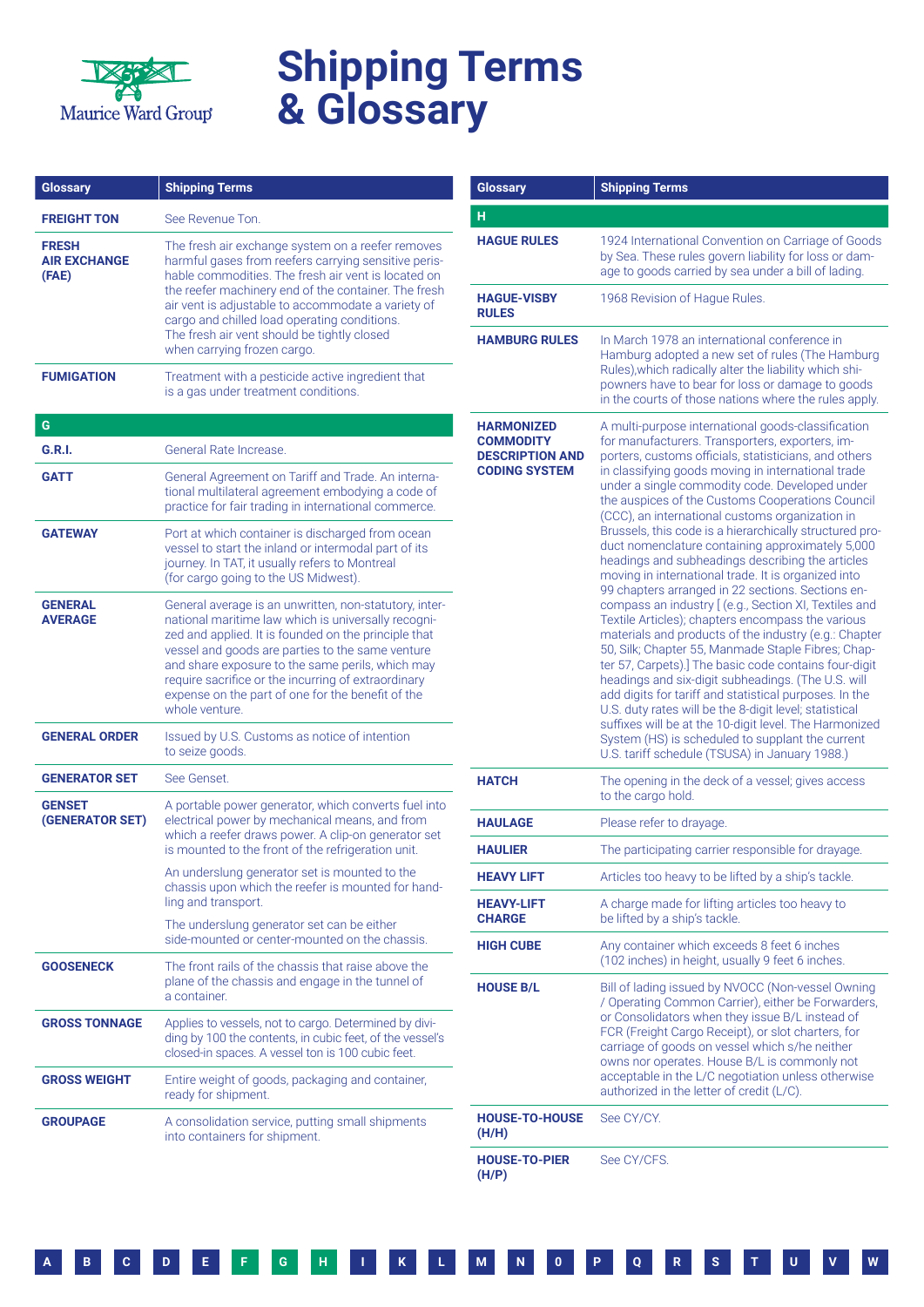<span id="page-9-0"></span>

| <b>Glossary</b>                   | <b>Shipping Terms</b>                                                                                                                                                                                                                                                                  | <b>Glossary</b>                                                                                                                                                                                                                                                                                                                                            | <b>Shipping Terms</b>                                                                                 |
|-----------------------------------|----------------------------------------------------------------------------------------------------------------------------------------------------------------------------------------------------------------------------------------------------------------------------------------|------------------------------------------------------------------------------------------------------------------------------------------------------------------------------------------------------------------------------------------------------------------------------------------------------------------------------------------------------------|-------------------------------------------------------------------------------------------------------|
| <b>HUB</b>                        | A facility in the infrastructure where transport-<br>-related services (collection & distribution) and<br>commercial activities are performed, and it focuses                                                                                                                          | <b>INBOUND</b>                                                                                                                                                                                                                                                                                                                                             | Inward bound. D<br>to port of discha                                                                  |
|                                   | on logistics-centre management, facilities manage-<br>ment, maintenance and supply chain.                                                                                                                                                                                              |                                                                                                                                                                                                                                                                                                                                                            | A documentation<br>re vessel arrivinc<br>local charges an                                             |
| <b>HULL</b>                       | The body of a vessel exclusive of masts, yards,<br>sails, rigging, machinery and equipment.                                                                                                                                                                                            | <b>INCOTERMS</b>                                                                                                                                                                                                                                                                                                                                           | Incoterms are a<br>interpretation of                                                                  |
| HULL<br><b>UNDERWRITER</b><br>Т   | The person with whom the ship's hull, machinery<br>apparel, and tackle is insured.                                                                                                                                                                                                     |                                                                                                                                                                                                                                                                                                                                                            | obligation of bot<br>nal transaction.<br>plex basis for a<br>in three letters.Ir<br>the Internaitiona |
| I.C.C.                            | Interstate Commerce Commission.                                                                                                                                                                                                                                                        |                                                                                                                                                                                                                                                                                                                                                            |                                                                                                       |
|                                   | The U.S. governmental body to regulate<br>interstate trade.                                                                                                                                                                                                                            | <b>INLAND</b><br><b>CLEARANCE</b><br><b>DEPOT</b>                                                                                                                                                                                                                                                                                                          | A CFS with Cust                                                                                       |
|                                   | International Chamber of Commerce.                                                                                                                                                                                                                                                     |                                                                                                                                                                                                                                                                                                                                                            |                                                                                                       |
|                                   | A Paris-based international forum that aims<br>to facilitate trade.                                                                                                                                                                                                                    | <b>INSULATED</b><br><b>CONTAINER</b>                                                                                                                                                                                                                                                                                                                       | A container insu<br>doors, to reduce<br>on the cargo.                                                 |
|                                   | Institute Cargo Clauses The institute of London<br>Underwriters standard clauses for cargo insurance.                                                                                                                                                                                  | <b>INSULATED TANK</b><br><b>CONTAINER</b>                                                                                                                                                                                                                                                                                                                  | The frame of a c<br>or more thermal                                                                   |
| <b>I.M.C.O.</b>                   | International Maritime Consultative Organization.<br>A forum in which most major maritime nations par-<br>ticipate and through which recommendations for<br>the carriage of dangerous goods, bulk commodities<br>and maritime regulations become internationally<br>acceptable.        | <b>INSURANCE</b>                                                                                                                                                                                                                                                                                                                                           | An insurance po<br>the shipments o<br>leave the wareh<br>reach the destin<br>or certificate.          |
| I.P.I.                            | Inland Points Intermodal. Inland carriage by another<br>mode of transportation after discharge.                                                                                                                                                                                        | Where the seller<br><b>INSURANCE</b><br><b>CERTIFICATE</b><br>it is necessary to<br>usually in duplic<br>documents and<br>ting them to the<br>obtain an open o<br>forwarder maint<br><b>INSURANCE WITH</b><br>This type of clau<br><b>AVERAGE-CLAUSE</b><br>damage amoun<br>insured value of<br>burns, sinks, col<br>fully covered. In<br>describes partia |                                                                                                       |
| <b>IATA CARGO</b><br><b>AGENT</b> | It is also a type of freight forwarder who specializes<br>in air cargo. They are registered with the Internati-<br>onal Air Transport Association (IATA). They act for<br>airlines which pay them a fee (usually 5%). It is very                                                       |                                                                                                                                                                                                                                                                                                                                                            |                                                                                                       |
|                                   | typical that an IATA Cargo Agent also performs<br>the function of an Air Freight Forwarder in reserve<br>booking for air freight, issue air waybill.                                                                                                                                   |                                                                                                                                                                                                                                                                                                                                                            |                                                                                                       |
| <b>IFP</b>                        | Intrim Fuel Participation. Similar to BAF, a surcharge<br>based on the cost of bunker.                                                                                                                                                                                                 |                                                                                                                                                                                                                                                                                                                                                            |                                                                                                       |
| <b>IMDG CODE</b>                  | International Maritime Dangerous Goods Code.<br>The IMO recommendations for the carriage<br>of dangerous goods by sea.                                                                                                                                                                 | <b>INSURANCE,</b><br><b>ALL-RISK</b>                                                                                                                                                                                                                                                                                                                       | This type of insu<br>dest coverage at<br>that may occur i                                             |
| <b>ISPS</b>                       | International Shipping & Port Security. International<br>anti-terrorist legislation organised by IMO.                                                                                                                                                                                  | <b>INSURANCE,</b><br><b>GENERAL-</b>                                                                                                                                                                                                                                                                                                                       | See General Ave                                                                                       |
| <b>IMPORT</b>                     | Shipment of goods from a foreign country.                                                                                                                                                                                                                                              | <b>AVERAGE</b>                                                                                                                                                                                                                                                                                                                                             |                                                                                                       |
| <b>IMPORT LICENSE</b>             | A document required and issued by some national<br>governments authorizing the importation of goods<br>into their individual countries.                                                                                                                                                | <b>INSURANCE,</b><br>A Marine insural<br><b>PARTICULAR-</b><br>an individual shi<br><b>AVERAGE</b><br>red against, rega<br>(in this way it dif                                                                                                                                                                                                             |                                                                                                       |
| <b>IMPORT PERMIT</b>              | Usually required for items that might affect the pub-<br>lic health, morals, animal life, vegetation, etc. Exam-<br>ples include foodstuffs, feedstuffs, pharmaceuticals<br>(human and veterinary), medical equipment, seeds,<br>plants and various written material (including tapes, |                                                                                                                                                                                                                                                                                                                                                            | ce). Particular-ay<br>obtained, but the<br>percentage of th<br>usually 3 to 5 pe<br>by the company    |
|                                   | cassettes, movies, TV tapes or TV movies). In some<br>countries an import permit is the same as an                                                                                                                                                                                     | <b>INTERCHANGE</b>                                                                                                                                                                                                                                                                                                                                         | Transfer of a cor                                                                                     |
| <b>IN TRANSIT</b>                 | import license.<br>In transit, or in passage.                                                                                                                                                                                                                                          | <b>INTERCHANGE</b><br><b>POINTS</b>                                                                                                                                                                                                                                                                                                                        | A terminal at wh<br>portation is deliv<br>to another.                                                 |

| <b>Glossary</b>                                           | <b>Shipping Terms</b>                                                                                                                                                                                                                                                                                                                                                                                                                                                    |
|-----------------------------------------------------------|--------------------------------------------------------------------------------------------------------------------------------------------------------------------------------------------------------------------------------------------------------------------------------------------------------------------------------------------------------------------------------------------------------------------------------------------------------------------------|
| <b>INBOUND</b>                                            | Inward bound. Direction of vessel or cargo going<br>to port of discharge or final destination.                                                                                                                                                                                                                                                                                                                                                                           |
| <b>INBOUND EDITING</b>                                    | A documentation function normally performed befo-<br>re vessel arriving at discharging end to add, amend<br>local charges and information where applicable.                                                                                                                                                                                                                                                                                                              |
| <b>INCOTERMS</b>                                          | Incoterms are a set of uniform rules codifying the<br>interpretation of trade terms defining the rights and<br>obligation of both buyer and seller in an internatio-<br>nal transaction, thereby enabling anotherwise com-<br>plex basis for a sale contract to be accomplished<br>in three letters. Incoterms are drafted by<br>the Internaitional Chamber of Commerce.                                                                                                 |
| <b>INLAND</b><br><b>CLEARANCE</b><br><b>DEPOT</b>         | A CFS with Customs Clearance Facilities.                                                                                                                                                                                                                                                                                                                                                                                                                                 |
| <b>INSULATED</b><br><b>CONTAINER</b>                      | A container insulated on the walls, roof, floor and<br>doors, to reduce the effect of external temperatures<br>on the cargo.                                                                                                                                                                                                                                                                                                                                             |
| <b>INSULATED TANK</b><br><b>CONTAINER</b>                 | The frame of a container constructed to hold one<br>or more thermally insulated tanks for liquids.                                                                                                                                                                                                                                                                                                                                                                       |
| <b>INSURANCE</b>                                          | An insurance policy or certificate normally covers<br>the shipments of merchandise from the time they<br>leave the warehouse at the shipping point until they<br>reach the destination point named in the policy<br>or certificate.                                                                                                                                                                                                                                      |
| <b>INSURANCE</b><br><b>CERTIFICATE</b>                    | Where the seller provides ocean marine insurance,<br>it is necessary to furnish insurance certificates,<br>usually in duplicate. The certificates are negotiable<br>documents and must be endorsed before submit-<br>ting them to the bank. The seller can arrange to<br>obtain an open cargo policy that the freight<br>forwarder maintains.                                                                                                                            |
| <b>INSURANCE WITH</b><br><b>AVERAGE-CLAUSE</b>            | This type of clause covers merchandise if the<br>damage amounts to 3 percent or more of the<br>insured value of the package or cargo. If the vessel<br>burns, sinks, collides, or gets sunk, all losses are<br>fully covered. In marine insurance the word average<br>describes partial damage or partial loss.                                                                                                                                                          |
| <b>INSURANCE,</b><br><b>ALL-RISK</b>                      | This type of insurance offers the shipper the broa-<br>dest coverage available, covering against all losses<br>that may occur in transit.                                                                                                                                                                                                                                                                                                                                |
| <b>INSURANCE,</b><br><b>GENERAL-</b><br><b>AVERAGE</b>    | See General Average.                                                                                                                                                                                                                                                                                                                                                                                                                                                     |
| <b>INSURANCE,</b><br><b>PARTICULAR-</b><br><b>AVERAGE</b> | A Marine insurance term to refer to partial loss on<br>an individual shipment from one of the perils insu-<br>red against, regardless of the balance of the cargo<br>(in this way it differs from general-average insuran-<br>ce). Particular-average insurance can usually be<br>obtained, but the loss must be in excess of a certain<br>percentage of the insured value of the shipment,<br>usually 3 to 5 percent, before a claim will be allowed<br>by the company. |
| <b>INTERCHANGE</b>                                        | Transfer of a container from one party to another.                                                                                                                                                                                                                                                                                                                                                                                                                       |
| <b>INTERCHANGE</b><br><b>POINTS</b>                       | A terminal at which freight in the course of trans-<br>portation is delivered by one transportation line<br>to another.                                                                                                                                                                                                                                                                                                                                                  |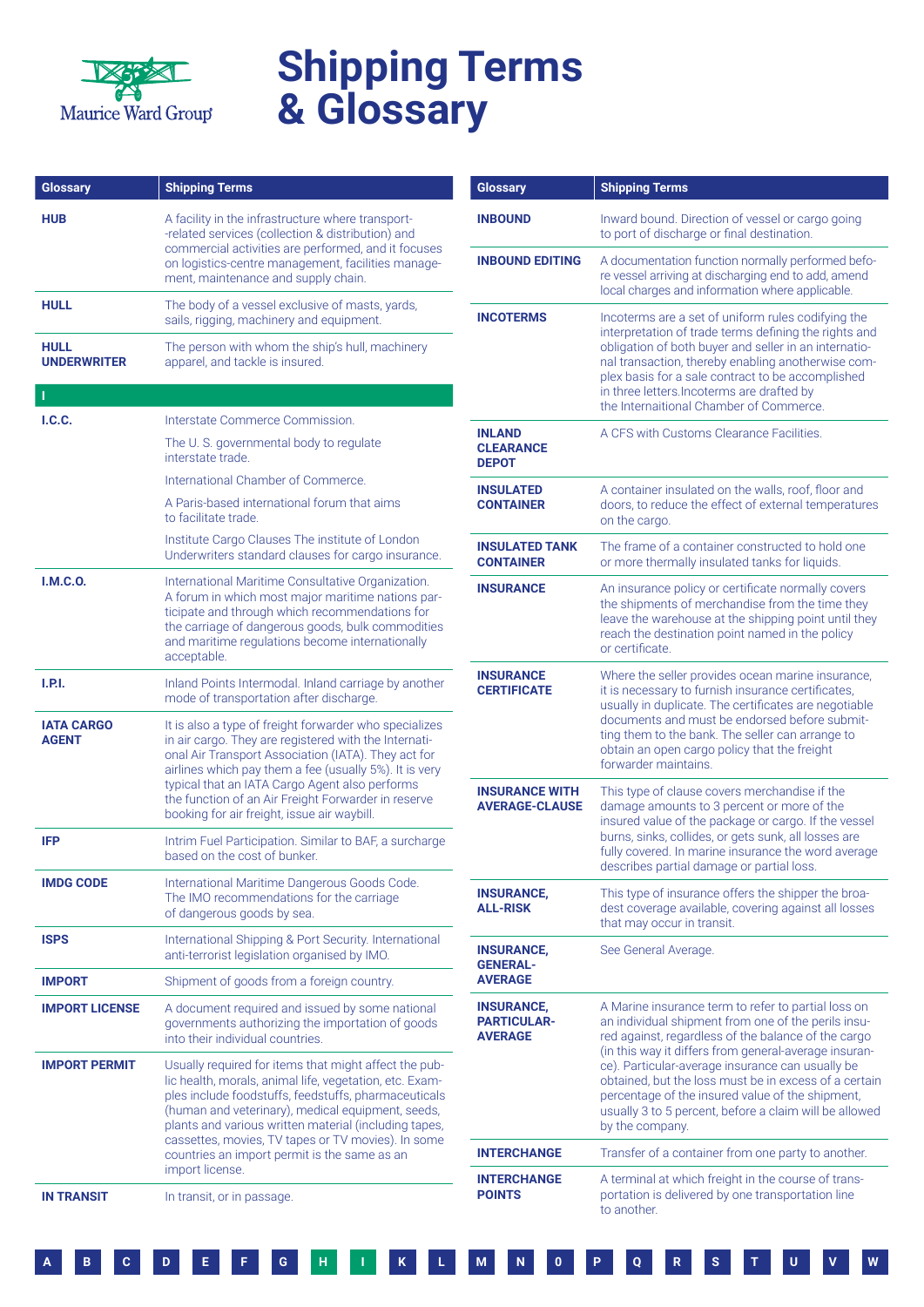<span id="page-10-0"></span>

| <b>Glossary</b>                                                   | <b>Shipping Terms</b>                                                                                                                                                                                      | <b>Glossary</b>                      | <b>Shipping Terms</b>                                                                                                                                                                                                    |  |
|-------------------------------------------------------------------|------------------------------------------------------------------------------------------------------------------------------------------------------------------------------------------------------------|--------------------------------------|--------------------------------------------------------------------------------------------------------------------------------------------------------------------------------------------------------------------------|--|
| <b>INTERCOASTAL</b>                                               | Water service between two coasts; usually refers<br>to water service between point on the Atlantic<br>and Pacific Coasts.                                                                                  |                                      | (c) Confirmed: A revolving letter of credit that<br>permits any amount not utilized during any of the<br>specified periods to be carried over and added to<br>the amounts available in subsequent periods;               |  |
| <b>INTERMODAL</b>                                                 | Used to denote movements of cargo or container<br>between motor, rail or water carriers.                                                                                                                   |                                      | (d) Deferred Payment: A letter of credit issued for<br>the purchase and financing of merchandise, similar                                                                                                                |  |
| <b>INTERMODAL</b><br><b>TRANSPORT</b>                             | Moving ocean freight containers by various trans-<br>portation modes. The fact that the containers are<br>of the same size and have common handling<br>characteristics permits them to be transferred from |                                      | to acceptance-type letter of credit, except that it<br>requires presentation of sight drafts payable on<br>an installment basis;                                                                                         |  |
|                                                                   | truck to railroad to air carrier to ocean carrier.                                                                                                                                                         |                                      | (e) Irrevocable: An instrument that, once es-<br>tablished, cannot be modified or cancelled without                                                                                                                      |  |
| <b>INTERNET</b><br><b>APPLICATIONS -</b><br><b>SHIPMENT DETAI</b> | CargoSmart provides shipment summaries,<br>shipment details, and standard reports. Users view<br>shipment summaries sorted by shipment status,<br>routes, or locations. Users can also look up ship-       |                                      | the agreement of all parties concerned; (f) Non-cu-<br>mulative: A revolving letter of credit that prohibits<br>the amount not used during the specific period<br>to be available in the subsequent periods;             |  |
|                                                                   | ment details by booking, bill of lading, invoice, and<br>reference numbers (purchase order, invoice, etc).                                                                                                 |                                      | (g) Restricted: A condition within the letter of credit<br>which restricts its negotiation to a named bank;                                                                                                              |  |
|                                                                   | Details include reference numbers, status, parties,<br>routing, general cargo, reefer, and dangerous<br>goods information. Standard reports include active<br>booking and bills of lading information.     |                                      | (h) Revocable: An instrument that can be modified<br>or cancelled at any moment without notice to and<br>agreement of the beneficiary, but customarily inclu-<br>des a clause in the credit to the effect that any draft |  |
| <b>LINTERSTATE</b>                                                | Between states.                                                                                                                                                                                            |                                      | negotiated by a bank prior to the receipt of a notice<br>of revocation or amendment will be honored by the                                                                                                               |  |
| <b>INTERSTATE</b><br><b>TRAFFIC</b>                               | Generally speaking, traffic crossing state lines.                                                                                                                                                          |                                      | issuing bank;                                                                                                                                                                                                            |  |
| <b>INTRASTATE</b>                                                 | Within a state.                                                                                                                                                                                            |                                      | (i) Revolving: An irrevocable letter issued for<br>a specific amount; renews itself for the same<br>amount over a given period;                                                                                          |  |
| <b>INTRASTATE</b><br><b>TRAFFIC</b>                               | Traffic moving between points within one state and<br>not leaving the state in the course of transportation.                                                                                               |                                      | (j) Straight: A letter of credit that contains a limited<br>engagement clause addressed to the beneficiary;                                                                                                              |  |
| <b>ISSUING BANK</b>                                               | The bank that has issued or opened a letter<br>of credit. Also known as Opening Bank.                                                                                                                      |                                      | state that the issuing bank promises to pay upon<br>presentation of the required documents at its coun-<br>ters or the counters of the named bank;                                                                       |  |
| $\mathsf K$                                                       |                                                                                                                                                                                                            |                                      | (k) Transferable: A letter of credit that allows the be-<br>neficiary to transfer in whole or in part any amount                                                                                                         |  |
| <b>KNOT</b>                                                       | A unit of speed. The term "knot" means velocity<br>in nautical miles per hour whether of a vessel or<br>current. One nautical mile is roughly equivalent<br>to 1.15 statute miles or 1.85 kilometres.      |                                      | of the credit to one or more third parties provided<br>that the aggregate of such transfers does not exce-<br>ed the amount of the credit.                                                                               |  |
|                                                                   |                                                                                                                                                                                                            |                                      | (I) Unconfirmed: A letter of credit forwarded to the<br>beneficiary by the advising bank without engage-<br>ment on the part of the advising bank.                                                                       |  |
| L.C.L.                                                            | Less than Container Load. Cargo in quantity less<br>than required for the application for the application<br>of a container load rate.                                                                     | <b>LETTER</b><br><b>OF INDEMNITY</b> | Guarantee from shipper or consignee to indemni-<br>ty carrier for costs and/or loss, if any, in order to<br>obtain favorable action by carrier, e.g. sometimes, it                                                       |  |
| $LCL - NVO$                                                       | More often known as "Consolidator". Their business<br>focuses on providing services related to conso-                                                                                                      |                                      | is used to allow consignee to take delivery of goods<br>without surrendering B/L which has been delayed.                                                                                                                 |  |
|                                                                   | lidate parts or smaller consignments, LCL (Less<br>than Container Load) cargoes into larger unit. They<br>derive profit by paying the vessel operating carrier                                             | <b>LIEN</b>                          | A legal claim upon goods for the satisfaction<br>of some debt or duty.                                                                                                                                                   |  |
| <b>LCL/FCL</b>                                                    | the lower consolidated rate.<br>See CFS/CY.                                                                                                                                                                | <b>LIFT-ON/LIFT-OFF</b><br>$(LO-LO)$ | A container ship onto which and from which<br>containersare lifted by crane.                                                                                                                                             |  |
| <b>LCL/LCL</b>                                                    | See CFS/CFS.                                                                                                                                                                                               | <b>LIGHTER</b>                       | An open or covered barge towed by a tugboat and<br>used mainly in harbors and inland waterways.                                                                                                                          |  |
| <b>LETTER OF CREDIT</b>                                           | (a) Back-to-Back: A secondary letter of credit issued<br>to a beneficiary on the strength of a primary credit;                                                                                             | <b>LIGHTERAGE</b>                    | Refers to the carriage of goods by lighter and<br>the charge assessed therefore.                                                                                                                                         |  |
|                                                                   | (b) Clean: A letter of credit that requires the benefici-<br>ary to present only a draft or a receipt for specified<br>funds before receiving payment;                                                     | <b>LINE-HAUL</b>                     | Transportation from one city to another as<br>differentiated from local switching service.                                                                                                                               |  |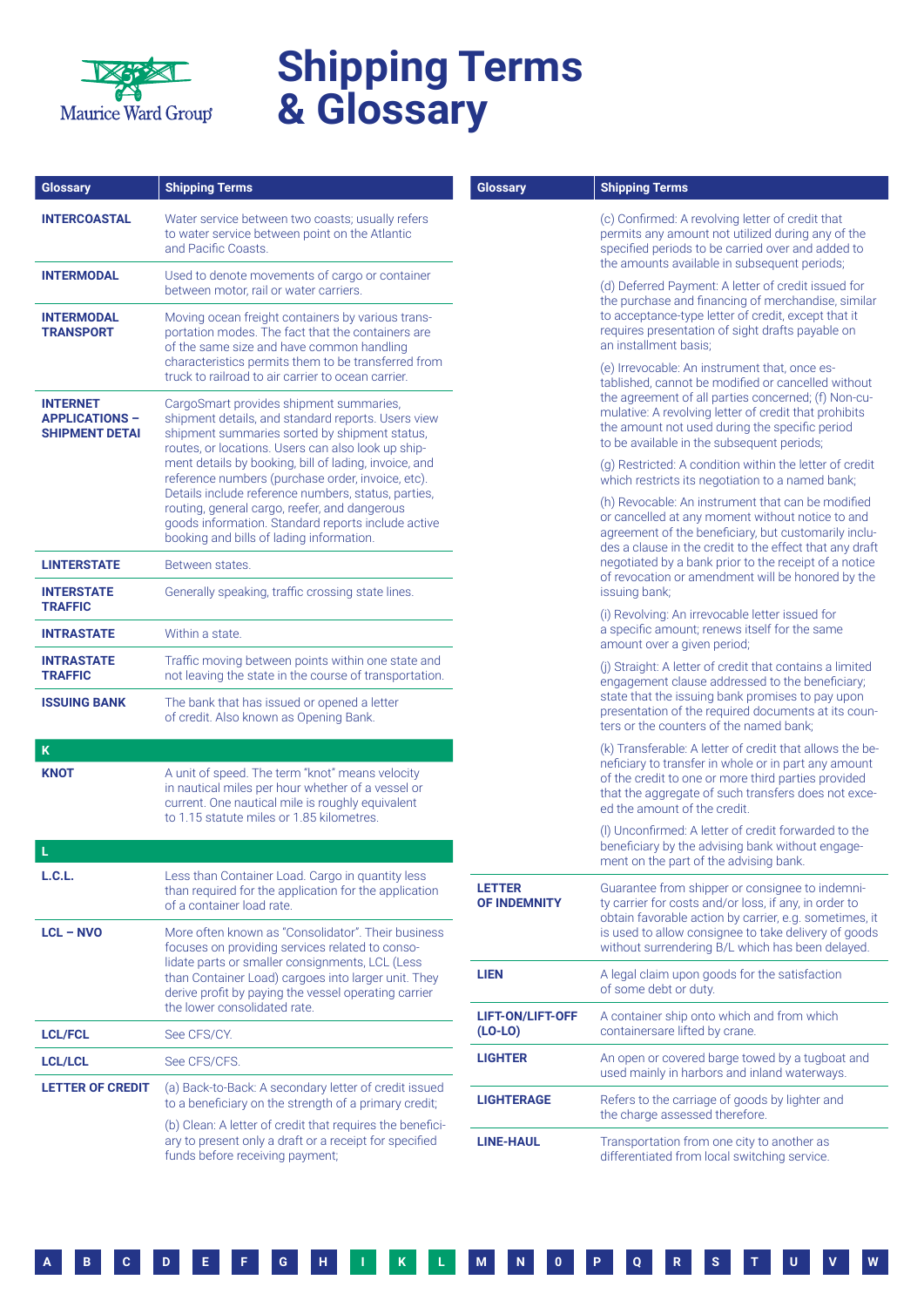<span id="page-11-0"></span>

[A](#page-0-0) BI[C](#page-2-0) [D](#page-5-0)[E](#page-6-0) F[I](#page-9-0)GHII[K](#page-10-0) LIMI[N](#page-12-0) OPQ[R](#page-15-0)ISI[T](#page-17-0) [U](#page-18-0)IVIW

| <b>Shipping Terms</b><br><b>Glossary</b> |                                                                                                                                                                                                                                                         | <b>Glossary</b>                         | <b>Shipping Terms</b>                                                                                                                                                                                 |  |
|------------------------------------------|---------------------------------------------------------------------------------------------------------------------------------------------------------------------------------------------------------------------------------------------------------|-----------------------------------------|-------------------------------------------------------------------------------------------------------------------------------------------------------------------------------------------------------|--|
| <b>LINER</b>                             | Vessel plying a regular trade/defined route against<br>a published sailing schedule.                                                                                                                                                                    | <b>LOGISTICS</b>                        | The managemer                                                                                                                                                                                         |  |
|                                          |                                                                                                                                                                                                                                                         | <b>LONG TON</b>                         | 2,240 pounds. (I                                                                                                                                                                                      |  |
| <b>LINER TERMS</b>                       | They define the condition / responsibility of cost<br>under which a carrier has had at port of loading t<br>o port of discharge. As such they also determine                                                                                            | <b>LONGSHOREMAN</b>                     | Individual emplo<br>unload ships.                                                                                                                                                                     |  |
|                                          | the freight / charges payable for loading & dischar-<br>ging the cargo from the vessel in their quotation,                                                                                                                                              | <b>LOOSE</b>                            | Without packing                                                                                                                                                                                       |  |
|                                          | according to the customs of the port and it is not<br>internationally codified.                                                                                                                                                                         | <b>LOW-BED</b>                          | A trailer or semi-<br>the floor of the u                                                                                                                                                              |  |
|                                          | Carrier cost responsibility under respective<br>Liner Terms:                                                                                                                                                                                            | M                                       |                                                                                                                                                                                                       |  |
|                                          | Liner In Liner Out ( $CY$ to $CY$ ) – Carrier bears the                                                                                                                                                                                                 | M.L.B.                                  | See Mini Landbr                                                                                                                                                                                       |  |
|                                          | costs for loading at loading port, sea voyage up to<br>cargo discharged at discharging port.                                                                                                                                                            | M/V                                     | Motor Vessel.                                                                                                                                                                                         |  |
|                                          | Liner In Hook Out ( $CY$ to Hook) - Carrier bears the<br>costs for loading at loading port, sea voyage up to<br>cargo alongside cargo hook at discharging port.                                                                                         | <b>MQC</b>                              | Minimum Quant<br>that a customer<br>of their contract                                                                                                                                                 |  |
|                                          | Hook In Liner Out (Hook to CY) - Carrier bears<br>МT<br>the costs for cargo alongside cargo hook at loading<br>port, sea voyage up to cargo discharged at dischar-<br>ging port.                                                                        |                                         | (a) Metric Ton of<br>(b) Empty conta                                                                                                                                                                  |  |
|                                          | Liner In Free Out (CY to Free Out, LIFO) - Carrier be-                                                                                                                                                                                                  |                                         | (c) Multimodal T                                                                                                                                                                                      |  |
|                                          | ars the costs for loading at loading port, sea voyage<br>and exclude costs for cargo at discharging port.<br>Free In Liner Out (Free in to CY, FILO) - Carrier<br>bears the costs for sea voyage and costs for cargo<br>discharged at discharging port. | <b>MALPRACTICE</b>                      | A carrier giving a<br>attract cargo. Th<br>refund (rebate);<br>the assessment<br>misdeclaration o<br>the assessment<br>lished tariff char<br>or equalization;<br>disproportionate<br>of other shipper |  |
|                                          | Hook to Hook - Carrier bears the costs for sea voy-<br>age and costs for cargo alongside at loading port &<br>at discharging port.                                                                                                                      |                                         |                                                                                                                                                                                                       |  |
|                                          | Hook to Free Out $-$ Carrier bears the costs for cargo<br>alongside cargo hook at loading port, sea voyage<br>and exclude cost at discharging port.                                                                                                     | <b>MANIFEST</b>                         | Document that I<br>issued by a vess                                                                                                                                                                   |  |
|                                          | Free In to Hook - Carrier bears the costs for sea<br>voyage and costs for cargo alongside cargo hook<br>at discharging port.                                                                                                                            |                                         | tailed summary<br>principally for cu<br>summary of Bills                                                                                                                                              |  |
|                                          | Free In Free Out (FIFO) - Carrier bears the costs<br>for sea voyage and exclude costs at loading port<br>& discharging port.                                                                                                                            | <b>MANIFEST,</b><br><b>TRAVELING</b>    | A manifest of all<br>ssel, truck or rail<br>at each port of c<br>at the vessel's fill                                                                                                                 |  |
| <b>LITER</b>                             | 1.06 liquid quarts.                                                                                                                                                                                                                                     | made at the first                       |                                                                                                                                                                                                       |  |
| <b>LLOYDS' REGISTRY</b>                  | An organization maintained for the surveying and<br>classing of ships so that insurance underwriters<br>and others may know the quality and condition of                                                                                                |                                         | of the cargo. Ma<br>travels with the<br>ports of call in th                                                                                                                                           |  |
|                                          | the vessels offered for insurance or employment.                                                                                                                                                                                                        | <b>MARITIME</b>                         | <b>Business pertain</b>                                                                                                                                                                               |  |
| LO/LO                                    | Lift On, Lift Off. Surcharge for handing equipment<br>over to merchant haulier in UK.                                                                                                                                                                   | transacted upon<br>matters as the co    |                                                                                                                                                                                                       |  |
| <b>LOAD FACTOR</b>                       | Percent of loaded containers against total capacity<br>of vessel or allocation.                                                                                                                                                                         | <b>MARKS &amp; NOS.</b>                 | Marks & Numbe<br>for identification<br>square, circle, di<br>numbers and po                                                                                                                           |  |
| <b>LOADWIRE</b>                          | Special service as provided normally to consignee<br>to advise them shipment information certain days<br>after vessel sailing and usually well in advance<br>before vessel arriving discharging end.                                                    | <b>MASTER BILL</b><br><b>OF LADINGS</b> | The B/L issue by<br>mon Carrier (VO<br><b>Operating Comr</b>                                                                                                                                          |  |
| <b>LOCKING BAR</b>                       | Device that secures container doors at top<br>and bottom.                                                                                                                                                                                               |                                         | House B/L whic<br>for carriage of g<br>neither owns no                                                                                                                                                |  |

| <b>Glossary</b>                         | <b>Shipping Terms</b>                                                                                                                                                                                                                                                                                                                                                                                                                                                                                                |
|-----------------------------------------|----------------------------------------------------------------------------------------------------------------------------------------------------------------------------------------------------------------------------------------------------------------------------------------------------------------------------------------------------------------------------------------------------------------------------------------------------------------------------------------------------------------------|
| <b>LOGISTICS</b>                        | The management of moving or stationary inventory.                                                                                                                                                                                                                                                                                                                                                                                                                                                                    |
| <b>LONG TON</b>                         | 2,240 pounds. (I.t., I.tn.)                                                                                                                                                                                                                                                                                                                                                                                                                                                                                          |
| <b>LONGSHOREMAN</b>                     | Individual employed locally in a port to load and<br>unload ships.                                                                                                                                                                                                                                                                                                                                                                                                                                                   |
| <b>LOOSE</b>                            | Without packing.                                                                                                                                                                                                                                                                                                                                                                                                                                                                                                     |
| <b>LOW-BED</b>                          | A trailer or semi-trailer with no sides and with<br>the floor of the unit close to the ground.                                                                                                                                                                                                                                                                                                                                                                                                                       |
| M                                       |                                                                                                                                                                                                                                                                                                                                                                                                                                                                                                                      |
| M.L.B.                                  | See Mini Landbridge.                                                                                                                                                                                                                                                                                                                                                                                                                                                                                                 |
| M/V                                     | Motor Vessel.                                                                                                                                                                                                                                                                                                                                                                                                                                                                                                        |
| <b>MQC</b>                              | Minimum Quantity Commitment. Volume of cargo<br>that a customer commits to ship over the duration<br>of their contract (in TEU).                                                                                                                                                                                                                                                                                                                                                                                     |
| MT                                      | (a) Metric Ton or Cubic meter.                                                                                                                                                                                                                                                                                                                                                                                                                                                                                       |
|                                         | (b) Empty container.                                                                                                                                                                                                                                                                                                                                                                                                                                                                                                 |
|                                         | (c) Multimodal Transport.                                                                                                                                                                                                                                                                                                                                                                                                                                                                                            |
| <b>MALPRACTICE</b>                      | A carrier giving a customer special preference to<br>attract cargo. This can take the form of a money<br>refund (rebate); using lower figures that actual for<br>the assessment of freight charges (undercubing);<br>misdeclaration of the commodity shipped to allow<br>the assessment of a lower tariff rate; waiving pub-<br>lished tariff charges for demurrage, CFS handling<br>or equalization; providing specialized equipment<br>disproportionately to a shipper to the detriment<br>of other shippers, etc. |
| <b>MANIFEST</b>                         | Document that lists in detail all the bills of lading<br>issued by a vessel or its agent or master, i.e., a de-<br>tailed summary of the total cargo of a vessel. Used<br>principally for customs purposes. It is also called<br>summary of Bills of lading.                                                                                                                                                                                                                                                         |
| <b>MANIFEST,</b><br><b>TRAVELING</b>    | A manifest of all cargoes aboard a conveyance, ve-<br>ssel, truck or rail, that lists cargoes to be discharged<br>at each port of call. The manifest must be aboard<br>at the vessel's first port of call. Corrections must be<br>made at the first port regardless of the destination<br>of the cargo. Manifest is certified by customs and<br>travels with the vessel through the remainder of its<br>ports of call in the same country.                                                                           |
| <b>MARITIME</b>                         | Business pertaining to commerce or navigation<br>transacted upon the sea or in seaports in such<br>matters as the court of admiralty has jurisdiction over.                                                                                                                                                                                                                                                                                                                                                          |
| <b>MARKS &amp; NOS.</b>                 | Marks & Numbers placed on packages for export<br>for identification purposes; generally a triangle,<br>square, circle, diamond, or cross with letters and/or<br>numbers and port discharge.                                                                                                                                                                                                                                                                                                                          |
| <b>MASTER BILL</b><br><b>OF LADINGS</b> | The B/L issue by Vessel Owning / Operating Com-<br>mon Carrier (VOCC) to the Non-vessel Owning /<br>Operating Common Carrier (NVOCC). It contras with<br>House B/L which an NVOCC issues to its shippers<br>for carriage of goods on vessel which the NVOCC                                                                                                                                                                                                                                                          |

neither owns nor operates, or just is slot charterer.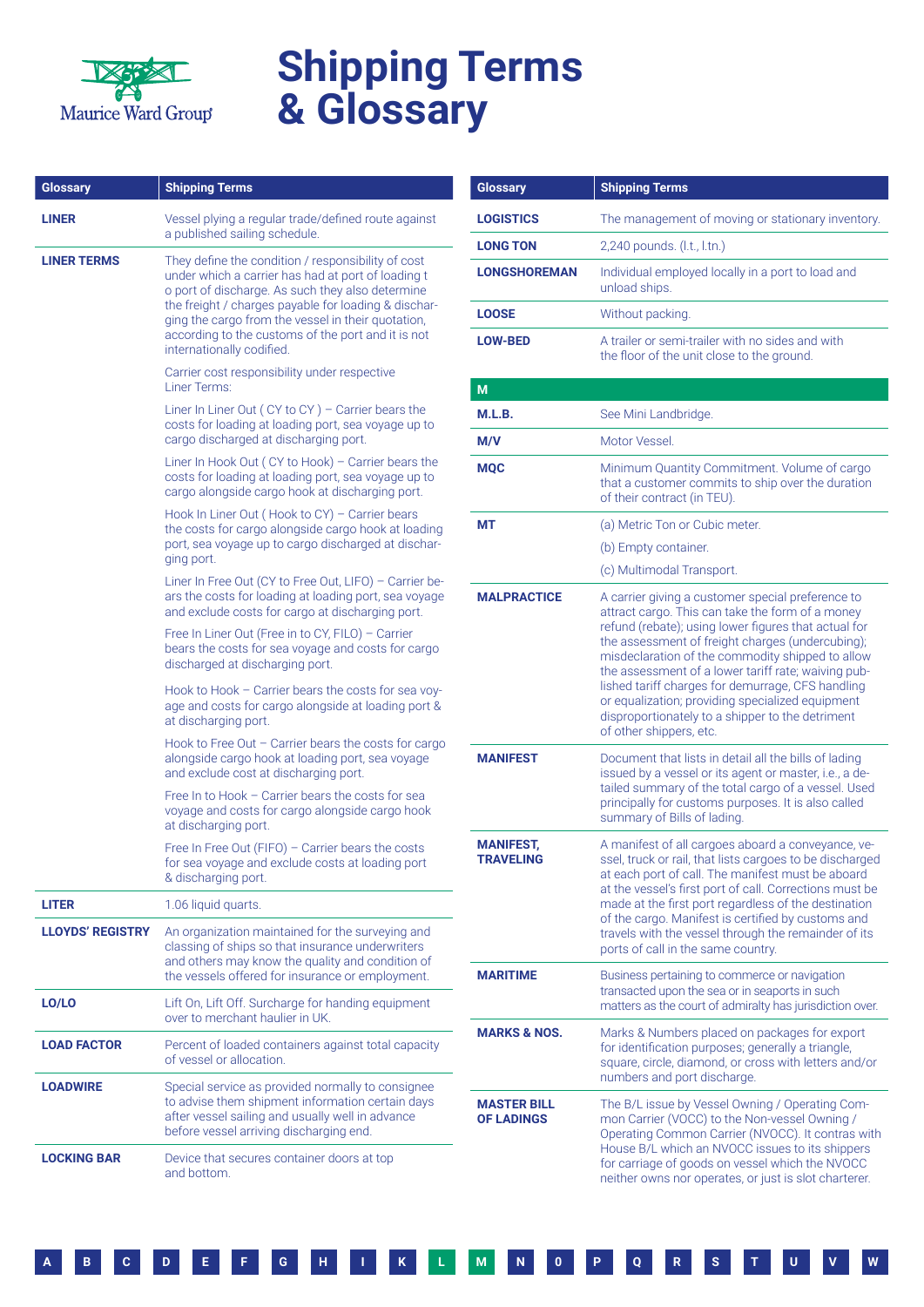<span id="page-12-0"></span>

| <b>Glossary</b>                              | <b>Shipping Terms</b>                                                                                                                                                                                                    | <b>Glossary</b>                                                                                                                                                             | <b>Shipping Terms</b>                                                        |
|----------------------------------------------|--------------------------------------------------------------------------------------------------------------------------------------------------------------------------------------------------------------------------|-----------------------------------------------------------------------------------------------------------------------------------------------------------------------------|------------------------------------------------------------------------------|
| <b>MASTER LEASE</b><br><b>LEASING COST</b>   | Master lease leasing cost includes container rental,<br>depot lieft on/lift off charge, on/off hire drayage,<br>Drop off charge and Offhire repair cost. Due to<br>off-hire quota limitaion, the average on-hire period  | <b>NEGOTIATING</b><br><b>BANK</b>                                                                                                                                           | A bank named ir<br>ments and certit<br>terms are comp                        |
|                                              | is around 73 days for 20' gp/40'gp and 102 days<br>for 40'hq. On average basis, the leasing cost is<br>US\$500/20'gp, US\$700/40'gp and US\$800/40'hq.                                                                   | <b>NET TONNAGE</b>                                                                                                                                                          | A vessel's gross<br>space occupied<br>machinery, for n<br>fuel. A vessel's r |
| <b>MATE'S RECEIPT</b>                        | A receipt signed by a mate of the vessel, acknowled-<br>ging receipt of cargo by the vessel. The individual                                                                                                              |                                                                                                                                                                             | available for pas                                                            |
|                                              | in possession of the mate's receipt is entitled to the<br>bill of lading, which in due course is issued<br>in exchange for that receipt.                                                                                 | <b>NET WEIGHT</b>                                                                                                                                                           | Weight of the go<br>wrappings, e.g.,<br>can without the<br>net Weight.       |
| <b>MAXIMUM PAY-</b><br><b>LOAD</b>           | Maximum cargo that can be loaded into a container<br>either by weight or volume.                                                                                                                                         | <b>NEUTRAL BODY</b>                                                                                                                                                         | Operates within<br>ce. Established I                                         |
| <b>MAXIMUM RATE</b>                          | The highest freight rate permitted by a regulatory<br>body to apply between points.                                                                                                                                      |                                                                                                                                                                             | a self-policing fo<br>other tariff violat                                    |
| <b>MEASUREMENT</b><br><b>TON</b>             | 1 cubic meter. One of the alternative bases<br>of Freight Tariff.                                                                                                                                                        |                                                                                                                                                                             | rity to scrutinize<br>and the carriers'<br>all areas of the o                |
| <b>MEMO B/L</b>                              | An internal B/L created for certain purposes, e.g.<br>memo B/L created to replace original B/L used<br>in case of spliting B/L at request of consignee.                                                                  | briefcases. etc. \<br>membership and<br>Repeated offend<br>ties. Revenue fro                                                                                                |                                                                              |
| <b>MICROBRIDGE</b>                           | A landbridge movement in which cargo originating/<br>destined to an inland point is railed or trucked to/<br>from the water port for a shipment to/from a fore-<br>ign country. The carrier is responsible for cargo and | <b>NON-NEGOTIABLE</b><br>B/L                                                                                                                                                | the cost of the n<br>Copy of original<br>be negotiated w                     |
|                                              | costs from origin to destination. Also known as<br>I.P.I. and Through Service.                                                                                                                                           | <b>NON-VESSEL</b><br>(a) A cargo cons<br><b>OWNING /</b><br>trade, generally s<br>or performing co<br><b>OPERATING</b>                                                      |                                                                              |
| <b>MILEAGE</b>                               | Distance in miles.                                                                                                                                                                                                       | <b>COMMON</b>                                                                                                                                                               | (b) A carrier issu                                                           |
| <b>MINI LANDBRIDGE</b><br>(MLB)              | An intermodal system for transporting containers<br>from/to a foreign country by water to/from a U.S.<br>ocean port other than the arrival port by rail at<br>through rates and documents.                               | <b>CARRIER</b><br>vessel which he<br>(N.V. O.C.C.)<br>Non-Vessel Ope<br>- In the United S<br>consolidator of s<br>in ocean trade, o<br>consolidation ar<br>trade lanes that |                                                                              |
| <b>MINI-BRIDGE</b>                           | Cargo moving from/to an inland destination on one<br>bill of lading from/to a foreign port through two<br>U.S. ports.                                                                                                    |                                                                                                                                                                             |                                                                              |
| <b>MINIMUM CHARGE</b>                        | The lowest charge that can be assessed to<br>transport a shipment.                                                                                                                                                       |                                                                                                                                                                             | operate under di<br>licensing may no                                         |
| <b>MODIFIED</b><br><b>ATMOSPHERE</b><br>(MA) | An atmosphere in which oxygen, carbon dioxide and<br>nitrogen concentrations are different from those<br>in air but are not precisely regulated.                                                                         | $\mathbf 0$<br><b>O.C.P. RATE</b>                                                                                                                                           | Overland Comm<br>lower than local                                            |
| <b>MULTIMODAL</b><br><b>TRANSPORT</b>        | See Combined Transport. A preferred term<br>by UNCTAD for Combined Transport.                                                                                                                                            |                                                                                                                                                                             | West Coast stea<br>with railroads se<br>originating or de<br>and East would  |
| N                                            |                                                                                                                                                                                                                          |                                                                                                                                                                             | via the U.S. Atlar                                                           |
| <b>N.O.I.B.N.</b>                            | Not otherwise indexed by name.                                                                                                                                                                                           | <b>OBL</b>                                                                                                                                                                  | also applicable t                                                            |
| <b>N.O.S.</b>                                | Not otherwise specified.                                                                                                                                                                                                 |                                                                                                                                                                             | See Original Bill                                                            |
| <b>N.V.O.C.C.</b>                            | See Non-Vessel Operating common Carrier.                                                                                                                                                                                 | <b>OCEAN</b><br><b>BILL OF LADING</b>                                                                                                                                       | Document indica<br>shipment to an ii                                         |
| <b>NVOCC</b>                                 | See Non-vessel Owning/Operating Common Carrier<br>or N.V.O.C.C.                                                                                                                                                          | (OCEAN B/L)                                                                                                                                                                 | to a specified for<br>the ocean B/L al<br>if it is a Straight I              |
| <b>NEGOTIABLE B/L</b>                        | Original bill of lading endorsed by shipper that<br>is used for negotiating with banks.                                                                                                                                  | shipment from t<br>of identity. If a ne                                                                                                                                     |                                                                              |

| <b>Glossary</b>                                                                                              | <b>Shipping Terms</b>                                                                                                                                                                                                                                                                                                                                                                                                                                                                                                                                                                                                                                                                          |
|--------------------------------------------------------------------------------------------------------------|------------------------------------------------------------------------------------------------------------------------------------------------------------------------------------------------------------------------------------------------------------------------------------------------------------------------------------------------------------------------------------------------------------------------------------------------------------------------------------------------------------------------------------------------------------------------------------------------------------------------------------------------------------------------------------------------|
| <b>NEGOTIATING</b><br><b>BANK</b>                                                                            | A bank named in the credit; examines the docu-<br>ments and certifies to the issuing bank that the<br>terms are complied with.                                                                                                                                                                                                                                                                                                                                                                                                                                                                                                                                                                 |
| <b>NET TONNAGE</b>                                                                                           | A vessel's gross tonnage minus deductions of<br>space occupied by accommodations for crew, by<br>machinery, for navigation, by the engine room and<br>fuel. A vessel's net tonnage expresses the space<br>available for passengers and cargo.                                                                                                                                                                                                                                                                                                                                                                                                                                                  |
| <b>NET WEIGHT</b>                                                                                            | Weight of the goods alone without any immediate<br>wrappings, e.g., the weight of the contents of a tin<br>can without the weight of the can. Also called actual<br>net Weight.                                                                                                                                                                                                                                                                                                                                                                                                                                                                                                                |
| <b>NEUTRAL BODY</b>                                                                                          | Operates within the framework of a rate conferen-<br>ce. Established by the member carriers to act as<br>a self-policing force to ferret out malpractices and<br>other tariff violations. The neutral body has autho-<br>rity to scrutinize all documents kept by the carriers<br>and the carriers' personnel. Has right of entry to<br>all areas of the carriers's facilities, including desks,<br>briefcases, etc. Violations found are reported to the<br>membership and significant penalties are assessed.<br>Repeated offences are subject to escalating penal-<br>ties. Revenue from penalties are used to support<br>the cost of the neutral body's activity.                          |
| <b>NON-NEGOTIABLE</b><br>B/L                                                                                 | Copy of original bill of lading which cannot<br>be negotiated with bank.                                                                                                                                                                                                                                                                                                                                                                                                                                                                                                                                                                                                                       |
| <b>NON-VESSEL</b><br><b>OWNING /</b><br><b>OPERATING</b><br><b>COMMON</b><br><b>CARRIER</b><br>(N.V. O.C.C.) | (a) A cargo consolidator of small shipments in ocean<br>trade, generally soliciting business and arranging for<br>or performing containerization functions at the port.<br>(b) A carrier issuing Bs/L for carriage of goods on<br>vessel which he neither owns nor operates.<br>Non-Vessel Operating Common Carrier (NVOCC)<br>- In the United States, it is a term for a cargo<br>consolidator of shipments who is licensed by FMC<br>in ocean trade, generally arranging for or performing<br>consolidation and containerization functions. In<br>trade lanes that do not include the U.S.A., NVOCC<br>operate under different rules and governmental<br>licensing may not be a requirement. |
| O                                                                                                            |                                                                                                                                                                                                                                                                                                                                                                                                                                                                                                                                                                                                                                                                                                |
| <b>O.C.P. RATE</b>                                                                                           | Overland Common Point rates which are generally<br>lower than local tariff rates, were established by U.S.<br>West Coast steamship companies in conjunction<br>with railroads serving the western U.S. so that cargo<br>originating or destined to the American Midwest<br>and East would be competitive with all-water rates<br>via the U.S. Atlantic and Gulf ports. O.C.P. rates are<br>also applicable to eastern Canada.                                                                                                                                                                                                                                                                  |
| <b>OBL</b>                                                                                                   | See Original Bill of lading or O.B.L.                                                                                                                                                                                                                                                                                                                                                                                                                                                                                                                                                                                                                                                          |
| <b>OCEAN</b><br><b>BILL OF LADING</b><br>(OCEAN B/L)                                                         | Document indicating that the exporter will consign a<br>shipment to an international carrier for transportation<br>to a specified foreign market. Unlike an inland B/L,<br>the ocean B/L also serves as a collection document.<br>if it is a Straight B/L the foreign buyer can obtain the<br>shipment from the carrier by simply showing proof<br>of identity. If a negotiable B/L is used, the buyer must<br>first pay for the goods, post a bond or meet other<br>conditions agreeable to the seller.                                                                                                                                                                                       |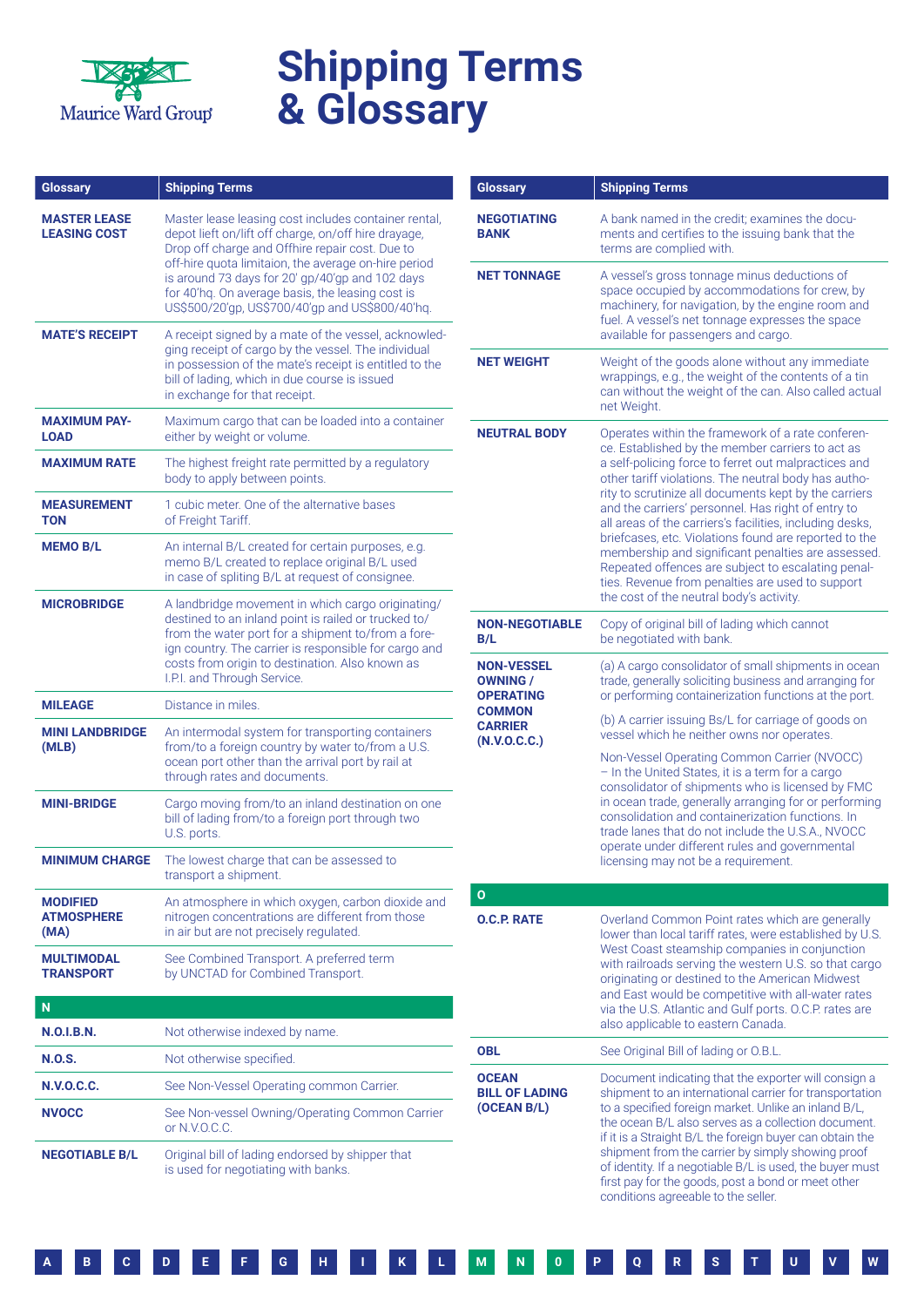<span id="page-13-0"></span>

| <b>Glossary</b>                                    | <b>Shipping Terms</b>                                                                                                                                                                                         | <b>Glossary</b>                    | <b>Shipping Terms</b>                                                         |  |
|----------------------------------------------------|---------------------------------------------------------------------------------------------------------------------------------------------------------------------------------------------------------------|------------------------------------|-------------------------------------------------------------------------------|--|
| <b>OCEAN FREIGHT</b>                               | See Freight.                                                                                                                                                                                                  | <b>PTI (PRE-TRIP</b>               | A procedure of o                                                              |  |
| <b>OCEAN ROUTE</b>                                 | The all water transportation portion of a route.                                                                                                                                                              | <b>INSPECTION)</b>                 | to maintain tem<br>normally focuse                                            |  |
| <b>ON BOARD</b>                                    | Means that cargo has been loaded on board a<br>combined transport mode of conveyance. Used to<br>satisfy the requirements of a letter of credit, in the<br>absence of an express requirement to the contrary. |                                    | tion and heating<br>condition of the<br>container shell.<br>performed prior   |  |
| <b>ON BOARD B/L</b>                                | <b>PWSC</b><br>A B/L in which a carrier acknowledges that goods<br>have been placed on board a certain vessel.                                                                                                |                                    | <b>Principals Worki</b><br>of lines' senior n<br>wide issues.                 |  |
| <b>ON DECK</b>                                     | A special stowage instruction to confine the cargo<br>stowage must be on deck rather than under deck.                                                                                                         | <b>PALLET</b>                      | A platform (usua<br>on which a num                                            |  |
| <b>ONE-WAY LEASE</b>                               | Lease that covers the outbound voyage only, after<br>which the container is returned to the lessor at or<br>near destination.                                                                                 | <b>PANAMA</b><br><b>CANAL ACT</b>  | loaded to facilita<br>A federal law red<br>of water carriers                  |  |
| <b>OPEN-TOP CON-</b><br><b>TAINER</b>              | A container fitted with a solid removable roof or<br><b>PARTIAL</b><br>with a tarpaulin roof that can be loaded or unloaded<br><b>SHIPMENTS</b><br>from the top.                                              |                                    | Under letters of<br>allowed by the p<br>In bulk shipmen                       |  |
| <b>ORIGIN</b>                                      | Location where shipment begins its movement<br>at cargo's expense.                                                                                                                                            | <b>PARTICIPATING</b>               | is allowed.<br>A transportation                                               |  |
| <b>ORIGINAL</b><br><b>BILL OF LADING</b>           | <b>CARRIER</b><br>A document which requires proper signatures<br>(TARIFF)<br>for consummating carriage of contract.                                                                                           |                                    | rrence, to a tariff<br>line or by a tariff                                    |  |
| (O.B.L.)<br><b>OUTBOUND</b>                        | <b>PARTLOW</b><br>Outward bound. Direction of vessel or cargo going<br>out from port of loading or point/place of receipt.                                                                                    |                                    | Manufacturer of<br>- see recorder. I<br>Partlow for the r<br>Now the Partlow  |  |
| <b>OVERAGE</b>                                     | An excess of quantity billed.<br><b>PARTLOW</b>                                                                                                                                                               |                                    | Paper disc used                                                               |  |
| <b>OVERHEIGHT</b><br><b>CARGO</b>                  | <b>CHART</b><br>Cargo stowed in an open-top container; projects<br>above the uppermost level of the roof struts.                                                                                              |                                    | der to record ter<br>temperature. Ma<br>chart needs repl                      |  |
| <b>OVERLAND</b><br><b>COMMON POINT</b><br>(O.C.P.) | A term stated on the bills of lading offering lower<br>shipping rates to importers east of the Rockies<br>provided merchandise from the Far East comes<br>in through the West Coast ports.                    |                                    | Special service t<br>freight and char<br>ted party as spe<br>freight and chan |  |
| <b>OVERWIDTH</b>                                   | A container with goods protruding beyond the<br>sides of the container/flat rack onto which they<br>are packed.                                                                                               |                                    | (for Prepaid ship<br>Collect shipmen                                          |  |
|                                                    |                                                                                                                                                                                                               | <b>PAYLOAD</b>                     | The revenue-pro                                                               |  |
| $\boldsymbol{\mathsf{P}}$<br>P.& I.                | Protection and Indemnity, an insurance term.                                                                                                                                                                  | <b>PER DIEM</b>                    | A charge made I<br>another for the u                                          |  |
| <b>P.O.D.</b>                                      |                                                                                                                                                                                                               |                                    | based on a fixed                                                              |  |
|                                                    | Port of Discharge where cargo is discharged from<br>vessel. In case of transshipment is needed, there<br>can be a number of POD during the course of                                                          | <b>PERILS</b><br><b>OF THE SEA</b> | Those causes of<br>gally liable. The                                          |  |
| <b>P.O.L.</b>                                      | shipment until it reaches the final POD.<br>Port of Loading where loading to vessel takes place.                                                                                                              | <b>PERISHABLE</b><br><b>CARGO</b>  | Cargo subject to                                                              |  |
| <b>P.O.R.</b>                                      | Point or Place of Receipt. Starting point of carrier's<br>liability where cargo is received from shipper and                                                                                                  | <b>PIER</b>                        | The structure to<br>purpose of loadi                                          |  |
|                                                    | under carrier's custody for transportation to final<br>destination.                                                                                                                                           | <b>PIER-TO-HOUSE</b><br>(P/H)      | See CFS/CY.                                                                   |  |
| P/A                                                | a) Particular average; b) Private account.                                                                                                                                                                    | <b>PIER-TO-PIER</b>                | See CFS/CFS.                                                                  |  |
| <b>PLRMU</b>                                       | Power Line Remote Monitoring Unit.                                                                                                                                                                            | (P/P)                              |                                                                               |  |
| <b>PSA</b><br>Port of Singapore Authority.         |                                                                                                                                                                                                               | <b>PIGGYBACK</b>                   | The transportati<br>toblo troilor bodi                                        |  |

| <b>Glossary</b>                                    | <b>Shipping Terms</b>                                                                                                                                                                                                                                                                                                                                                        |
|----------------------------------------------------|------------------------------------------------------------------------------------------------------------------------------------------------------------------------------------------------------------------------------------------------------------------------------------------------------------------------------------------------------------------------------|
| <b>PTI (PRE-TRIP</b><br><b>INSPECTION)</b>         | A procedure of checking the ability of a reefer<br>to maintain temperature control. The inspection<br>normally focuses on the operation of the refrigera-<br>tion and heating equipment, as well as the physical<br>condition of the refrigeration plant and the insulated<br>container shell. Such inspections are normally<br>performed prior to each loading of a reefer. |
| <b>PWSC</b>                                        | Principals Working Sub committee. A gathering<br>of lines' senior managers to discuss industry<br>wide issues                                                                                                                                                                                                                                                                |
| <b>PALLET</b>                                      | A platform (usually two-deck), with or without sides,<br>on which a number of packages or pieces may be<br>loaded to facilitate handling by a lift truck.                                                                                                                                                                                                                    |
| <b>PANAMA</b><br><b>CANAL ACT</b>                  | A federal law regarding railroads and the ownership<br>of water carriers with whom they compete.                                                                                                                                                                                                                                                                             |
| <b>PARTIAL</b><br><b>SHIPMENTS</b>                 | Under letters of credit, one or more shipments are<br>allowed by the phrase "partial shipments permitted."<br>In bulk shipments a tolerance of 3 percent<br>hewolls zi                                                                                                                                                                                                       |
| <b>PARTICIPATING</b><br><b>CARRIER</b><br>(TARIFF) | A transportation line that is a party, under concu-<br>rrence, to a tariff issued by another transportation<br>line or by a tariff's publishing agent.                                                                                                                                                                                                                       |
| <b>PARTLOW</b>                                     | Manufacturer of a mechanical temperature recorder<br>- see recorder. Developed in the 1930's by Howard<br>Partlow for the reefer trucking business in the USA.<br>Now the Partlow Corp.                                                                                                                                                                                      |
| <b>PARTLOW</b><br><b>CHART</b>                     | Paper disc used in conjunction with a Partlow recor-<br>der to record temperature. Reefers record return air<br>temperature. Max. recording period 31 days before<br>chart needs replacing.                                                                                                                                                                                  |
| <b>PAYABLE</b><br><b>ELSEWHERE</b>                 | Special service to shipper or consignee to receive<br>freight and charges at location and from designa-<br>ted party as specified by shipper or consignee i.e.<br>freight and charges are not received at loading end<br>(for Prepaid shipment) and discharging end (for<br>Collect shipment).                                                                               |
| <b>PAYLOAD</b>                                     | The revenue-producing part of the cargo.                                                                                                                                                                                                                                                                                                                                     |
| <b>PER DIEM</b>                                    | A charge made by one transportation line against<br>another for the use of its equipment. The charge is<br>based on a fixed rate per day.                                                                                                                                                                                                                                    |
| <b>PERILS</b><br><b>OF THE SEA</b>                 | Those causes of loss for which the carrier is not le-<br>gally liable. The elemental risks of ocean transport.                                                                                                                                                                                                                                                               |
| <b>PERISHABLE</b><br><b>CARGO</b>                  | Cargo subject to decay or deterioration.                                                                                                                                                                                                                                                                                                                                     |
| <b>PIER</b>                                        | The structure to which a vessel is secured for the<br>purpose of loading and unloading cargo.                                                                                                                                                                                                                                                                                |
| <b>PIER-TO-HOUSE</b><br>(P/H)                      | See CFS/CY.                                                                                                                                                                                                                                                                                                                                                                  |
| <b>PIER-TO-PIER</b><br>(P/P)                       | See CFS/CFS.                                                                                                                                                                                                                                                                                                                                                                 |
| <b>PIGGYBACK</b>                                   | The transportation of highway trailers or demoun-<br>table trailer bodies on specially equipped railcars.                                                                                                                                                                                                                                                                    |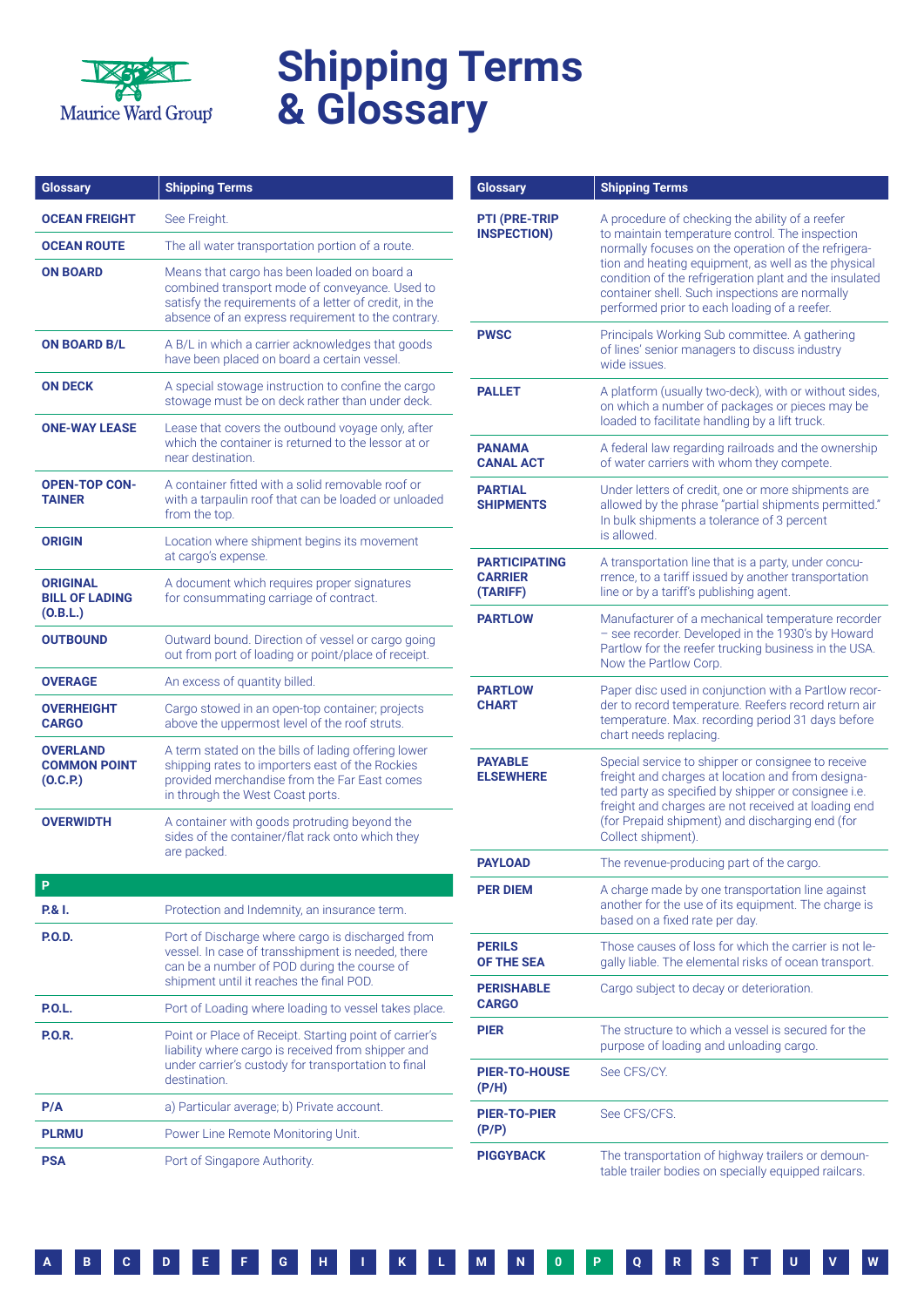<span id="page-14-0"></span>

| <b>Glossary</b>                       | <b>Shipping Terms</b>                                                                                                                                                                                                                                                                                                                                                                                                                                                                                                                                 | <b>Glossary</b>                  | <b>Shipping Terms</b>                                                                                                                                                                                                      |  |
|---------------------------------------|-------------------------------------------------------------------------------------------------------------------------------------------------------------------------------------------------------------------------------------------------------------------------------------------------------------------------------------------------------------------------------------------------------------------------------------------------------------------------------------------------------------------------------------------------------|----------------------------------|----------------------------------------------------------------------------------------------------------------------------------------------------------------------------------------------------------------------------|--|
| <b>PILFERAGE</b>                      | The act of stealing cargo.                                                                                                                                                                                                                                                                                                                                                                                                                                                                                                                            | <b>PREPAID (PPD.)</b>            | One of the paym                                                                                                                                                                                                            |  |
| PILOT                                 | A person whose office or occupation is to steer<br>ships, particularly along a coast or into and out<br>of a harbor.                                                                                                                                                                                                                                                                                                                                                                                                                                  |                                  | charges are requ<br>original bill of lad<br>shipment under<br>original bill of lad                                                                                                                                         |  |
| <b>PLACE</b><br><b>OF DELIVERY</b>    | See Final Destination.                                                                                                                                                                                                                                                                                                                                                                                                                                                                                                                                | <b>PRO RATA</b>                  | under credit arra<br>In proportion.                                                                                                                                                                                        |  |
| <b>PLACE</b><br><b>OF RECEIPT</b>     | Location where cargo enters the care and custody<br><b>PROTEST</b><br>of carrier.                                                                                                                                                                                                                                                                                                                                                                                                                                                                     |                                  | (a) A legal mean<br>fault of a negotia                                                                                                                                                                                     |  |
| <b>POOL</b><br>(CONTAINER)            | A common supply of containers available to<br>the shippers.                                                                                                                                                                                                                                                                                                                                                                                                                                                                                           |                                  | notice to interes<br>not paid.                                                                                                                                                                                             |  |
| <b>PORT</b>                           | (a) Harbor with piers or docks;<br>(b) Left side of a ship when facing the bow;<br>(c) Opening in a ship's side for handling freight.                                                                                                                                                                                                                                                                                                                                                                                                                 |                                  | (b)A declaration<br>fore a notary pul<br>Britain or a tribu<br>Continent, or be<br>which the vesse                                                                                                                         |  |
| <b>PORT SERVICE</b><br><b>CHARGE</b>  | See THC.                                                                                                                                                                                                                                                                                                                                                                                                                                                                                                                                              |                                  | in port, when, th<br>been practicable<br>matter of ventila<br>the condition of<br>the time of ship                                                                                                                         |  |
| <b>PORT OF CALL</b>                   | Port where a steamer discharges or receives traffic.                                                                                                                                                                                                                                                                                                                                                                                                                                                                                                  |                                  |                                                                                                                                                                                                                            |  |
| PORT<br><b>OF DISCHARGE</b>           | Port where cargo is unloaded from vessel.                                                                                                                                                                                                                                                                                                                                                                                                                                                                                                             |                                  | that damage or<br>during the voyag<br>a charter party b                                                                                                                                                                    |  |
| <b>PORT OF ENTRY</b>                  | Port where cargo actually enters a country where<br>the cargo is not part of its commerce.<br>Port where cargo is loaded to vessel.                                                                                                                                                                                                                                                                                                                                                                                                                   |                                  | happens; when a<br>while at sea and<br>believe that the<br>deck load lost o<br>frequently dema<br>claim. Protest ar                                                                                                        |  |
| <b>PORT OF LOADING</b><br>(POL)       |                                                                                                                                                                                                                                                                                                                                                                                                                                                                                                                                                       |                                  |                                                                                                                                                                                                                            |  |
| <b>PORT OF ARRIVAL</b>                | Location where imported merchandise is off loaded<br>from the importing aircraft or vessel.                                                                                                                                                                                                                                                                                                                                                                                                                                                           |                                  |                                                                                                                                                                                                                            |  |
| <b>POWER PACK</b>                     | An electricity power source for multiple reefer bo-<br>xes. It serves as standby or prime power for<br>intermodal applications including rail, port, ship,<br><b>PULL-DOWN</b><br>and barge.                                                                                                                                                                                                                                                                                                                                                          |                                  | favor of the part<br>consent of both<br>The process wh<br>the temperature                                                                                                                                                  |  |
| <b>POWER</b><br><b>OF ATTORNEY</b>    | Authority given by the first party to the second party<br>to act for the first party. For example, when carriers<br>give power of attorney to an agent to publish tariffs<br>for those carriers.                                                                                                                                                                                                                                                                                                                                                      | Q                                | set-point level.                                                                                                                                                                                                           |  |
| <b>PRATIQUE</b><br><b>CERTIFICATE</b> | <b>QUARANTINE</b><br>(a) Permission or license granted by the port<br>medical authorities to a vessel upon arrival from<br>a foreign port after quarantine inspection,<br>to communicate with shore.                                                                                                                                                                                                                                                                                                                                                  |                                  | The period durin<br>lation until free f<br>the passengers<br>the sanitary regu<br>stitute for quara<br>the Q flag is hois                                                                                                  |  |
|                                       | (b) A certificate issued in British ports by the medi-<br>cal officer of health upon declaration made by the<br>captain or the ship's doctor on arrival quarantine<br>station that no member of the crew or passenger is                                                                                                                                                                                                                                                                                                                              | <b>OUARANTINE</b><br><b>BUOY</b> | One of the yelloy<br>bour indicating t<br>for the exercise                                                                                                                                                                 |  |
| <b>PRE-COOLING</b>                    | suffering from any contagious disease. Also called<br><b>QUARANTINE</b><br>certificate of health. Without this document the<br><b>DECLARATION</b><br>vessel cannot report at the customs house.<br>A process employed in the shipment of citrus fruits<br>and other perishable commodities. The fruit is pac-<br>ked and placed in a cold room from which the heat<br>is gradually extracted. The boxes of fruit are packed<br>in containers that have been thoroughly cooled and<br>transported through to destination without opening<br>the doors. |                                  | A document sigi<br>doctor before th<br>arrives at the qu<br>of the ship, tonn<br>voyage and date<br>at, number of pa<br>vessel is arrivind<br>cases of infectio<br>nature of cargo,<br>officer then proc<br>passengers and |  |

| <b>Glossary</b>                         | <b>Shipping Terms</b>                                                                                                                                                                                                                                                                                                                                                                                                                                                                                                                                                                                                                                                                                                                                                                                                                                                                                                                                                                                                                                                                                                                                                                                        |
|-----------------------------------------|--------------------------------------------------------------------------------------------------------------------------------------------------------------------------------------------------------------------------------------------------------------------------------------------------------------------------------------------------------------------------------------------------------------------------------------------------------------------------------------------------------------------------------------------------------------------------------------------------------------------------------------------------------------------------------------------------------------------------------------------------------------------------------------------------------------------------------------------------------------------------------------------------------------------------------------------------------------------------------------------------------------------------------------------------------------------------------------------------------------------------------------------------------------------------------------------------------------|
| <b>PREPAID (PPD.)</b>                   | One of the payment status where freight and<br>charges are required to be paid by shipper before<br>original bill of lading is released to them except for<br>shipment under Sea Waybill (or Express BL) as no<br>original bill of lading is required or for shipment<br>under credit arrangement.                                                                                                                                                                                                                                                                                                                                                                                                                                                                                                                                                                                                                                                                                                                                                                                                                                                                                                           |
| <b>PRO RATA</b>                         | In proportion.                                                                                                                                                                                                                                                                                                                                                                                                                                                                                                                                                                                                                                                                                                                                                                                                                                                                                                                                                                                                                                                                                                                                                                                               |
| <b>PROTEST</b>                          | (a) A legal means of proving presentation and de-<br>fault of a negotiable instrument, as well as providing<br>notice to interested parties that the instrument was<br>not paid.<br>(b)A declaration made by the master of a vessel be-                                                                                                                                                                                                                                                                                                                                                                                                                                                                                                                                                                                                                                                                                                                                                                                                                                                                                                                                                                      |
|                                         | fore a notary public in the United States and Great<br>Britain or a tribunal of commerce on the European<br>Continent, or before the consul of the country from<br>which the vessel hails if in a foreign port, on arrival<br>in port, when, through stress of weather, it has not<br>been practicable to adopt ordinary precaution in the<br>matter of ventilation for perishable cargoes; when<br>the condition of the cargo or any part thereof at<br>the time of shipment is such as to lead to the belief<br>that damage or some further damage has occurred<br>during the voyage; when any serious breach of<br>a charter party by the charterer in a foreign port<br>happens; when a vessel experiences bad weather<br>while at sea and when the master has reason to<br>believe that the cargo is damaged or part of the<br>deck load lost overboard. Copies of the protest are<br>frequently demanded underwriter in the event of a<br>claim. Protest are received as evidence in tribunal<br>on the Continent but they cannot be made use of as<br>evidence in courts of law in the United Kingdom in<br>favor of the party making the protest except by the<br>consent of both parties concerned. |
| <b>PULL-DOWN</b>                        | The process whereby the refrigeration unit lowers<br>the temperature of the interior of a reefer to the<br>set-point level.                                                                                                                                                                                                                                                                                                                                                                                                                                                                                                                                                                                                                                                                                                                                                                                                                                                                                                                                                                                                                                                                                  |
| Q                                       |                                                                                                                                                                                                                                                                                                                                                                                                                                                                                                                                                                                                                                                                                                                                                                                                                                                                                                                                                                                                                                                                                                                                                                                                              |
| <b>QUARANTINE</b>                       | The period during which a vessel is detained in iso-<br>lation until free from any contagious disease among<br>the passengers or crew. The word is now applied to<br>the sanitary regulations which are the modern sub-<br>stitute for quarantine. During the quarantine period,<br>the Q flag is hoisted.                                                                                                                                                                                                                                                                                                                                                                                                                                                                                                                                                                                                                                                                                                                                                                                                                                                                                                   |
| <b>QUARANTINE</b><br><b>BUOY</b>        | One of the yellow buoys at the entrance of a har-<br>bour indicating the place where vessel must anchor<br>for the exercise of quarantine regulations.                                                                                                                                                                                                                                                                                                                                                                                                                                                                                                                                                                                                                                                                                                                                                                                                                                                                                                                                                                                                                                                       |
| <b>QUARANTINE</b><br><b>DECLARATION</b> | A document signed by the captain and the ship's<br>doctor before the port health officer when a ship<br>arrives at the quarantine station. It gives the name<br>of the ship, tonnage, number of crew, first port of<br>voyage and date of sailing, intermediate ports called<br>at, number of passenger for the port at which the<br>vessel is arriving, number of transit passengers,<br>cases of infectious diseases during voyage, deaths,<br>nature of cargo, name of agents. The port health<br>officer then proceeds with the medical inspection of<br>passengers and crew. Also called entry declaration.                                                                                                                                                                                                                                                                                                                                                                                                                                                                                                                                                                                             |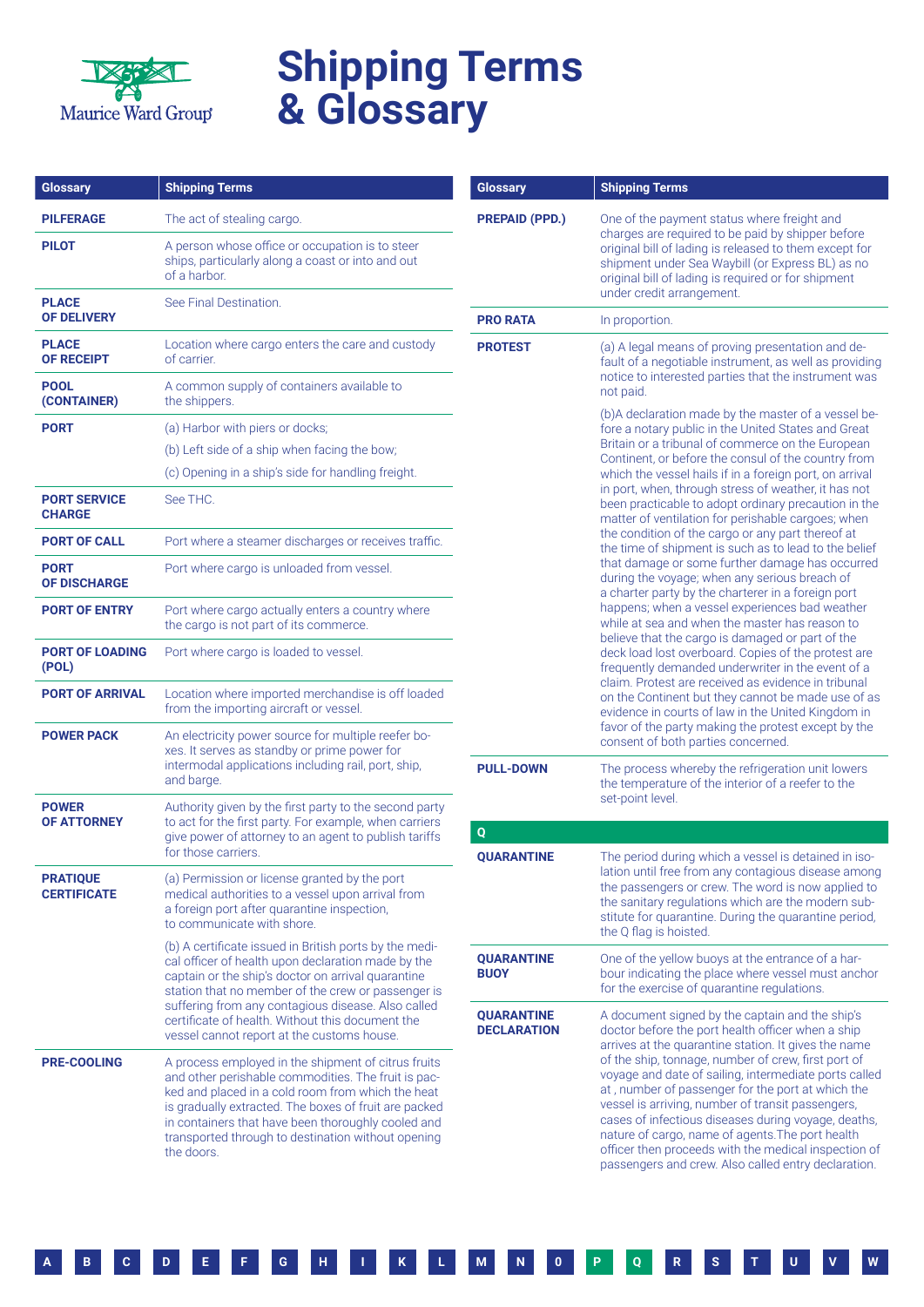<span id="page-15-0"></span>

| <b>Glossary</b>                        | <b>Shipping Terms</b>                                                                                                                                                                                                                                                                                                                                                                                                                                                                                   | <b>Glossary</b>                                                | <b>Shipping Terms</b>                                                                                                                                                                                                                                                                                                                                                                                                                                                                                                                                                                        |  |
|----------------------------------------|---------------------------------------------------------------------------------------------------------------------------------------------------------------------------------------------------------------------------------------------------------------------------------------------------------------------------------------------------------------------------------------------------------------------------------------------------------------------------------------------------------|----------------------------------------------------------------|----------------------------------------------------------------------------------------------------------------------------------------------------------------------------------------------------------------------------------------------------------------------------------------------------------------------------------------------------------------------------------------------------------------------------------------------------------------------------------------------------------------------------------------------------------------------------------------------|--|
| <b>OUARANTINE</b><br><b>DUES</b>       | A charge against all vessels entering a harbor<br><b>REEFER</b><br>to provide for the maintenance of medical control<br>service. Also called quarantine fees.<br>A yellow flag used as a sanitary signal. It is dis-<br>played by all vessels entering a harbor; also when<br>a contagious or infectious disease exists on board<br>or when the vessel has been placed in quarantine.                                                                                                                   |                                                                | In the industry, if<br>ture controlled o<br>insulated, are sp                                                                                                                                                                                                                                                                                                                                                                                                                                                                                                                                |  |
| <b>QUARANTINE</b><br><b>FLAG</b>       |                                                                                                                                                                                                                                                                                                                                                                                                                                                                                                         |                                                                | A refrigeration p<br>container. For re<br>be provided fron                                                                                                                                                                                                                                                                                                                                                                                                                                                                                                                                   |  |
| <b>QUARANTINE</b><br><b>HARBOR</b>     | A place where vessels in quarantine are stationed<br>when arriving from contaiminated ports.                                                                                                                                                                                                                                                                                                                                                                                                            |                                                                | - See also PTI.                                                                                                                                                                                                                                                                                                                                                                                                                                                                                                                                                                              |  |
| <b>QUARANTINE</b>                      | Signals flown by vessel required to show their                                                                                                                                                                                                                                                                                                                                                                                                                                                          | <b>REFRIGERANT</b>                                             | of heat before it                                                                                                                                                                                                                                                                                                                                                                                                                                                                                                                                                                            |  |
| <b>SIGNAL</b>                          | state of health. By day "Q" of the international code<br>signifies "Ship is healthy-free pratique requested".<br>Flag "Q" over first substitutes signifies that the ship<br>has had cases of infectious diseases or that there<br>has been unusual mortality among rats on board.<br>Flag "Q" over "L" signifies "Ship is infected". By night<br>a vessel entering harbor exhibits a red light over a<br>white light more than 6 feet apart which signifies<br>that the ship is awaiting free pratique. | <b>REGISTRAR</b><br><b>ACCREDITATION</b><br><b>BOARD (RAB)</b> | A board that eva<br>bility of registrar<br>register compar<br>ries standards).<br>formed in 1989,<br>from industry, a<br>consulting firms                                                                                                                                                                                                                                                                                                                                                                                                                                                    |  |
| <b>QUARANTINE</b><br><b>STATION</b>    | A medical control center located in an isolated spot<br>ashore where patients with contagious diseases                                                                                                                                                                                                                                                                                                                                                                                                  | <b>RELATIVE</b><br><b>HUMIDITY</b>                             | ture controlled a<br>- See also Gens<br>A compound ca<br>(%) The ratio of t<br>in the air to the r<br>temperature, m<br>To transfer good<br>same ownership<br>Receipt signed b<br>of goods.<br>The process by<br>to provide energ<br>Air warmed by tl<br>the evaporator.<br>controls the ope<br>The greater weid<br>where 1 ton is ei<br>(for metric syste<br>or freight ton. It<br>A feature design<br>in both the loadi<br>The manner in y<br>the carriers hand<br>they handle it.<br>Manufacturer of<br>See Store-Door I<br>See Store-Door I<br>See Supply Chai<br><b>Standard Export</b> |  |
|                                        | from vessel in quarantine are taken. It is also used<br>for passengers and crews of vessel arriving from<br>suspected ports while fumigation or any other                                                                                                                                                                                                                                                                                                                                               | <b>RELAY</b>                                                   |                                                                                                                                                                                                                                                                                                                                                                                                                                                                                                                                                                                              |  |
| <b>QUAY RENT</b>                       | disinfection is carried out on board ship.<br>Cost levied by a terminal for laden container                                                                                                                                                                                                                                                                                                                                                                                                             | <b>RELEASE NOTE</b>                                            |                                                                                                                                                                                                                                                                                                                                                                                                                                                                                                                                                                                              |  |
|                                        | sotrage. Can either be billed to the carrier as its<br>cusotmer or direct to the shpper.                                                                                                                                                                                                                                                                                                                                                                                                                | <b>RESPIRATION</b>                                             |                                                                                                                                                                                                                                                                                                                                                                                                                                                                                                                                                                                              |  |
| <b>QUOTA</b>                           | The quantity of goods that may be imported<br>without restriction or additional duties or taxes.                                                                                                                                                                                                                                                                                                                                                                                                        | <b>RETURN AIR</b>                                              |                                                                                                                                                                                                                                                                                                                                                                                                                                                                                                                                                                                              |  |
| R<br><b>RAIL</b><br><b>ONBOARD B/L</b> | This is unique practice in NAT having the similar<br>function as onboard vessel B/L. In the event of<br>multimodal B/L is prepared, shipper can request<br>a clause on the B/L to satisfy their commercial                                                                                                                                                                                                                                                                                              | <b>REVENUE TON</b><br>(R/T)                                    |                                                                                                                                                                                                                                                                                                                                                                                                                                                                                                                                                                                              |  |
|                                        | transaction as LADEN ONBOARD RAIL MMDDYY.<br>The date on the B/L is on which containers are                                                                                                                                                                                                                                                                                                                                                                                                             | <b>ROLL-ON/ROLL-</b><br>$-OFF (RO/RO)$                         |                                                                                                                                                                                                                                                                                                                                                                                                                                                                                                                                                                                              |  |
| <b>RAILHEAD</b>                        | loaded onboard rail flat car. However, the word RAIL<br>is not necessary.<br>Rail termianl where containers are either loaded                                                                                                                                                                                                                                                                                                                                                                           | <b>ROUTE (RTE.)</b>                                            |                                                                                                                                                                                                                                                                                                                                                                                                                                                                                                                                                                                              |  |
|                                        | or discahrged from train. (A railhead is a CY).                                                                                                                                                                                                                                                                                                                                                                                                                                                         | <b>RYAN</b>                                                    |                                                                                                                                                                                                                                                                                                                                                                                                                                                                                                                                                                                              |  |
| <b>RAMP</b>                            | Rail terminal where containers are either loaded or<br>disharged from a train (A rail Ramp is a CY).                                                                                                                                                                                                                                                                                                                                                                                                    | $\mathbf{s}$                                                   |                                                                                                                                                                                                                                                                                                                                                                                                                                                                                                                                                                                              |  |
| <b>RECEIPT FOR</b>                     | A term used in contradistinction to shipped bill of                                                                                                                                                                                                                                                                                                                                                                                                                                                     | <b>S.D.D.</b>                                                  |                                                                                                                                                                                                                                                                                                                                                                                                                                                                                                                                                                                              |  |
| <b>SHIPMENT B/L</b>                    | lading, which is the standard document. Some ban-<br>kers object to to such bill of lading on the ground                                                                                                                                                                                                                                                                                                                                                                                                | <b>S.D.P.</b>                                                  |                                                                                                                                                                                                                                                                                                                                                                                                                                                                                                                                                                                              |  |
|                                        | that the security they offer is imperfect. This kind<br>of bill of lading is normally issued to acknowledge                                                                                                                                                                                                                                                                                                                                                                                             | <b>SCM</b>                                                     |                                                                                                                                                                                                                                                                                                                                                                                                                                                                                                                                                                                              |  |
|                                        | receipt of shipment before cargo loading or before<br>official original bill of lading is issued. Nowadays,<br>not many shippers ask for this kind of bill of lading.                                                                                                                                                                                                                                                                                                                                   | <b>SED</b>                                                     | shippers or freig<br>to exxport from                                                                                                                                                                                                                                                                                                                                                                                                                                                                                                                                                         |  |
| <b>RECONSIGNMENT</b><br>(R/C)          | Changing the consignee or destination on a bill of<br>lading while shipment is still in transit. Diversion has<br>substantially same meaning.                                                                                                                                                                                                                                                                                                                                                           | <b>SI</b>                                                      | Shipping Instruc                                                                                                                                                                                                                                                                                                                                                                                                                                                                                                                                                                             |  |

| <b>Glossary</b>                                                | <b>Shipping Terms</b>                                                                                                                                                                                                                                                                                                                                                                                                                          |
|----------------------------------------------------------------|------------------------------------------------------------------------------------------------------------------------------------------------------------------------------------------------------------------------------------------------------------------------------------------------------------------------------------------------------------------------------------------------------------------------------------------------|
| <b>REEFER</b>                                                  | In the industry, it is the generic name for a tempera-<br>ture controlled container. The containers, which are<br>insulated, are specially designed to allow tempera-<br>ture controlled air circulated within the container.<br>A refrigeration plant is built into the rear of the<br>container. For reefers, power for this plant needs to<br>be provided from an external source. Related topics:<br>- See also Genset.<br>- See also PTI. |
| <b>REFRIGERANT</b>                                             | A compound capable of absorbing large quantities<br>of heat before it changes from a liquid to a gas.                                                                                                                                                                                                                                                                                                                                          |
| <b>REGISTRAR</b><br><b>ACCREDITATION</b><br><b>BOARD (RAB)</b> | A board that evaluates the competency and relia-<br>bility of registrars (organizations that assess and<br>register companies to the appropriate ISO 9000 se-<br>ries standards). The Registrar Accreditation Board,<br>formed in 1989, is governed by a board of directors<br>from industry, academia, and quality management<br>consulting firms.                                                                                            |
| <b>RELATIVE</b><br><b>HUMIDITY</b>                             | (%) The ratio of the actual amount of water vapour<br>in the air to the maximum it can hold at a given<br>temperature, multiplied by 100.                                                                                                                                                                                                                                                                                                      |
| <b>RELAY</b>                                                   | To transfer goods from one ship to another of the<br>same ownership.                                                                                                                                                                                                                                                                                                                                                                           |
| <b>RELEASE NOTE</b>                                            | Receipt signed by customer acknowledging delivery<br>of goods.                                                                                                                                                                                                                                                                                                                                                                                 |
| <b>RESPIRATION</b>                                             | The process by which nutrients are metabolized<br>to provide energy needed for cellular activity.                                                                                                                                                                                                                                                                                                                                              |
| <b>RETURN AIR</b>                                              | Air warmed by the container cargo delivered to<br>the evaporator. The temperature of return air often<br>controls the operation of the refrigeration unit.                                                                                                                                                                                                                                                                                     |
| <b>REVENUE TON</b><br>(R/T)                                    | The greater weight or measurement of goods<br>where 1 ton is either 1000 kilos or 1 cubic metre<br>(for metric system). Also known as bill of lading ton<br>or freight ton. It is used to calculate freight charge.                                                                                                                                                                                                                            |
| <b>ROLL-ON/ROLL-</b><br>$-OFF (RO/RO)$                         | A feature designed in a specially constructed vessel<br>in both the loading and discharging ports.                                                                                                                                                                                                                                                                                                                                             |
| <b>ROUTE (RTE.)</b>                                            | The manner in which a shipment moves, i.e.,<br>the carriers handling it and the points via which<br>they handle it.                                                                                                                                                                                                                                                                                                                            |
| <b>RYAN</b>                                                    | Manufacturer of a mechanical temperature recorder.                                                                                                                                                                                                                                                                                                                                                                                             |
| s                                                              |                                                                                                                                                                                                                                                                                                                                                                                                                                                |
| <b>S.D.D.</b>                                                  | See Store-Door Delivery.                                                                                                                                                                                                                                                                                                                                                                                                                       |
| S.D.P.                                                         | See Store-Door Pick-Up.                                                                                                                                                                                                                                                                                                                                                                                                                        |
| <b>SCM</b>                                                     | See Supply Chain Management.                                                                                                                                                                                                                                                                                                                                                                                                                   |
| <b>SED</b>                                                     | Standard Export Declaration. Legal document that<br>shippers or freight forwarder have to complete prior<br>to exxport from USA.                                                                                                                                                                                                                                                                                                               |
| SI                                                             | Shipping Instruction. See B/L Master.                                                                                                                                                                                                                                                                                                                                                                                                          |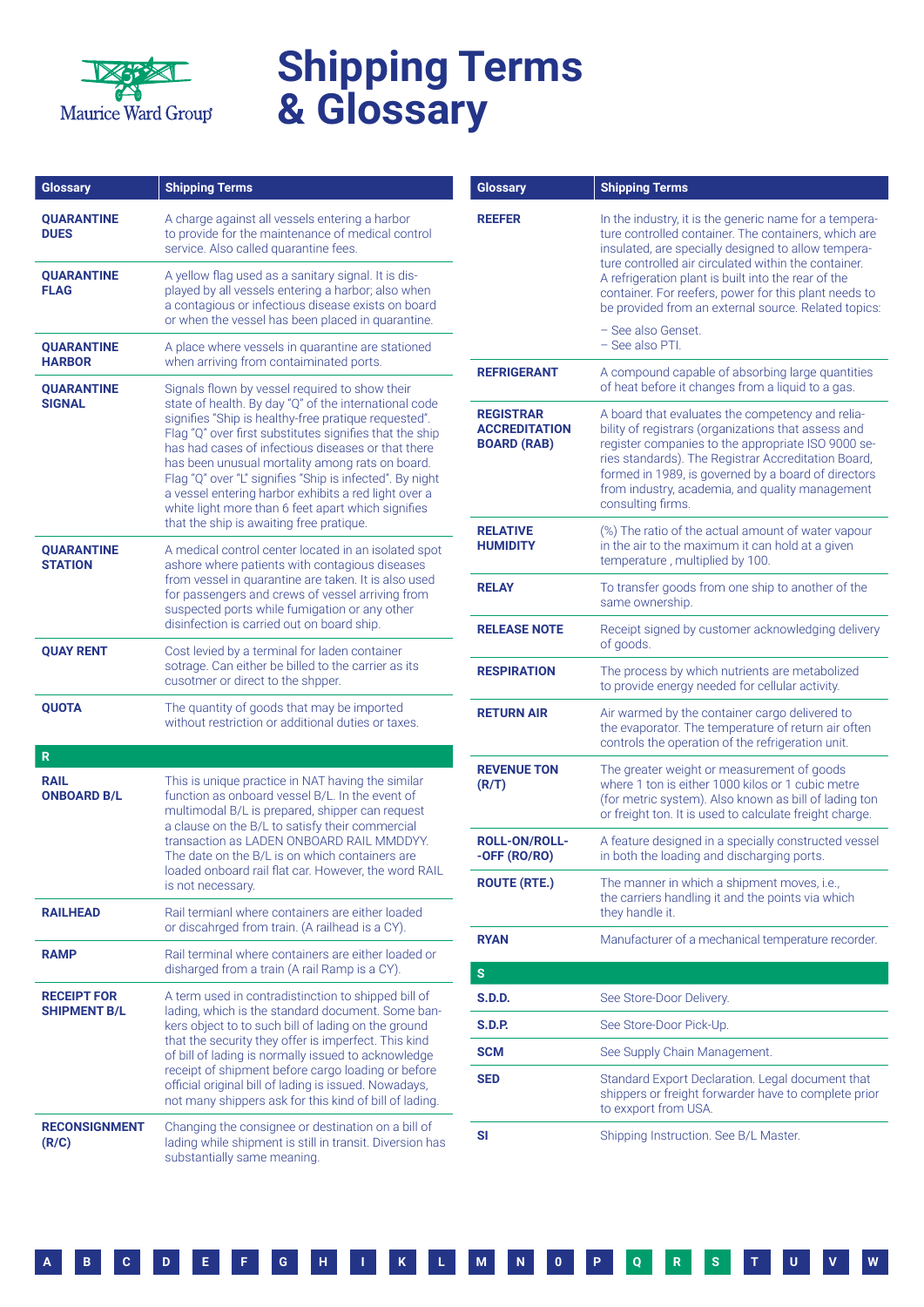

| <b>Glossary</b>                               | <b>Shipping Terms</b>                                                                                                                                                                                                                                                                                                                                                                                                                                                                                                                                                                                                                                                                                                                           | <b>Glossary</b>                             | <b>Shipping Terms</b>                                                                                                                                                                                                                                                                                                                                                                                                                                                                                                                                                                                                                                                      |  |
|-----------------------------------------------|-------------------------------------------------------------------------------------------------------------------------------------------------------------------------------------------------------------------------------------------------------------------------------------------------------------------------------------------------------------------------------------------------------------------------------------------------------------------------------------------------------------------------------------------------------------------------------------------------------------------------------------------------------------------------------------------------------------------------------------------------|---------------------------------------------|----------------------------------------------------------------------------------------------------------------------------------------------------------------------------------------------------------------------------------------------------------------------------------------------------------------------------------------------------------------------------------------------------------------------------------------------------------------------------------------------------------------------------------------------------------------------------------------------------------------------------------------------------------------------------|--|
| <b>SSN</b>                                    | Standard Shipping Note. Paperwork completed by<br>a UK shipper which accompanies the container on<br>its journey to the port of exit. This is so that recei-<br>ving authorities liket the carrier & port receive clear<br>and precise information on how the goods should<br>be handled.                                                                                                                                                                                                                                                                                                                                                                                                                                                       | <b>SHIPPER</b>                              | The person for whom the owners of a ship agree<br>to carry goods to a specified destination and at a<br>specified price. The merchant who can be con-<br>signor, exporter, or seller (who may be the same or<br>different parties) named in the shipping documents<br>as the party responsible for initiating a shipment,<br>and who may also bear the freight cost.'                                                                                                                                                                                                                                                                                                      |  |
| <b>STC</b>                                    | Said to Contain. A standard clause used to protect<br>carrier for cargo stuffed by shipper or its agents.                                                                                                                                                                                                                                                                                                                                                                                                                                                                                                                                                                                                                                       |                                             | The conditions under which the transportation<br>is effected are stipulated in the bill of lading.                                                                                                                                                                                                                                                                                                                                                                                                                                                                                                                                                                         |  |
| <b>SALVAGE LOSS</b>                           | A loss which it is presumed would, but for certain<br>services rendered, have become a total loss. The<br>charges incurred are "salvage charges". The proper-                                                                                                                                                                                                                                                                                                                                                                                                                                                                                                                                                                                   | <b>SHIPPER OWNED</b><br><b>CONTAINER</b>    | The container used for cargo shipment is owned<br>by shipper.                                                                                                                                                                                                                                                                                                                                                                                                                                                                                                                                                                                                              |  |
|                                               | ty salved is the "salvage". When referring to goods<br>a salvage loss is one resulting from shipwreck or<br>from a situation where, by the peril of the sea, the<br>vessel is prevented from proceeding on her voayge<br>and the cargo, or the part that is saved is obliged to<br>be sold at a place short of the port of destination.<br>The term is used in marine insurance when at a<br>point short of destination, it can be shown that it<br>would cost more to forward damaged goods to<br>their destination than the goods would realized<br>on the spot. The underwriters usually pay the diffe-<br>rence between the total insured value and the net<br>proceeds of the goods, such a settlement<br>being known as a "salvage loss". |                                             | A custom house form filled by the shipper of goods.<br>to foreign countries. Also called shipper's manifest.<br>It mentions the marks, numbers, quantity, descrip-<br>tion an value of the goods at time and place of<br>export. There is a different definition in USA as "The<br>shipper's export declaration (SEDs) forms 7525-V<br>and 7525-V-Alternate (Intermodal) and the shipper's<br>export declaration for In-Transit Goods, Form 7513,<br>are JOINT-BUREAU OF THE CENSUS- INTERNA-<br>TIONAL TRADE ADMINISTRATION DOCUMENTS<br>used for compiling the offical U.S. export statistics<br>and administering the requirements of the Export<br>Administrative Act. |  |
| <b>SEA WAYBILL</b>                            | See refer "Express B/L".                                                                                                                                                                                                                                                                                                                                                                                                                                                                                                                                                                                                                                                                                                                        | <b>SHIPPER'S</b><br><b>LOAD &amp; COUNT</b> | Shipments loaded and sealed by shippers and<br>not checked or verified by the carriers.                                                                                                                                                                                                                                                                                                                                                                                                                                                                                                                                                                                    |  |
| <b>SEAL (CONTAINER)</b><br><b>SEAL RECORD</b> | Metal strip and lead fastener used for locking<br>freight car or truck doors. Seals are numbered<br>for record purposes.<br>A record of the number, condition and marks of                                                                                                                                                                                                                                                                                                                                                                                                                                                                                                                                                                      | <b>SHIPPING ORDER</b>                       | Usually for same set of Shipping Order, there are<br>a number of copies with same form and contents<br>but with different name such as the 1st copy is called<br>Shipping Order and remainders are called Shipping<br>Order Copy or Dock Receipt for different purposes                                                                                                                                                                                                                                                                                                                                                                                                    |  |
| <b>SERVICE</b>                                | identification on seals made at various times and<br>places, referring to the movement of the container<br>between origin and destination.<br>As provided in the Shipping Act of 1984, a contract                                                                                                                                                                                                                                                                                                                                                                                                                                                                                                                                               |                                             | such as space control, surveyor and sworn measurer,<br>documentation .After EDI is so popular nowadays<br>and used by both shipper and Customs, hardcopy<br>Shipping Order is no longer widely used now.                                                                                                                                                                                                                                                                                                                                                                                                                                                                   |  |
| <b>CONTRACT</b>                               | between a shipper (or a shippers' association) and<br>an ocean common carrier (or conference) in which<br>the shipper makes a commitment to provide a cer-<br>tain minimum quantity of cargo or freight revenue<br>over a fixed time period, and the ocean common                                                                                                                                                                                                                                                                                                                                                                                                                                                                               | <b>SHIPPING</b><br><b>PERMIT</b>            | Issued by a shipping or carrier company; authorizes<br>the receiving clerk at pier, dock, warehouse, airport<br>or on board to receive a stipulated amount of goods<br>or materials from a specified firm.                                                                                                                                                                                                                                                                                                                                                                                                                                                                 |  |
|                                               | carrier or conference commits to a certain rate<br>or rate schedule as well as a defined service level<br>(such as assured space, transit time, port rotation                                                                                                                                                                                                                                                                                                                                                                                                                                                                                                                                                                                   | <b>SHIPSIDE</b><br><b>DELIVERY</b>          | A special cargo handling instruction for cargo to be<br>delivered rightaway at shipside after discharge.                                                                                                                                                                                                                                                                                                                                                                                                                                                                                                                                                                   |  |
|                                               | or similar service features). The contract may also<br>specify provisions in the event of nonperformance<br>on the part of either party.                                                                                                                                                                                                                                                                                                                                                                                                                                                                                                                                                                                                        | <b>SHORT TERM</b><br><b>LEASE</b>           | Short term lease refers to Master lease (with or<br>without free-day), direct interchange and sublease<br>from TGA/VSAO/Canmar partner as well as                                                                                                                                                                                                                                                                                                                                                                                                                                                                                                                          |  |
| <b>SHIP CHANDLER</b>                          | An individual or company selling equipment<br>and supplies for ships.                                                                                                                                                                                                                                                                                                                                                                                                                                                                                                                                                                                                                                                                           | <b>SHORT CYCLING</b>                        | Free-use from any other logistic companies.<br>1) improper air circulation in trailer causing unit                                                                                                                                                                                                                                                                                                                                                                                                                                                                                                                                                                         |  |
| <b>SHIP OWNER</b>                             | One of the persons in whom is vested the title<br>of property of a ship or ships.                                                                                                                                                                                                                                                                                                                                                                                                                                                                                                                                                                                                                                                               |                                             | to operate for brief periods.<br>2) thermostats set with improper differential cau-                                                                                                                                                                                                                                                                                                                                                                                                                                                                                                                                                                                        |  |
| <b>SHIPPED</b><br><b>BILL OF LADING</b>       | A bill of lading issued only after the goods have<br>actually been shipped on board the vessel, as                                                                                                                                                                                                                                                                                                                                                                                                                                                                                                                                                                                                                                              |                                             | sing it to sequence too rapidly from cool to heat<br>or from cool to off position.                                                                                                                                                                                                                                                                                                                                                                                                                                                                                                                                                                                         |  |
|                                               | distinguished from the received for shipment bill<br>of lading. Also see on board bill of lading.                                                                                                                                                                                                                                                                                                                                                                                                                                                                                                                                                                                                                                               | <b>SHUT-OUT</b>                             | Goods not carried on intended vessel.                                                                                                                                                                                                                                                                                                                                                                                                                                                                                                                                                                                                                                      |  |
| <b>SHIPPED</b>                                | Endorsement on a bill of lading confirming loading                                                                                                                                                                                                                                                                                                                                                                                                                                                                                                                                                                                                                                                                                              | <b>SLOT</b>                                 | Space on board a vessel occupied by a container.                                                                                                                                                                                                                                                                                                                                                                                                                                                                                                                                                                                                                           |  |
| <b>ON BOARD</b>                               | of goods on vessel.                                                                                                                                                                                                                                                                                                                                                                                                                                                                                                                                                                                                                                                                                                                             | <b>SPREADER</b>                             | A piece of equipment designed to lift containers<br>by their corner castings.                                                                                                                                                                                                                                                                                                                                                                                                                                                                                                                                                                                              |  |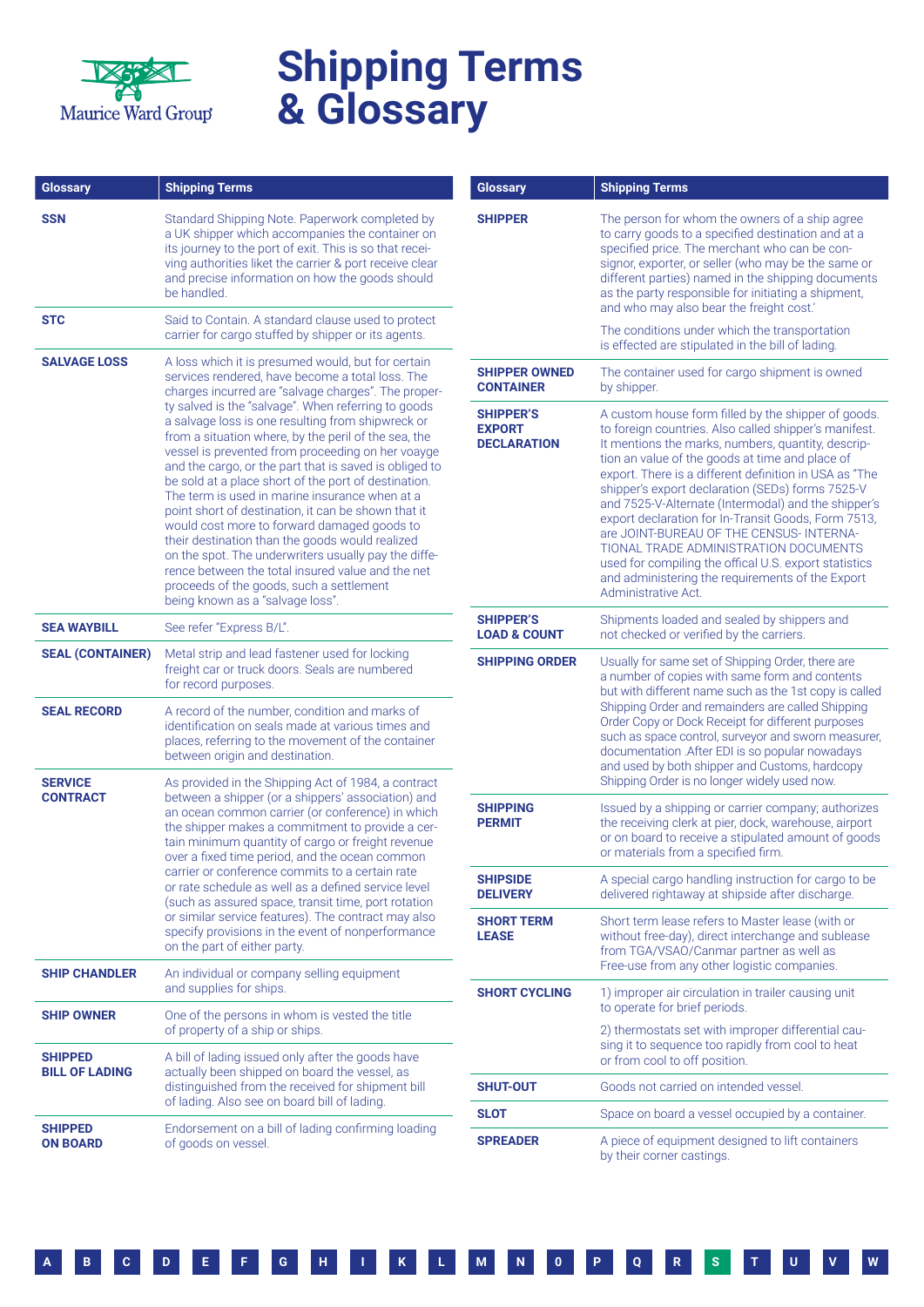<span id="page-17-0"></span>

| <b>Glossary</b>                                     | <b>Shipping Terms</b>                                                                                                                                                                                                             | <b>Glossary</b>                  | <b>Shipping Terms</b>                                                                           |
|-----------------------------------------------------|-----------------------------------------------------------------------------------------------------------------------------------------------------------------------------------------------------------------------------------|----------------------------------|-------------------------------------------------------------------------------------------------|
| <b>STABILITY</b>                                    | The force that holds a vessel upright or returns it<br>to upright if keeled over. Weights on the lower hold<br>increase stability. A vessel is stiff if it has high stabi-                                                        |                                  | An extra or addit                                                                               |
| <b>STACK CAR</b>                                    | lity, tender if it has low stability.<br>An articulated five-platform railcar that allows con-<br>tainers to be double stacked. A stack car holds ten                                                                             | <b>T-FLOOR</b>                   | Interior floor in a<br>longitudinal T-sh<br>and form a plen                                     |
|                                                     | 40-foot equivalent units.                                                                                                                                                                                                         |                                  | <b>Twenty-foot Equ</b>                                                                          |
| <b>STACK TRAIN</b><br><b>STANDARD</b>               | See DST (Double Stack Train).<br>A standard numerical code used by the U.S.                                                                                                                                                       | <b>T.I.R.</b>                    | <b>Trailer Interchan</b><br>Interchange Rec                                                     |
| <b>INDUSTRIAL</b><br><b>CLASSIFICATION</b><br>(SIC) | government to classify products and services.                                                                                                                                                                                     | <b>T.O.F.C.</b>                  | Trailer on flatcar<br>of cargo on a rai                                                         |
| <b>STANDARD</b>                                     | A standard numerical code used by the United                                                                                                                                                                                      | <b>TDR</b>                       | <b>Terminal depart</b>                                                                          |
| <b>INTERNATIONAL</b><br><b>TRADE</b>                | Nations to classify commodities used in<br>international trade.                                                                                                                                                                   | <b>TEU</b>                       | <b>Twenty-foot Equ</b>                                                                          |
| <b>CLASSIFICATION</b><br>(SITC)                     |                                                                                                                                                                                                                                   | <b>THC</b>                       | <b>Terminal Handli</b><br>the terminal for                                                      |
| <b>STANDARD RATE</b>                                | A rate established via direct routes from one point<br>to another in relation which the rates via other<br>routes between the same points are made.                                                                               | <b>TOS</b>                       | Terms of Sale, C<br>for INCOTERMS                                                               |
| <b>STEVEDORE</b>                                    | See also Differential Rate.<br>Terminal operator who is designated to facilitate                                                                                                                                                  | <b>TRC</b>                       | <b>Terminal receivil</b><br>terminal for card                                                   |
|                                                     | the operation of loading and discharging vessels<br><b>TVR</b><br>and various terminal activities.                                                                                                                                |                                  | <b>Tiem Volume Ra</b><br>the shipper com<br>of TEU over a sp                                    |
| <b>STORAGE</b>                                      | A charge made on property stored.<br><b>TAIL</b>                                                                                                                                                                                  |                                  | The rear of a cor                                                                               |
| <b>STORE-DOOR</b><br><b>DELIVERY (STOR/</b><br>DOR) | Delivery of goods to consignee's place of business<br>or warehouse by motor vehicle. Refers to a comple-<br>te package of delivery services performed by a ca-<br>rrier from origin to final consumption point, whether           | <b>TANK CONTAINER</b>            | A specially cons<br>liquids and gase                                                            |
|                                                     | that be a retail, wholesale or other final distribution<br>facility. Abbreviated in CCMS as SDD.                                                                                                                                  | <b>TARE WEIGHT</b>               | The weight of pa<br>ments, the weigl                                                            |
| <b>STORE-DOOR</b><br><b>PICKUP</b>                  | Picking up an empty container from a carrier, de-<br>livering it to a merchant and returning the laden con-<br>tainer; the portion of store-door pick up performed                                                                | <b>TARIFF (TRF.)</b>             | A publication se<br>rules of transpor                                                           |
|                                                     | by the carrier's trucker.                                                                                                                                                                                                         | <b>TENDER</b>                    | The offer of goo<br>to place cars for                                                           |
| <b>STOWAGE</b>                                      | A marine term referring to loading freight into<br><b>TERMINAL</b><br>ships' holds.                                                                                                                                               |                                  | An assigned are<br>for loading into a                                                           |
| <b>STRADDLE</b><br><b>CARRIER</b>                   | Mobile truck equipment with the capacity for lifting<br>a container within its own framework.                                                                                                                                     |                                  | after discharge t                                                                               |
| <b>STRAIGHT</b><br><b>BILL OF LADING</b>            | A term for a non negotiable bill of lading.<br>In the U.S. the Pomerene Act governs its operation.                                                                                                                                | <b>THROUGH RATE</b>              | The total rate fro<br>destination.                                                              |
| <b>STRIPPING</b>                                    | The unloading of a container.                                                                                                                                                                                                     | <b>THROUGH</b><br><b>SERVICE</b> | A combination o<br>(Thru Service) so                                                            |
| <b>STUFFING</b>                                     | The loading of a container.                                                                                                                                                                                                       | (THRU SERVICE)                   | From West Coas<br>rail and/or truck                                                             |
| <b>SUPPLY CHAIN</b><br><b>MANAGEMENT</b>            | The delivery of enhanced customer and economic<br>value through synchronized management of the                                                                                                                                    |                                  | nonwater port c<br>Service and I.P.I.                                                           |
|                                                     | flow of physical goods, services and associated<br>information from sourcing through consumption.<br>The management of the process and activities to<br>provide the flow of products, services and informati-<br>on to customers. | <b>TIME CHARTER</b>              | A charter party h<br>period of time of<br>the shipowner p<br>the charterer su<br>non-demise cha |
|                                                     | See also Supply Chain Glossary.                                                                                                                                                                                                   | <b>TONNAGE</b>                   | Generally refers                                                                                |
| <b>SUPPLY AIR</b>                                   | Cooled or warmed air leaving the evaporator<br>delivered to the interior of the container.<br>Supply air is sometimes called delivery-air.                                                                                        | <b>TONTINES</b>                  | An unusual type<br>policy benefit is<br>specified insure                                        |

| <b>Glossary</b>                                    | <b>Shipping Terms</b>                                                                                                                                                                                                                                                                     |
|----------------------------------------------------|-------------------------------------------------------------------------------------------------------------------------------------------------------------------------------------------------------------------------------------------------------------------------------------------|
| <b>SURCHARGE</b>                                   | An extra or additional charge.                                                                                                                                                                                                                                                            |
| T                                                  |                                                                                                                                                                                                                                                                                           |
| <b>T-FLOOR</b>                                     | Interior floor in a reefer, so named because of the<br>longitudinal T-shaped rails which support the cargo<br>and form a plenum for air flow beneath the cargo.                                                                                                                           |
| <b>T.E.U.</b>                                      | Twenty-foot Equivalent Unit. (20") TEU.                                                                                                                                                                                                                                                   |
| T.I.R.                                             | Trailer Interchange Receipt. See Equipment<br>Interchange Receipt.                                                                                                                                                                                                                        |
| <b>T.O.F.C.</b>                                    | Trailer on flatcar; Piggyback. The movement<br>of cargo on a railroad flatcar.                                                                                                                                                                                                            |
| <b>TDR</b>                                         | Terminal departure report.                                                                                                                                                                                                                                                                |
| <b>TEU</b>                                         | Twenty-foot Equivalent Unit (20") T.E.U.                                                                                                                                                                                                                                                  |
| <b>THC</b>                                         | Terminal Handling Charge. A charge assessed by<br>the terminal for handling FCLs at ocean terminals.                                                                                                                                                                                      |
| <b>TOS</b>                                         | Terms of Sale. Commonly used as an abbreviation<br>for INCOTERMS.                                                                                                                                                                                                                         |
| <b>TRC</b>                                         | Terminal receiving Charge. Charge assessed by the<br>terminal for cargo being delivered for export.                                                                                                                                                                                       |
| <b>TVR</b>                                         | Tiem Volume Rate. Kind of freight contract where<br>the shipper commits to ship a specified volume<br>of TEU over a specific peropd of time.                                                                                                                                              |
| <b>TAIL</b>                                        | The rear of a container.                                                                                                                                                                                                                                                                  |
| <b>TANK CONTAINER</b>                              | A specially constructed container for transporting<br>liquids and gases in bulk.                                                                                                                                                                                                          |
| <b>TARE WEIGHT</b>                                 | The weight of packing material or, in carload ship-<br>ments, the weight of the empty freight car.                                                                                                                                                                                        |
| <b>TARIFF (TRF.)</b>                               | A publication setting forth the charges, rates and<br>rules of transportation companies.                                                                                                                                                                                                  |
| <b>TENDER</b>                                      | The offer of goods for transportation or the offer<br>to place cars for loading or unloading.                                                                                                                                                                                             |
| <b>TERMINAL</b>                                    | An assigned area in which containers are prepared<br>for loading into a vessel or are stacked immediately<br>after discharge from the vessel.                                                                                                                                             |
| <b>THROUGH RATE</b>                                | The total rate from the point of origin to final<br>destination.                                                                                                                                                                                                                          |
| <b>THROUGH</b><br><b>SERVICE</b><br>(THRU SERVICE) | A combination of transportation by sea and land<br>(Thru Service) services to/from the West Coast.<br>From West Coast locations, freight is transported by<br>rail and/or truck to central or eastern North America<br>nonwater port cities. Also known as Microbridge<br>Service and LPL |
| <b>TIME CHARTER</b>                                | A charter party hiring a vessel for a specified<br>period of time or a particular voyage, in which<br>the shipowner provides the vessel and crew while<br>the charterer supplies the cargo. Also known as<br>non-demise charter.                                                          |
| <b>TONNAGE</b>                                     | Generally refers to freight handled.                                                                                                                                                                                                                                                      |
| <b>TONTINES</b>                                    | An unusual type of Long Term Business, where the<br>policy benefit is payable to the last survivor of a<br>specified insured group of persons.                                                                                                                                            |